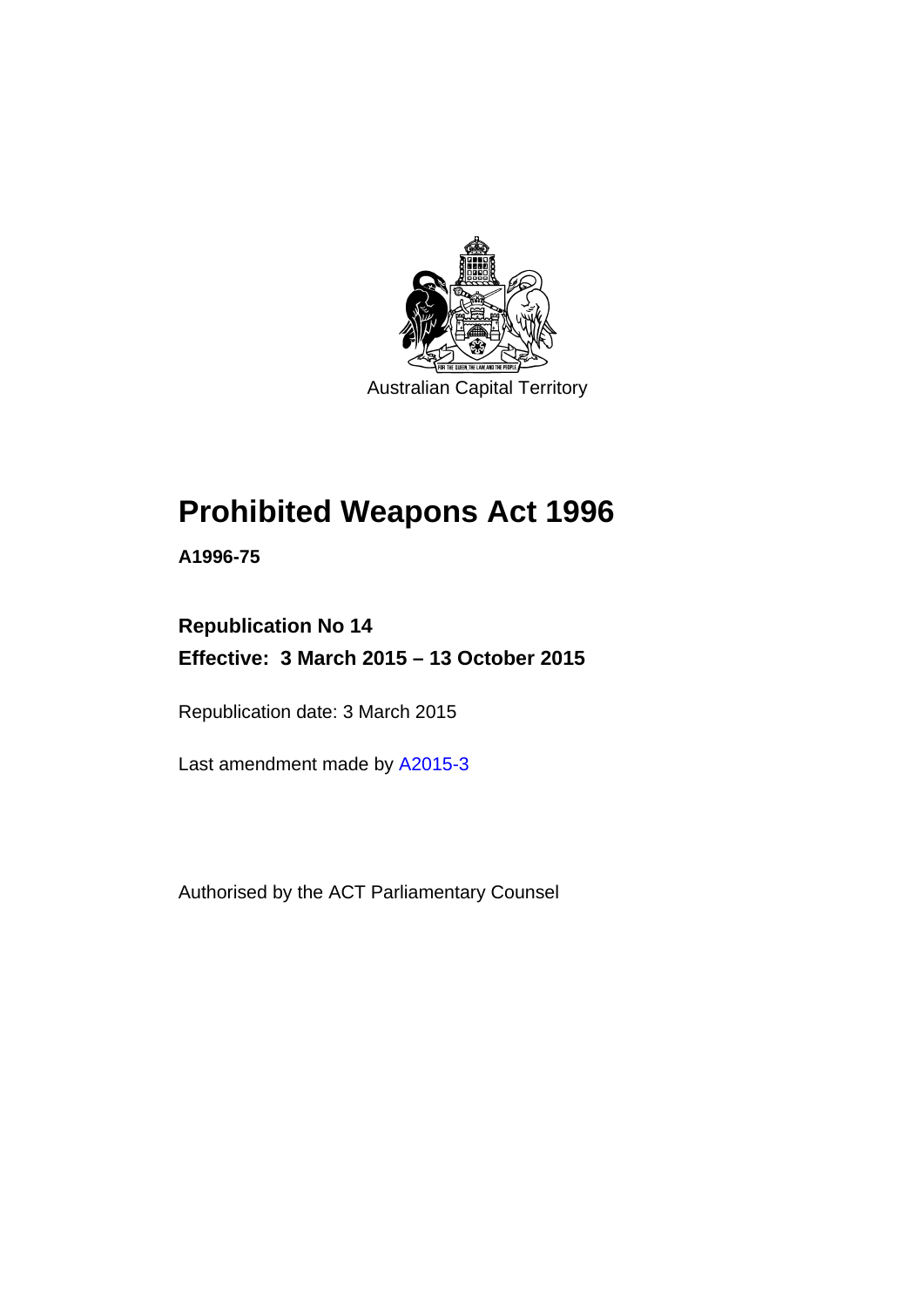#### **About this republication**

#### **The republished law**

This is a republication of the *Prohibited Weapons Act 1996* (including any amendment made under the *[Legislation Act 2001](http://www.legislation.act.gov.au/a/2001-14)*, part 11.3 (Editorial changes)) as in force on 3 March 2015*.* It also includes any commencement, amendment, repeal or expiry affecting this republished law to 3 March 2015.

The legislation history and amendment history of the republished law are set out in endnotes 3 and 4.

#### **Kinds of republications**

The Parliamentary Counsel's Office prepares 2 kinds of republications of ACT laws (see the ACT legislation register at [www.legislation.act.gov.au](http://www.legislation.act.gov.au/)):

- authorised republications to which the *[Legislation Act 2001](http://www.legislation.act.gov.au/a/2001-14)* applies
- unauthorised republications.

The status of this republication appears on the bottom of each page.

#### **Editorial changes**

The *[Legislation Act 2001](http://www.legislation.act.gov.au/a/2001-14)*, part 11.3 authorises the Parliamentary Counsel to make editorial amendments and other changes of a formal nature when preparing a law for republication. Editorial changes do not change the effect of the law, but have effect as if they had been made by an Act commencing on the republication date (see *[Legislation Act 2001](http://www.legislation.act.gov.au/a/2001-14)*, s 115 and s 117). The changes are made if the Parliamentary Counsel considers they are desirable to bring the law into line, or more closely into line, with current legislative drafting practice.

This republication includes amendments made under part 11.3 (see endnote 1).

#### **Uncommenced provisions and amendments**

If a provision of the republished law has not commenced, the symbol  $\mathbf{U}$  appears immediately before the provision heading. Any uncommenced amendments that affect this republished law are accessible on the ACT legislation register [\(www.legislation.act.gov.au\)](http://www.legislation.act.gov.au/). For more information, see the home page for this law on the register.

#### **Modifications**

If a provision of the republished law is affected by a current modification, the symbol  $\mathbf{M}$ appears immediately before the provision heading. The text of the modifying provision appears in the endnotes. For the legal status of modifications, see the *[Legislation Act 2001](http://www.legislation.act.gov.au/a/2001-14)*, section 95.

#### **Penalties**

At the republication date, the value of a penalty unit for an offence against this law is \$150 for an individual and \$750 for a corporation (see *[Legislation Act 2001](http://www.legislation.act.gov.au/a/2001-14)*, s 133).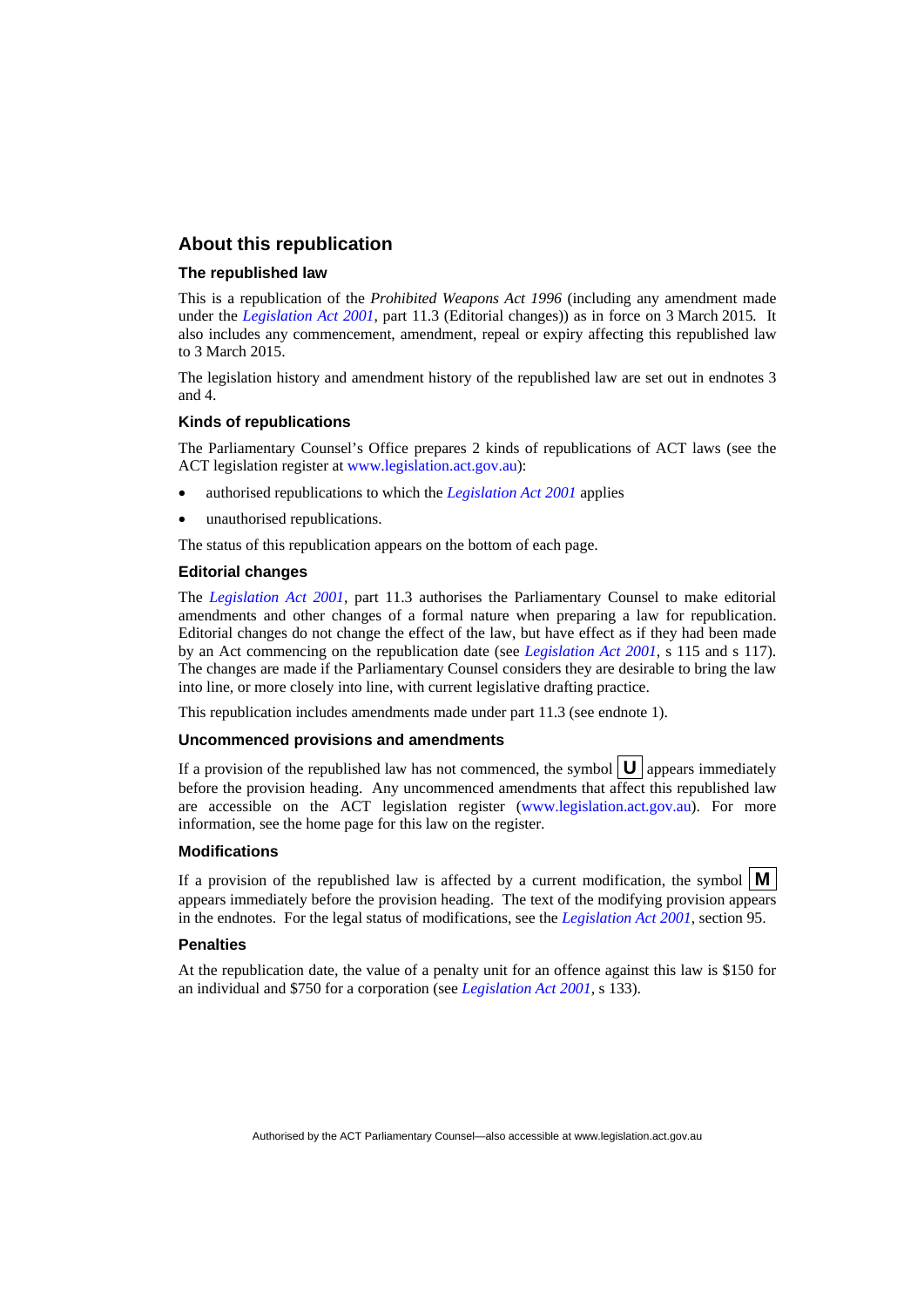

# **Prohibited Weapons Act 1996**

## **Contents**

| Part 1  | <b>Preliminary</b>                                                                    |   |
|---------|---------------------------------------------------------------------------------------|---|
| 1       | Name of Act                                                                           | 2 |
| 2       | Dictionary                                                                            | 2 |
| 2A      | <b>Notes</b>                                                                          | 2 |
| 2B      | Offences against Act-application of Criminal Code etc                                 | 3 |
| 3       | Meaning of possession-Act                                                             | 3 |
| 3A      | Evidence of possession—prohibited weapons or articles at premises                     | 4 |
| 3B      | Evidence of possession-care, control or management of prohibited<br>weapon or article | 5 |
| 4       | Application of Act                                                                    | 5 |
| Part 1A | <b>Important concepts</b>                                                             |   |
| 4A      | Meaning of <i>prohibited</i> weapon-Act                                               | 7 |
| 4B      | Meaning of <i>prohibited article</i> —Act                                             | 8 |

| R14      | Prohibited Weapons Act 1996  | contents 1 |
|----------|------------------------------|------------|
| 03/03/15 | Effective: 03/03/15-13/10/15 |            |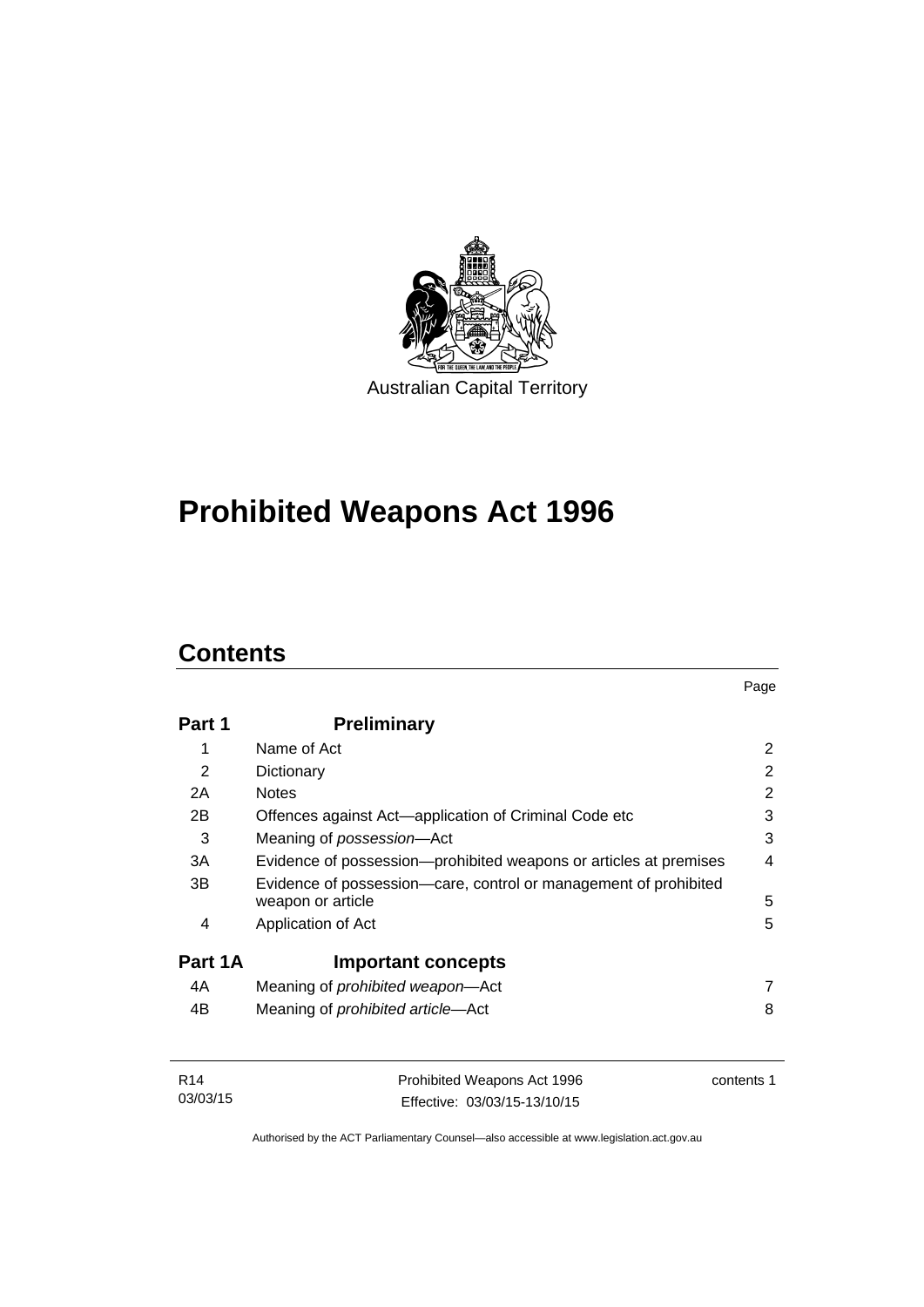#### **Contents**

|                   |                                                                                | Page            |
|-------------------|--------------------------------------------------------------------------------|-----------------|
| Part 1B           | <b>Unregulated weapons</b>                                                     |                 |
| 4C                | Meaning of unregulated weapon-Act                                              | 9               |
| 4CA               | Meaning of connected-pt 1B                                                     | 9               |
| 4D                | Unregulated weapons-seizure by police                                          | 9               |
| 4E                | Unregulated weapons-receipt for seizure                                        | 10              |
| 4F                | Unregulated weapons-examination                                                | 10              |
| 4G                | Unregulated weapons-access to things seized                                    | 11              |
| 4H                | Unregulated weapons-review of decision to seize                                | 11              |
| 4 <sub>l</sub>    | Unregulated weapons-forfeiture                                                 | 12              |
| Part 1C           | <b>Minister's guidelines</b>                                                   |                 |
| 4K                | Minister's guidelines                                                          | 13              |
| Part 1D           | Declarations about prohibited articles and                                     |                 |
|                   | weapons                                                                        |                 |
| 4L                | Prohibited articles and weapons declarations by registrar                      | 14              |
| 4M                | Effect of certain declarations                                                 | 14              |
| Part 2            | <b>Offences</b>                                                                |                 |
| 5                 | Offence-unauthorised possession or use of prohibited weapons                   | 15              |
| 6                 | Offence-unauthorised possession or use of prohibited articles                  | 15              |
| 6A                | Declarations about authorised possession and use of laser pointers             | 16              |
| 6B                | Guidelines for declarations under section 6A                                   | 16              |
| $\overline{7}$    | Inspection of prohibited weapons or articles by police                         | 17              |
| 8                 | Offence—disposal of prohibited weapons and articles by unauthorised<br>holders | 17              |
| Part <sub>3</sub> | <b>Permits</b>                                                                 |                 |
| 9                 | Permits                                                                        | 19              |
| 11                | Contravention of conditions                                                    | 19              |
| 12                | Production of permit                                                           | 19              |
| 13                | Surrender of cancelled permit                                                  | 20              |
| Part 3A           | <b>Notification and review of decisions</b>                                    |                 |
| 14                | Meaning of reviewable decision-pt 3A                                           | 21              |
| 14A               | Reviewable decision notices                                                    | 21              |
| contents 2        | Prohibited Weapons Act 1996                                                    | R <sub>14</sub> |
|                   | Effective: 03/03/15-13/10/15                                                   | 03/03/15        |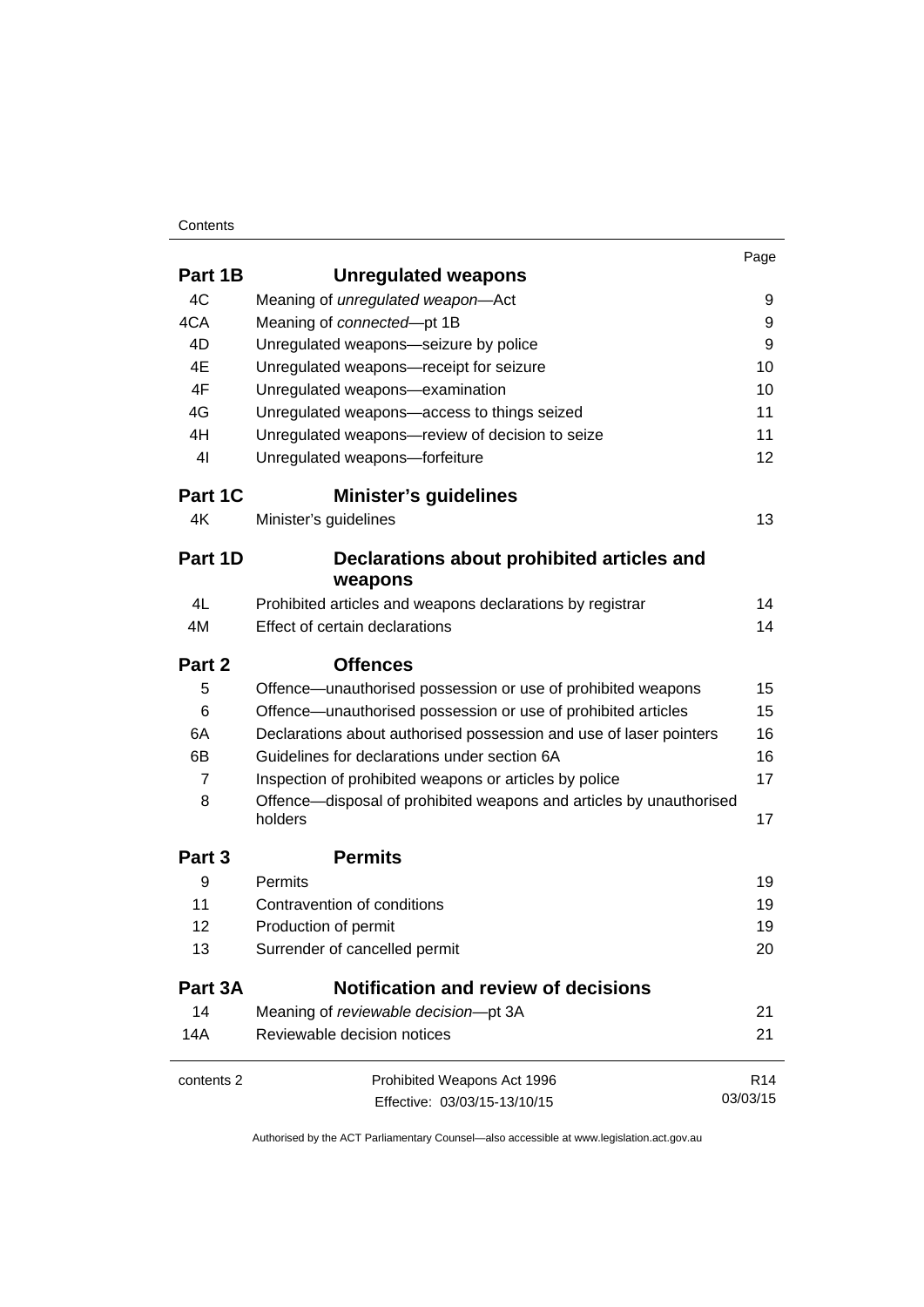|                   |                                                                                | Contents   |
|-------------------|--------------------------------------------------------------------------------|------------|
| 14B               | Applications for review                                                        | Page<br>21 |
| Part 4            | <b>Miscellaneous</b>                                                           |            |
| 15                | Information to be supplied                                                     | 22         |
| 16                | Disposal of surrendered or seized prohibited weapons or prohibited<br>articles | 22         |
| 17                | Evidentiary provisions                                                         | 23         |
| 17A               | Determination of fees                                                          | 23         |
| 18                | Approved forms                                                                 | 23         |
| 19                | Regulation-making power                                                        | 24         |
| <b>Schedule 1</b> | <b>Prohibited weapons</b>                                                      | 25         |
| Part 1.1          | <b>Prohibited bladed weapons</b>                                               | 25         |
| <b>Part 1.2</b>   | <b>Prohibited hand weapons</b>                                                 | 27         |
| <b>Part 1.3</b>   | <b>Prohibited missile weapons</b>                                              | 29         |
| <b>Part 1.4</b>   | Other prohibited weapons                                                       | 30         |
| <b>Schedule 2</b> | <b>Prohibited articles</b>                                                     | 32         |
| <b>Schedule 3</b> | <b>Reviewable decisions</b>                                                    | 33         |
| <b>Dictionary</b> |                                                                                | 34         |
| <b>Endnotes</b>   |                                                                                |            |
| 1                 | About the endnotes                                                             | 36         |
| 2                 | Abbreviation key                                                               |            |
| 3                 | Legislation history                                                            |            |
| 4                 | Amendment history                                                              |            |
| 5                 | Earlier republications<br>44                                                   |            |

| R <sub>14</sub> | Prohibited Weapons Act 1996  | contents 3 |
|-----------------|------------------------------|------------|
| 03/03/15        | Effective: 03/03/15-13/10/15 |            |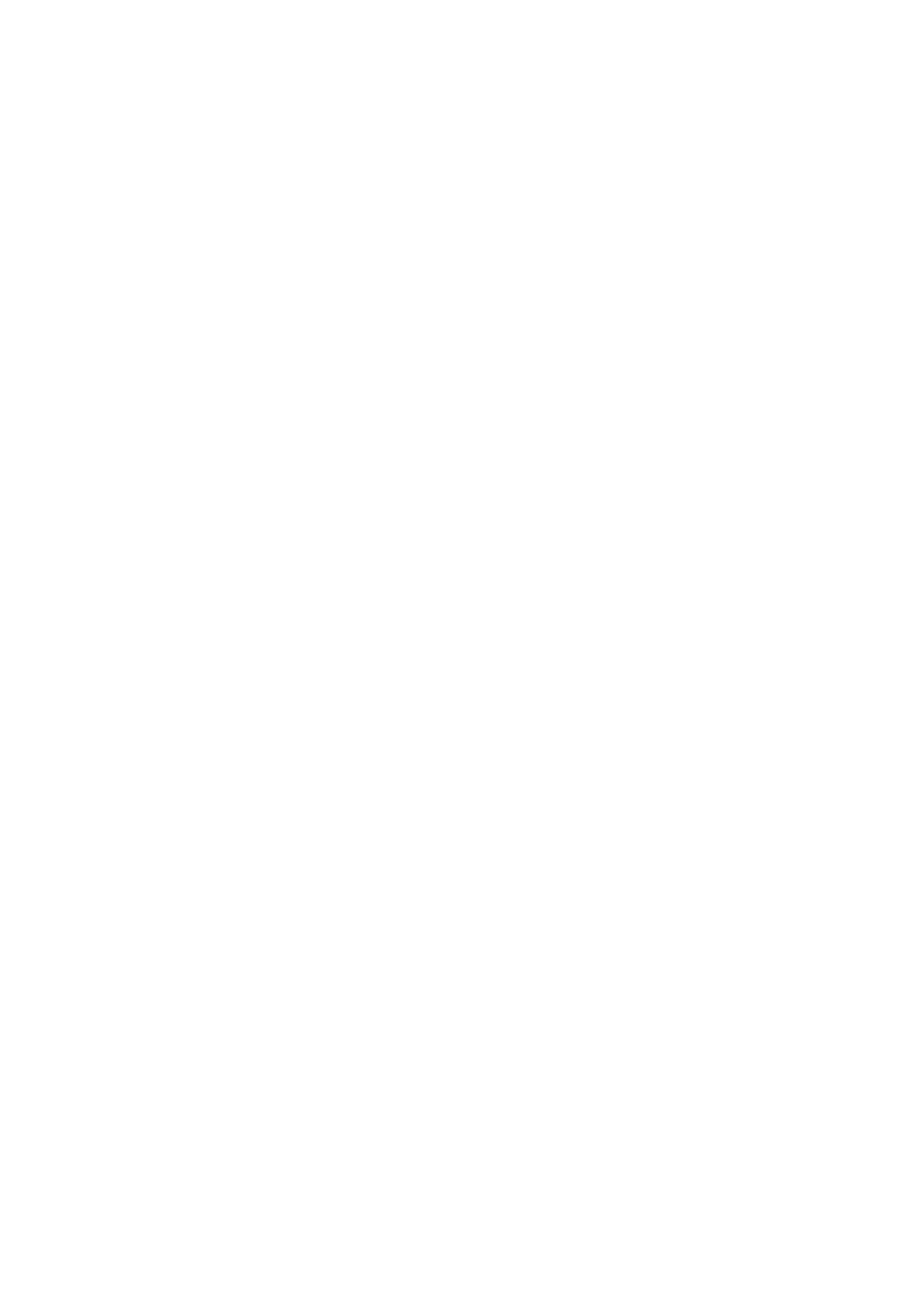

## **Prohibited Weapons Act 1996**

An Act to prohibit the possession of certain dangerous weapons and other articles, and for related purposes

R14 03/03/15

Ī

page 1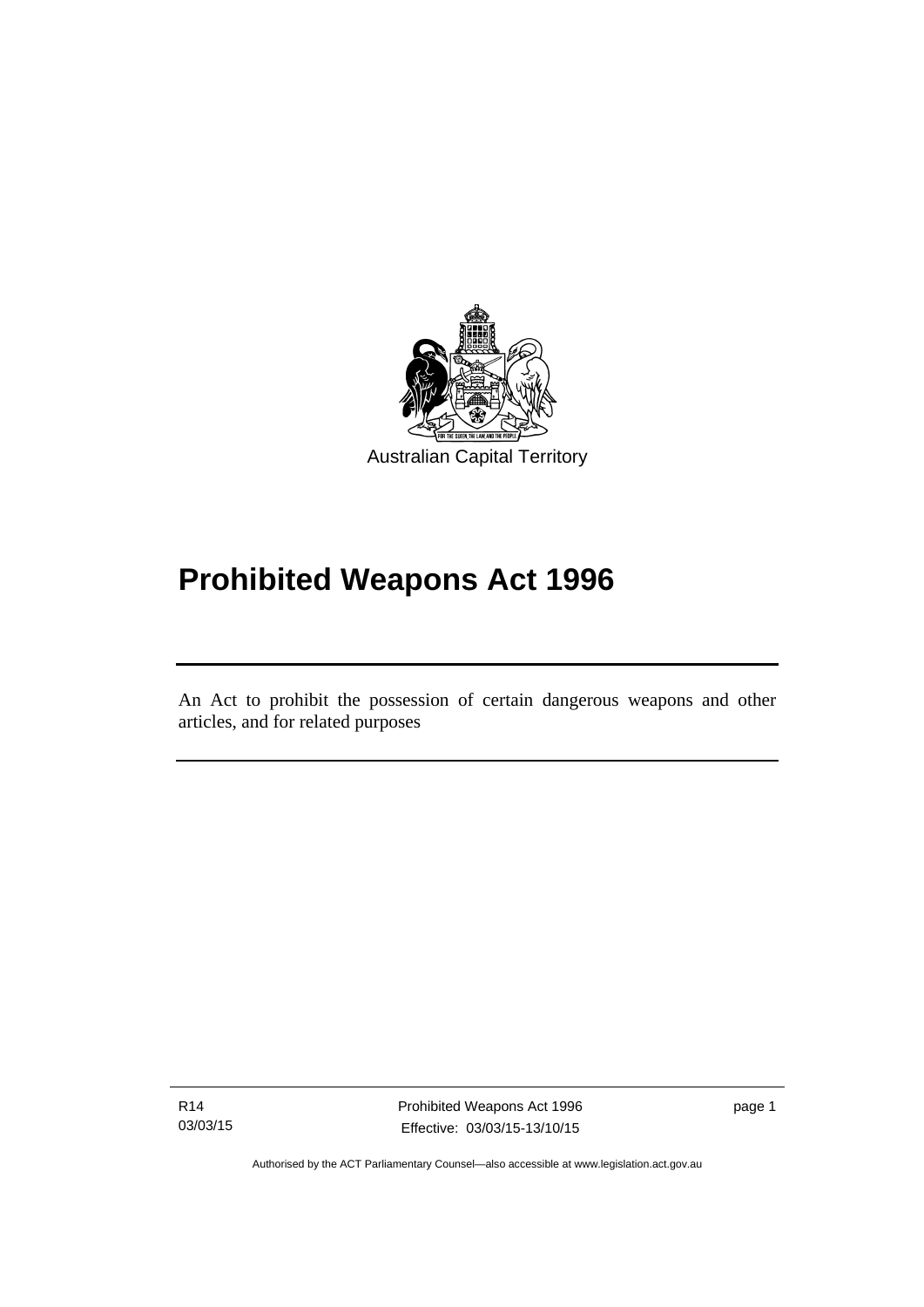#### Part 1 **Preliminary**

Section 1

## <span id="page-7-0"></span>**Part 1** Preliminary

#### <span id="page-7-1"></span>**1 Name of Act**

This Act is the *Prohibited Weapons Act 1996*.

#### <span id="page-7-2"></span>**2 Dictionary**

The dictionary at the end of this Act is part of this Act.

*Note 1* The dictionary at the end of this Act defines certain terms used in this Act, and includes references (*signpost definitions*) to other terms defined elsewhere.

> For example, the signpost definition, '*firearm*—see the *[Firearms Act 1996](http://www.legislation.act.gov.au/a/1996-74)*, section 6.' means that the term 'firearm' is defined in that section and the definition applies to this Act.

*Note 2* A definition in the dictionary (including a signpost definition) applies to the entire Act unless the definition, or another provision of the Act, provides otherwise or the contrary intention otherwise appears (see [Legislation Act,](http://www.legislation.act.gov.au/a/2001-14) s 155 and s 156 (1)).

### <span id="page-7-3"></span>**2A Notes**

A note included in this Act is explanatory and is not part of this Act.

*Note* See the [Legislation Act,](http://www.legislation.act.gov.au/a/2001-14) s 127 (1), (4) and (5) for the legal status of notes.

Authorised by the ACT Parliamentary Counsel—also accessible at www.legislation.act.gov.au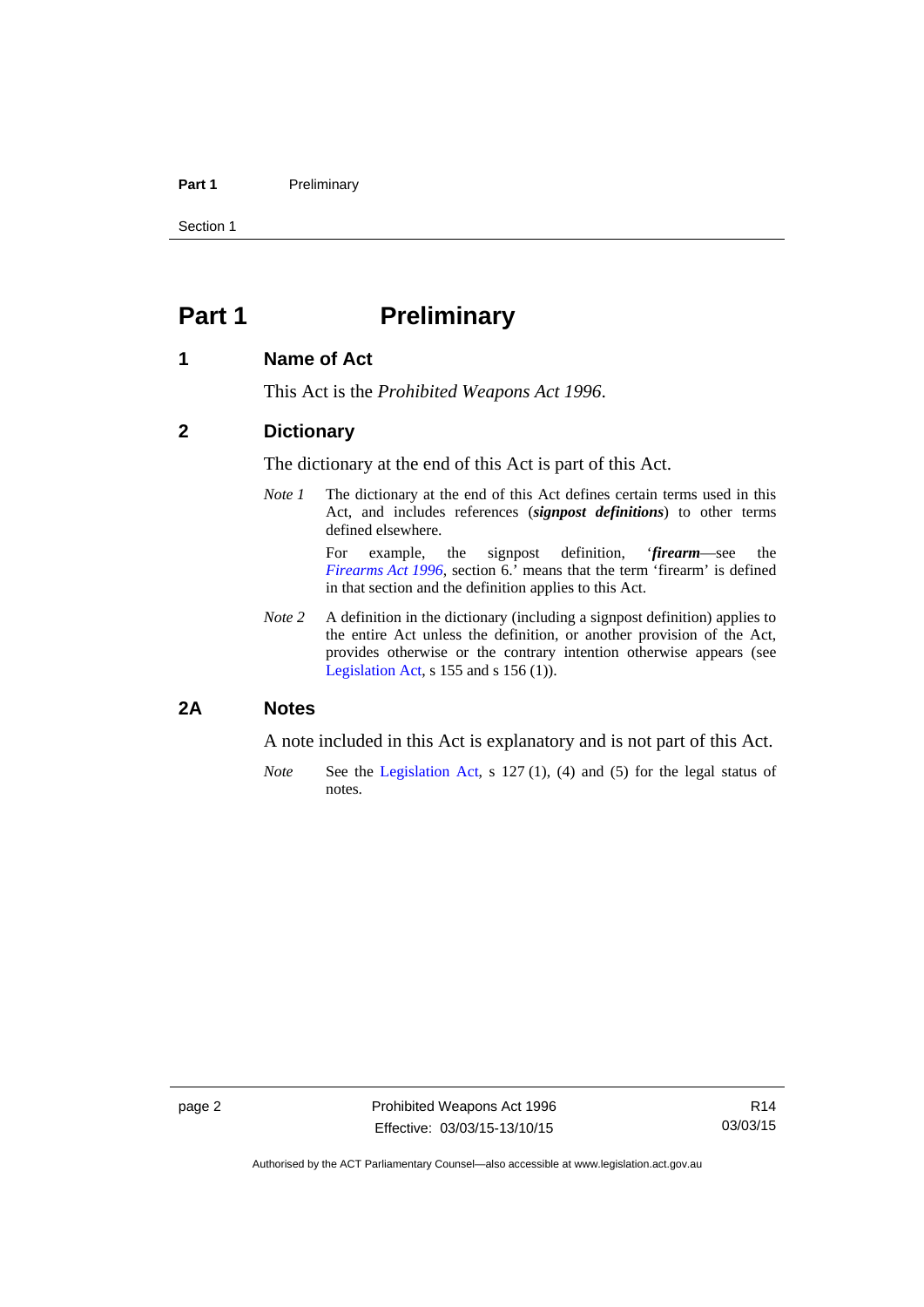### <span id="page-8-0"></span>**2B Offences against Act—application of Criminal Code etc**

Other legislation applies in relation to offences against this Act.

#### *Note 1 Criminal Code*

The [Criminal Code](http://www.legislation.act.gov.au/a/2002-51), ch 2 applies to the following offences against this Act (see Code, pt 2.1):

- s 5 (Offence—unauthorised possession or use of prohibited weapons)
- s 6 (Offence—unauthorised possession or use of prohibited articles)
- s 8 (Offence—disposal of prohibited weapons and articles by unauthorised holders).

The chapter sets out the general principles of criminal responsibility (including burdens of proof and general defences), and defines terms used for offences to which the Code applies (eg *conduct*, *intention*, *recklessness* and *strict liability*).

*Note 2 Penalty units* 

The [Legislation Act](http://www.legislation.act.gov.au/a/2001-14), s 133 deals with the meaning of offence penalties that are expressed in penalty units.

### <span id="page-8-1"></span>**3 Meaning of** *possession***—Act**

- (1) For this Act, a person has *possession* of a prohibited weapon or prohibited article if the person—
	- (a) has the weapon or article on his or her person, including in something carried or worn by the person (*physical possession*); or
	- (b) has the weapon or article at premises owned, leased or occupied by the person; or
	- (c) otherwise has the care, control or management of the weapon or article.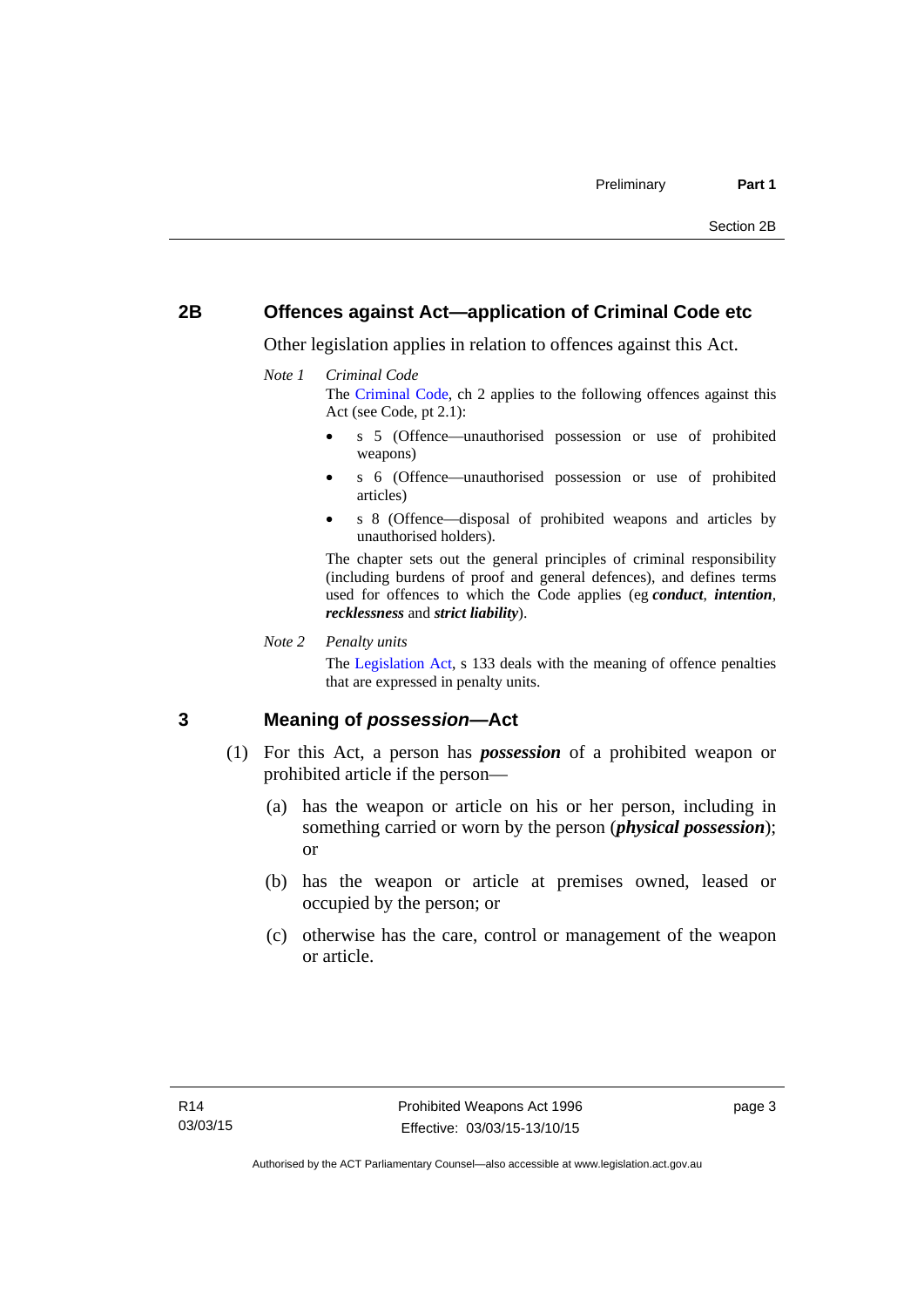- (2) Also, for this Act, a person has *possession* of a prohibited weapon or prohibited article if—
	- (a) part of the weapon or article is in the person's possession; and
	- (b) other parts of the weapon or article are in the possession of 1 or more other people; and
	- (c) at least 1 of the other people is in possession of the other part or parts for an agreed purpose with the person; and
	- (d) the parts would make up the weapon or article if fitted together.

### <span id="page-9-0"></span>**3A Evidence of possession—prohibited weapons or articles at premises**

- (1) For this Act, a person is not taken to have possession of a prohibited weapon or prohibited article only because the weapon or article is at premises owned, leased or occupied by the person if—
	- (a) the person does not know that the weapon or article is at the premises; or
	- (b) someone else who is authorised to possess the weapon or article—
		- (i) is also at the premises; or
		- (ii) has the care, control or management of the weapon or article; or
	- (c) someone else who is not authorised to possess the weapon or article has the care, control or management of the weapon or article; or
	- (d) the trier of fact is otherwise satisfied that the person was not in possession of the weapon or article.

R14 03/03/15

Authorised by the ACT Parliamentary Counsel—also accessible at www.legislation.act.gov.au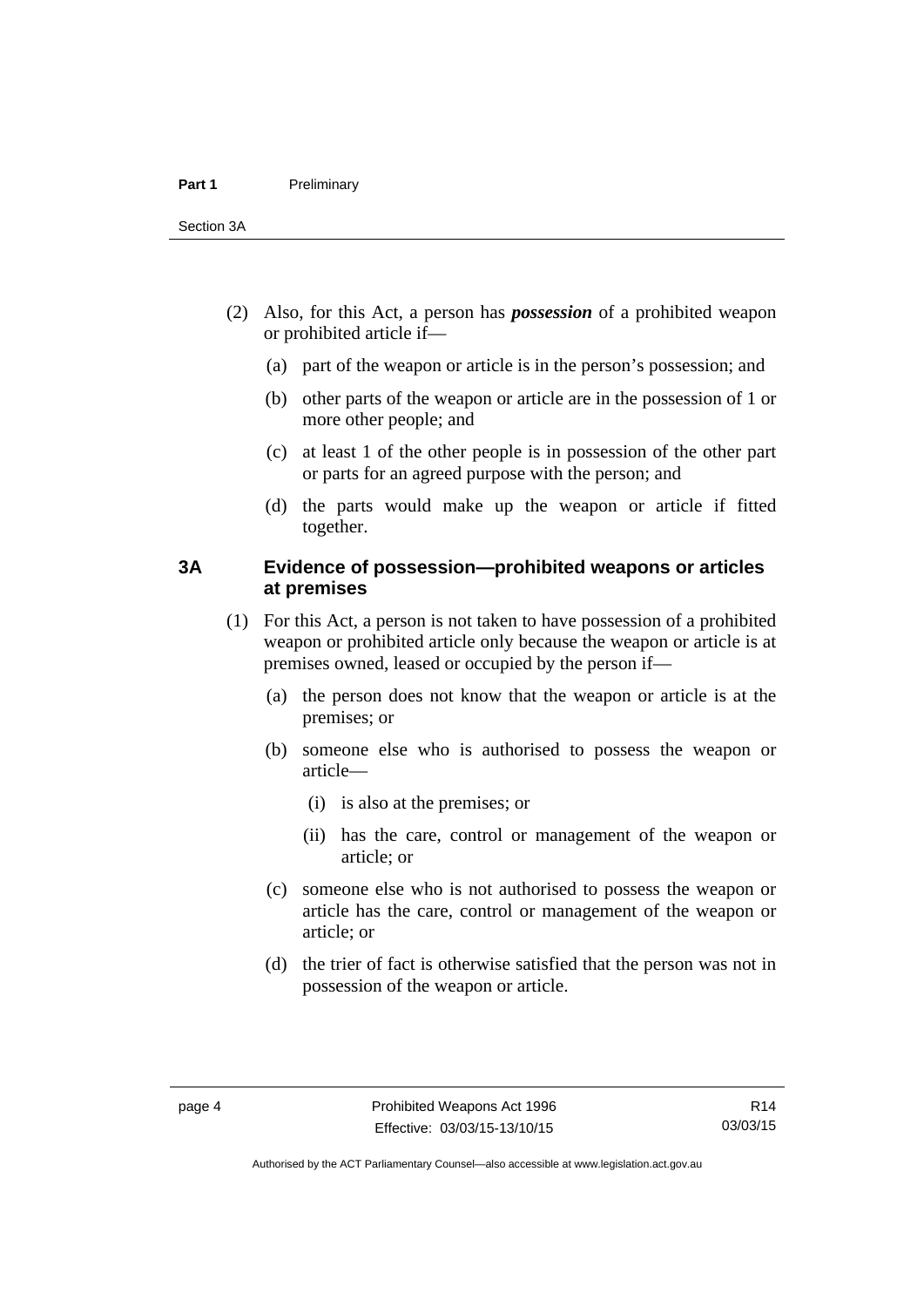(2) To remove any doubt, a defendant to a prosecution for an offence against this Act who wishes to rely on a matter mentioned in subsection (1) has the evidential burden in relation to the matter.

### <span id="page-10-0"></span>**3B Evidence of possession—care, control or management of prohibited weapon or article**

- (1) To work out whether a person has the care, control or management of a prohibited weapon or prohibited article for this Act, each of the following must be considered:
	- (a) whether the person knows about the weapon or article;
	- (b) whether the person can use or dispose of the weapon or article;
	- (c) whether the person can control or prevent someone else from using or having physical possession of the weapon or article.
- (2) In this section:

*physical possession*—see section 3 (1) (a).

## <span id="page-10-1"></span>**4 Application of Act**

- (1) A person does not commit an offence against this Act only because of something done by the person in the exercise of the person's functions as a member of—
	- (a) the Australian Federal Police or a police force of a State or another Territory; or
	- (b) a police service or force of a foreign country required to possess or use a prohibited weapon or prohibited article for taking part in a training activity—
		- (i) conducted by the Australian Federal Police; and
		- (ii) carried out in the ACT; or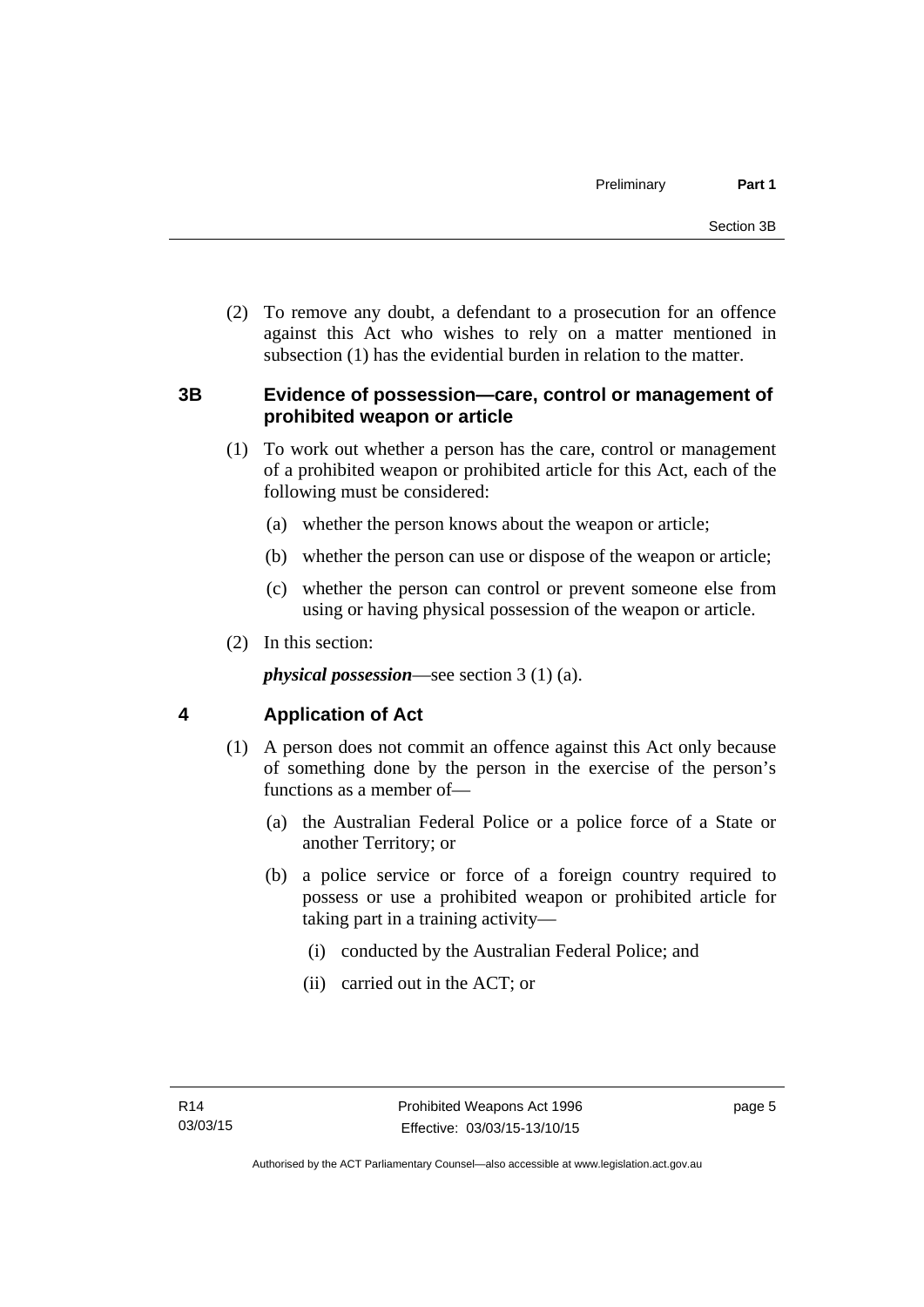- (c) the Defence Force; or
- (d) a visiting force within the meaning of the *[Defence \(Visiting](http://www.comlaw.gov.au/Series/C1963A00081)  [Forces\) Act 1963](http://www.comlaw.gov.au/Series/C1963A00081)* (Cwlth); or
- (e) the Australian Cadet Corps established under the *[Defence](http://www.comlaw.gov.au/Series/C1903A00020)  [Act 1903](http://www.comlaw.gov.au/Series/C1903A00020)* (Cwlth); or
- (f) the council of the Australian War Memorial or of the staff of the memorial who, in the exercise of his or her functions and duties in accordance with the *[Australian War Memorial](http://www.comlaw.gov.au/Series/C2004A02305)  [Act 1980](http://www.comlaw.gov.au/Series/C2004A02305)* (Cwlth), has in his or her possession a prohibited weapon, forming part of the memorial collection within the meaning of that Act; or
- (g) the council of the National Museum of Australia or of the staff of the museum who, in the exercise of his or her functions and duties in accordance with the *[National Museum of Australia](http://www.comlaw.gov.au/Series/C2004A02316)  [Act 1980](http://www.comlaw.gov.au/Series/C2004A02316)* (Cwlth), has in his or her possession a prohibited weapon forming part of the memorial collection under that Act.
- *Note* A reference to an Act includes a reference to the statutory instruments made or in force under the Act, including regulations and permits (see *[Legislation Act 2001](http://www.legislation.act.gov.au/a/2001-14)*, s 104).
- (2) A corrections officer does not commit an offence against this Act only because of something done by the officer in the exercise of the officer's functions.
	- *Note Corrections officer*, *exercise* and *function* are defined in the [Legislation Act,](http://www.legislation.act.gov.au/a/2001-14) dict, pt 1.

Authorised by the ACT Parliamentary Counsel—also accessible at www.legislation.act.gov.au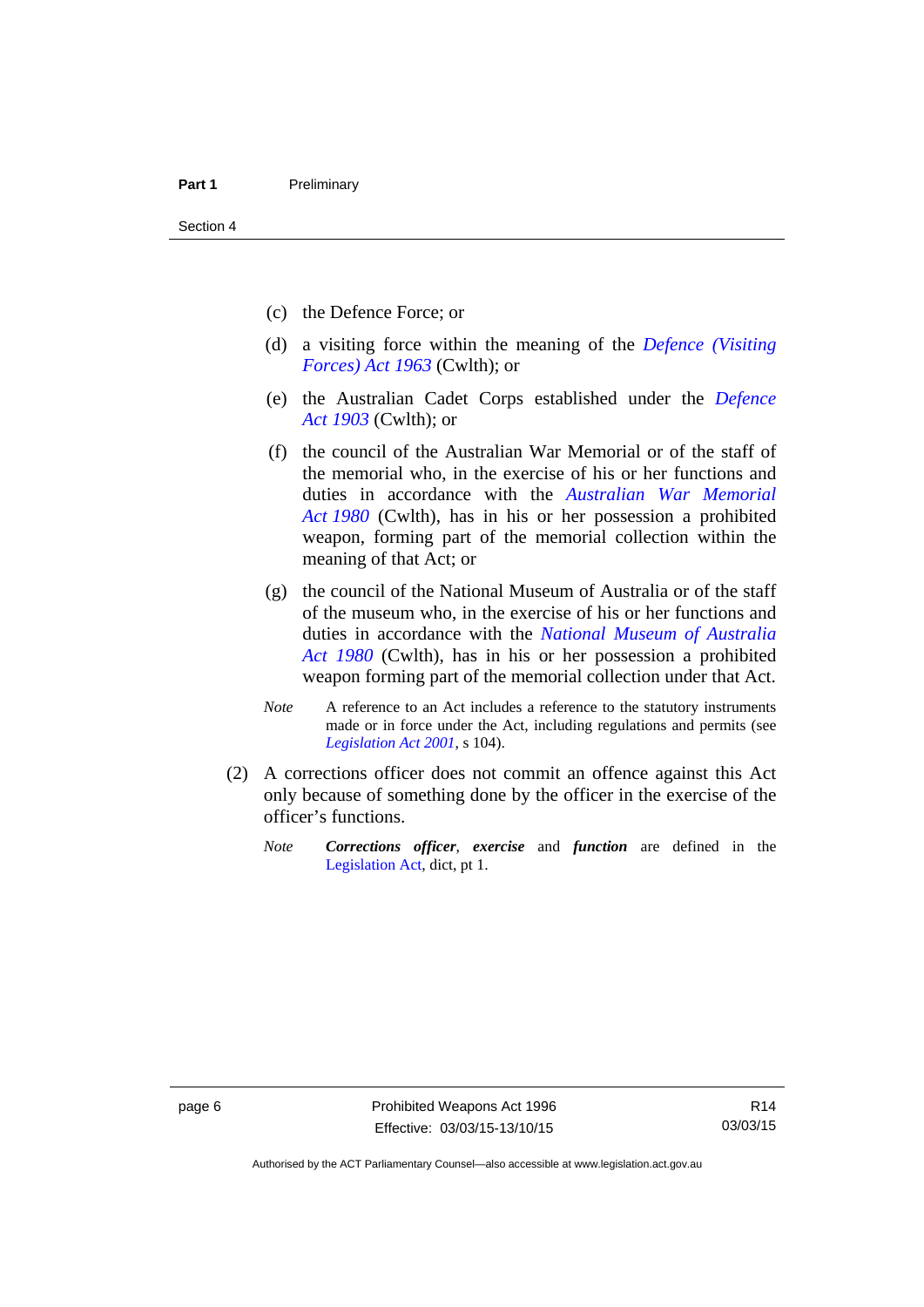## <span id="page-12-0"></span>**Part 1A Important concepts**

## <span id="page-12-1"></span>**4A Meaning of** *prohibited weapon***—Act**

(1) In this Act:

*prohibited weapon*—

- (a) means—
	- (i) a weapon or thing described in schedule 1; and
	- (ii) a weapon or thing prescribed by regulation; and
	- (iii) something declared to be a prohibited weapon under section 4L; and
- (b) includes a modified prohibited weapon.
- (2) However, *prohibited weapon* does not include something declared not to be a prohibited weapon under section 4L.
- (3) A regulation may amend schedule 1—
	- (a) by adding the name or description of a weapon or thing; or
	- (b) by amending a name or description of a prohibited weapon to more accurately describe the weapon; or
	- (c) by omitting the name and description of a prohibited weapon.
- (4) In this section:

*modified prohibited weapon* means a weapon or thing that would be a prohibited weapon if—

- (a) it did not have something missing from it, or a defect or obstruction; or
- (b) something had not been added to it.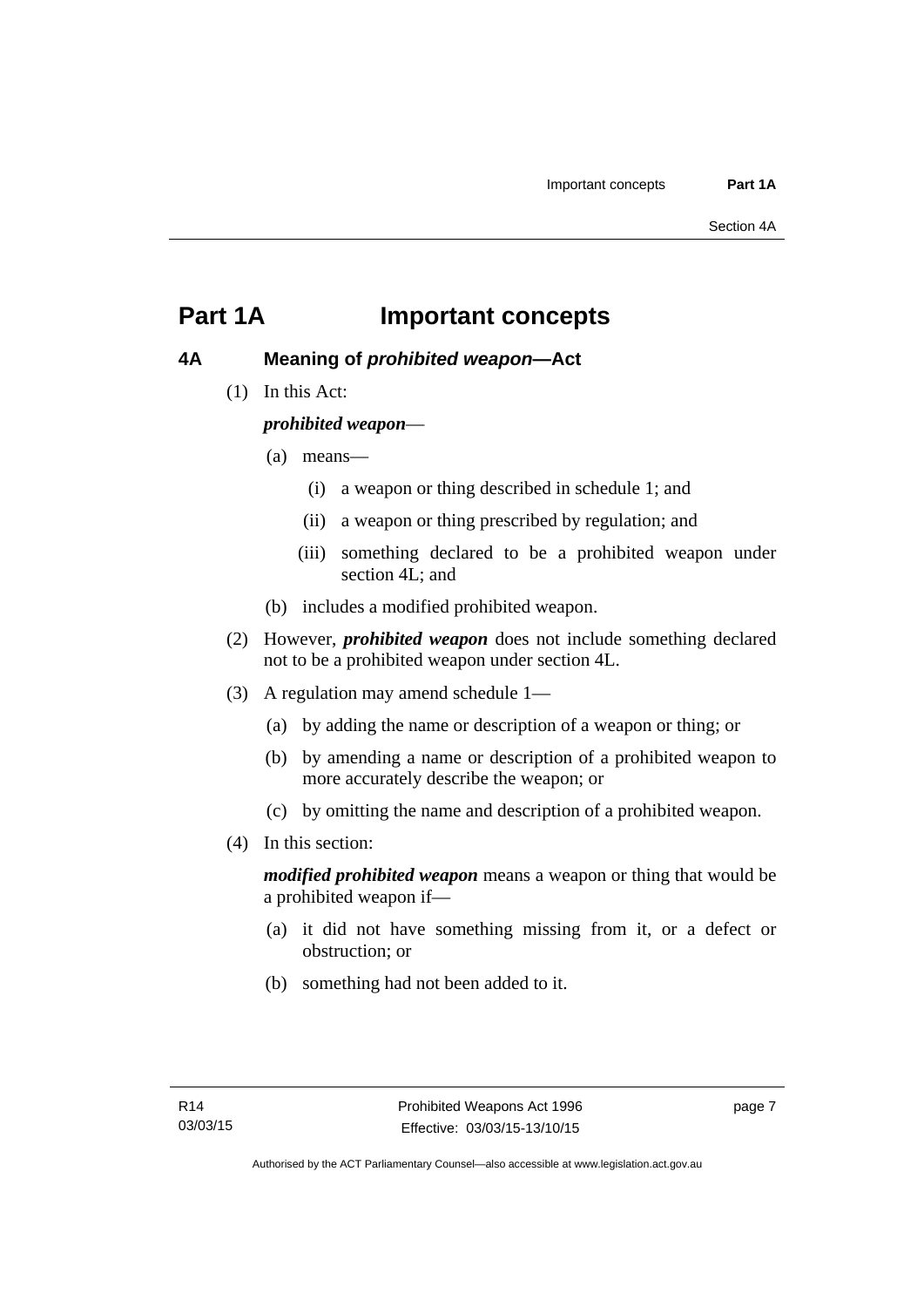#### **Part 1A** Important concepts

Section 4B

#### <span id="page-13-0"></span>**4B Meaning of** *prohibited article***—Act**

(1) In this Act:

#### *prohibited article*—

- (a) means—
	- (i) an article described in schedule 2; and
	- (ii) an article prescribed by regulation; and
	- (iii) something declared to be a prohibited article under section 4L; and
- (b) includes a modified prohibited article.
- (2) However, *prohibited article* does not include something declared not to be a prohibited article under section 4L.
- (3) A regulation may amend schedule 2—
	- (a) by adding the name or description of an article; or
	- (b) by amending a name or description of a prohibited article to more accurately describe the article; or
	- (c) by omitting the name and description of a prohibited article.
- (4) In this section:

*modified prohibited article* means an article that would be a prohibited article if—

- (a) it did not have something missing from it, or a defect or obstruction; or
- (b) something had not been added to it.

Authorised by the ACT Parliamentary Counsel—also accessible at www.legislation.act.gov.au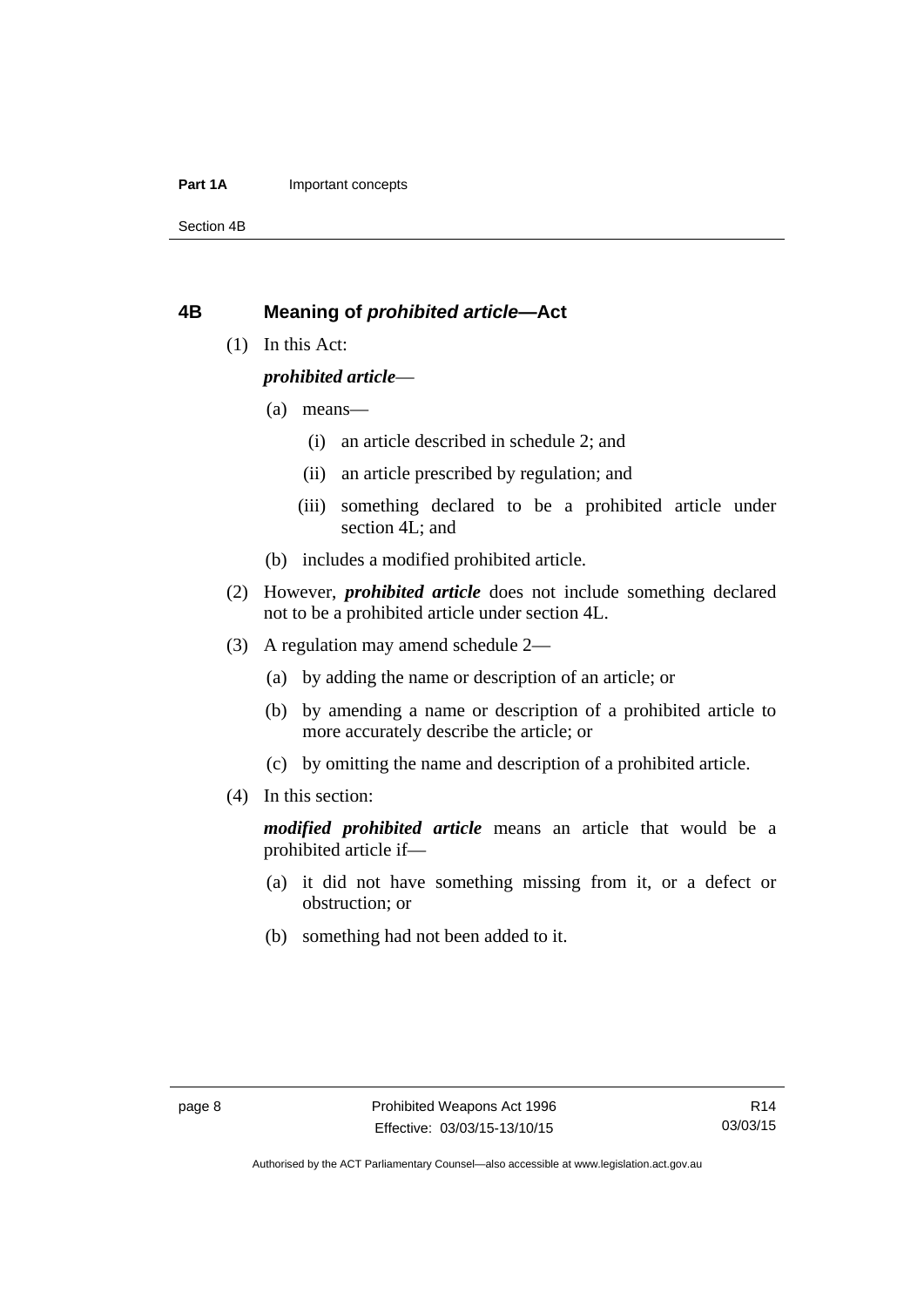## <span id="page-14-0"></span>**Part 1B Unregulated weapons**

### <span id="page-14-1"></span>**4C Meaning of** *unregulated weapon***—Act**

In this Act:

*unregulated weapon*—a thing is an *unregulated weapon* if—

- (a) the thing is designed, made or altered to be used as a weapon; and
- (b) the only practical use of the thing is as a weapon; and
- (c) the thing is not a prohibited weapon; and
- (d) the possession or use of the thing is not authorised under this Act.

### <span id="page-14-2"></span>**4CA Meaning of** *connected***—pt 1B**

In this part:

*connected*—a thing is *connected* with an offence if—

- (a) the offence has been committed in relation to it; or
- (b) it will provide evidence of the commission of the offence; or
- (c) it was used, is being used, or is intended to be used, to commit the offence.

#### <span id="page-14-3"></span>**4D Unregulated weapons—seizure by police**

A police officer may seize a thing if the police officer believes on reasonable grounds that the thing is an unregulated weapon and that the seizure is necessary—

- (a) because the thing would pose a risk to the safety of anyone if used; and
- (b) to prevent the thing from being used or concealed, lost or destroyed.

page 9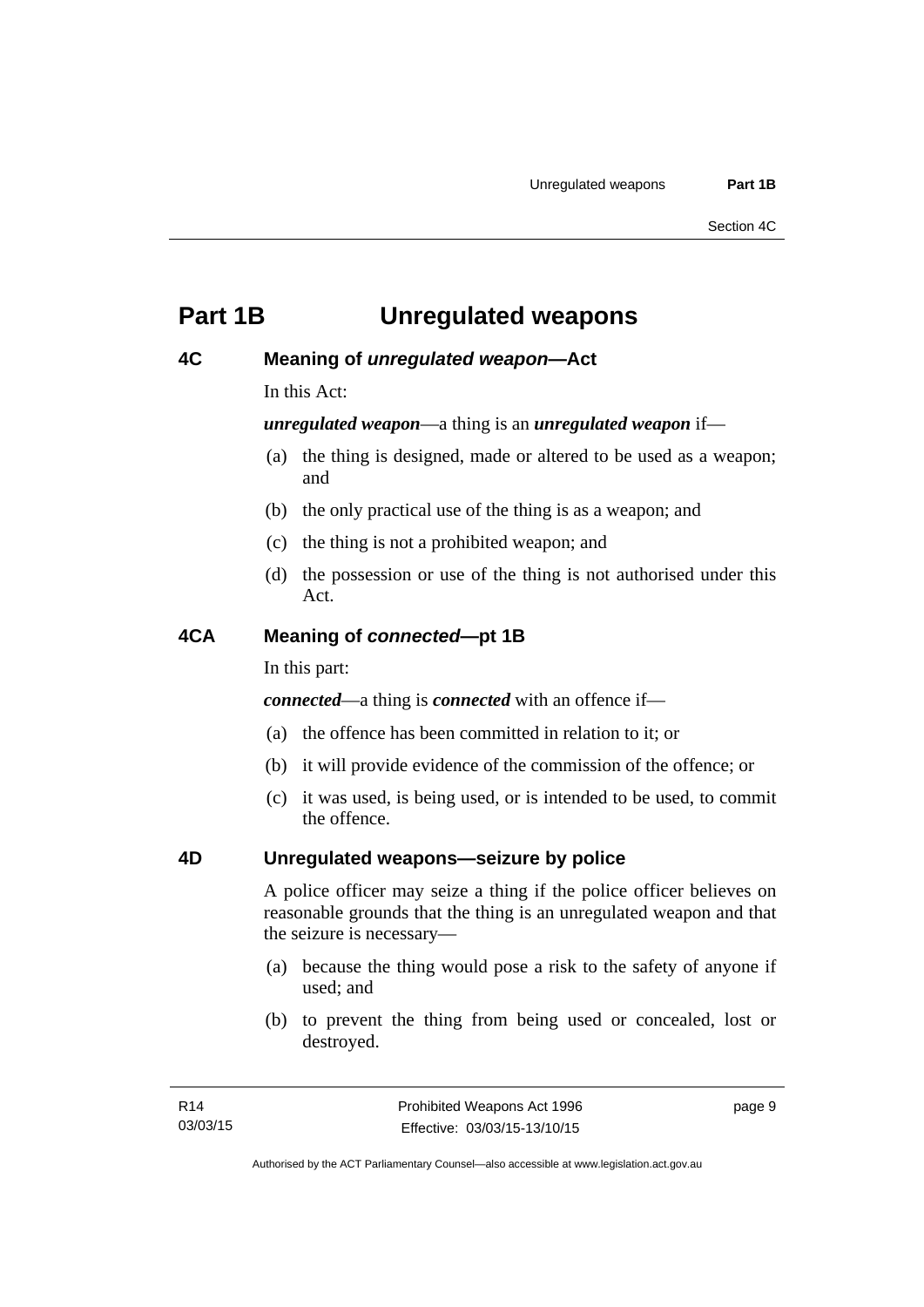#### **Part 1B** Unregulated weapons

Section 4E

#### <span id="page-15-0"></span>**4E Unregulated weapons—receipt for seizure**

- (1) A police officer who seizes a thing under section 4D must give a receipt for the thing to the person from whom it was seized.
- (2) If, for any reason, it is not practicable to comply with subsection (1), the police officer must leave the receipt, secured conspicuously, at the premises where it was seized (the *place of seizure*).
- (3) The receipt must include the following:
	- (a) a description of the thing seized;
	- (b) an explanation of why the thing was seized;
	- (c) the police officer's name, and how to contact the officer;
	- (d) if the thing is removed from the place of seizure under section 4F—the address of the place to which the thing is removed.

### <span id="page-15-1"></span>**4F Unregulated weapons—examination**

- (1) A police officer who seizes a thing under section 4D (Unregulated weapons—seizure by police) may remove the thing from the premises where it was seized to another place for examination or processing, for not longer than 7 days (the *7-day period*).
- (2) A police officer may apply to the Magistrates Court for an extension of the 7-day period if the officer believes on reasonable grounds that the thing cannot be examined or processed within that time.
- (3) The police officer must, if practicable, give notice of the application to the person from whom the thing was seized, and the person is entitled to be heard on the application.
- (4) The court may order the extension if satisfied on reasonable grounds that the thing cannot be examined or processed within the 7-day period.

Authorised by the ACT Parliamentary Counsel—also accessible at www.legislation.act.gov.au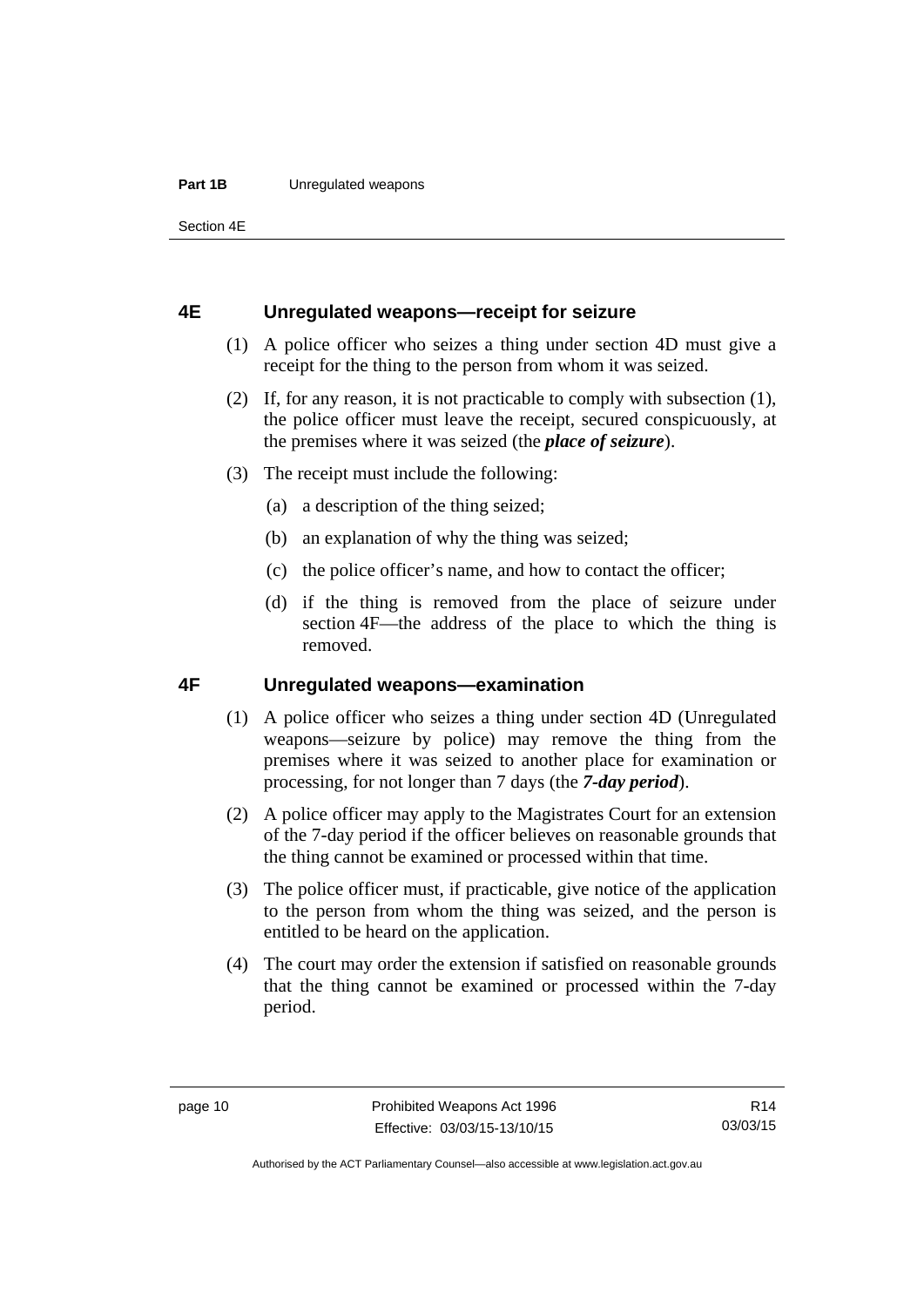(5) If a thing is moved to another place under this section, the police officer must, if practicable, tell the person from whom the thing was seized (or the person's representative) the results of the examination or processing.

### <span id="page-16-0"></span>**4G Unregulated weapons—access to things seized**

A person who would, apart from the seizure, be entitled to inspect a thing seized under section 4D (Unregulated weapons—seizure by police) may inspect it.

### <span id="page-16-1"></span>**4H Unregulated weapons—review of decision to seize**

- (1) The registrar must review each seizure under section 4D (Unregulated weapons—seizure by police) and order the return of the thing to the person from whom it was seized if—
	- (a) when seized, the thing was not—
		- (i) an unregulated weapon; or
		- (ii) a prohibited weapon; or
	- (b) within 30 days after the day of seizure, the thing is not a prohibited weapon; or
	- (c) the registrar has no reasonable grounds to believe that the thing is connected with an offence against any of the following:
		- (i) this Act;
		- (ii) the *[Firearms Act 1996](http://www.legislation.act.gov.au/a/1996-74)*;
		- (iii) the *[Crimes Act 1900](http://www.legislation.act.gov.au/a/1900-40);*
		- (iv) the [Criminal Code;](http://www.legislation.act.gov.au/a/2002-51)
		- (v) another law prescribed by regulation.

page 11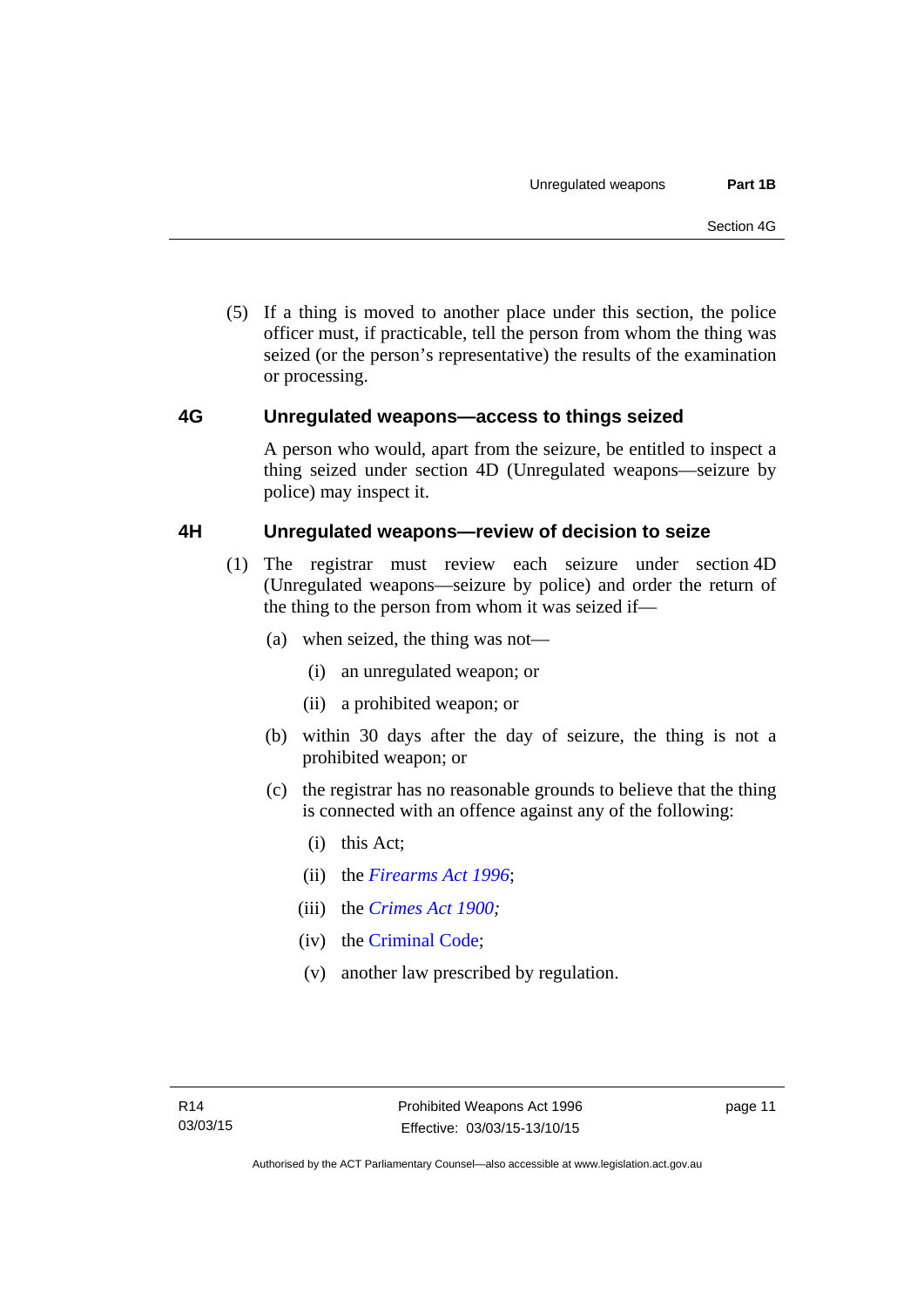#### **Part 1B** Unregulated weapons

Section 4I

- (2) If a thing is ordered to be returned under subsection (1) to the person from whom it was seized, but it cannot be returned, the Territory must pay reasonable compensation to the owner of the thing for its loss.
- (3) In this section:

*offence* includes an offence that there are reasonable grounds for believing has been, is being or will be, committed.

### <span id="page-17-0"></span>**4I Unregulated weapons—forfeiture**

- (1) A thing seized under section 4D (Unregulated weapons—seizure by police) is forfeited to the Territory if there is no requirement under section 4H—
	- (a) to return the thing to the person from whom it was seized; or
	- (b) to pay compensation for the thing.
- (2) A thing forfeited to the Territory may be destroyed or otherwise disposed of as the director-general directs.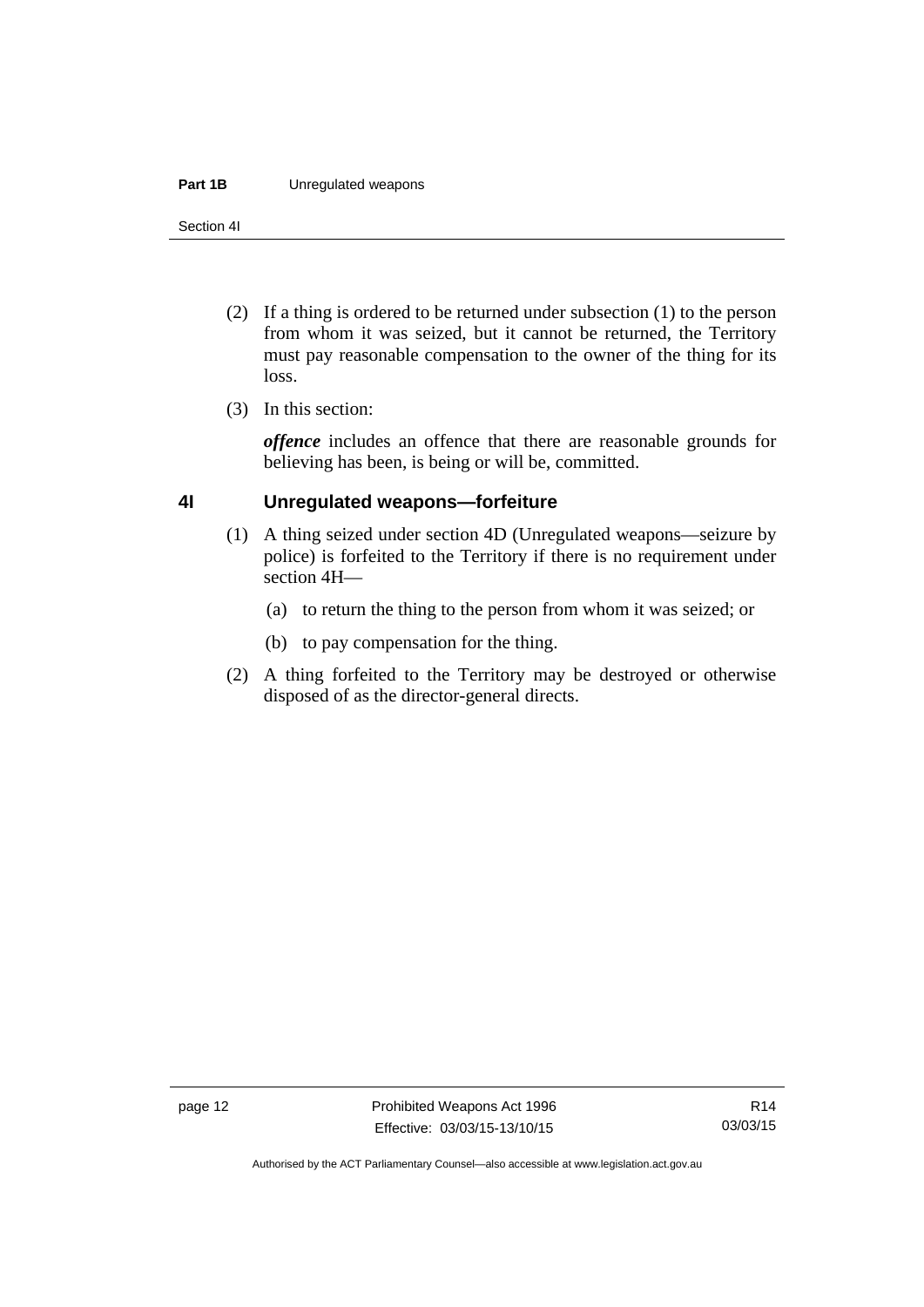## <span id="page-18-0"></span>**Part 1C Minister's guidelines**

### <span id="page-18-1"></span>**4K Minister's guidelines**

- (1) The Minister may make guidelines about the making of a decision by the registrar under section 4L.
- (2) The registrar must comply with any guidelines under this section.
- (3) A guideline is a disallowable instrument.
	- *Note* A disallowable instrument must be notified, and presented to the Legislative Assembly, under the [Legislation Act.](http://www.legislation.act.gov.au/a/2001-14)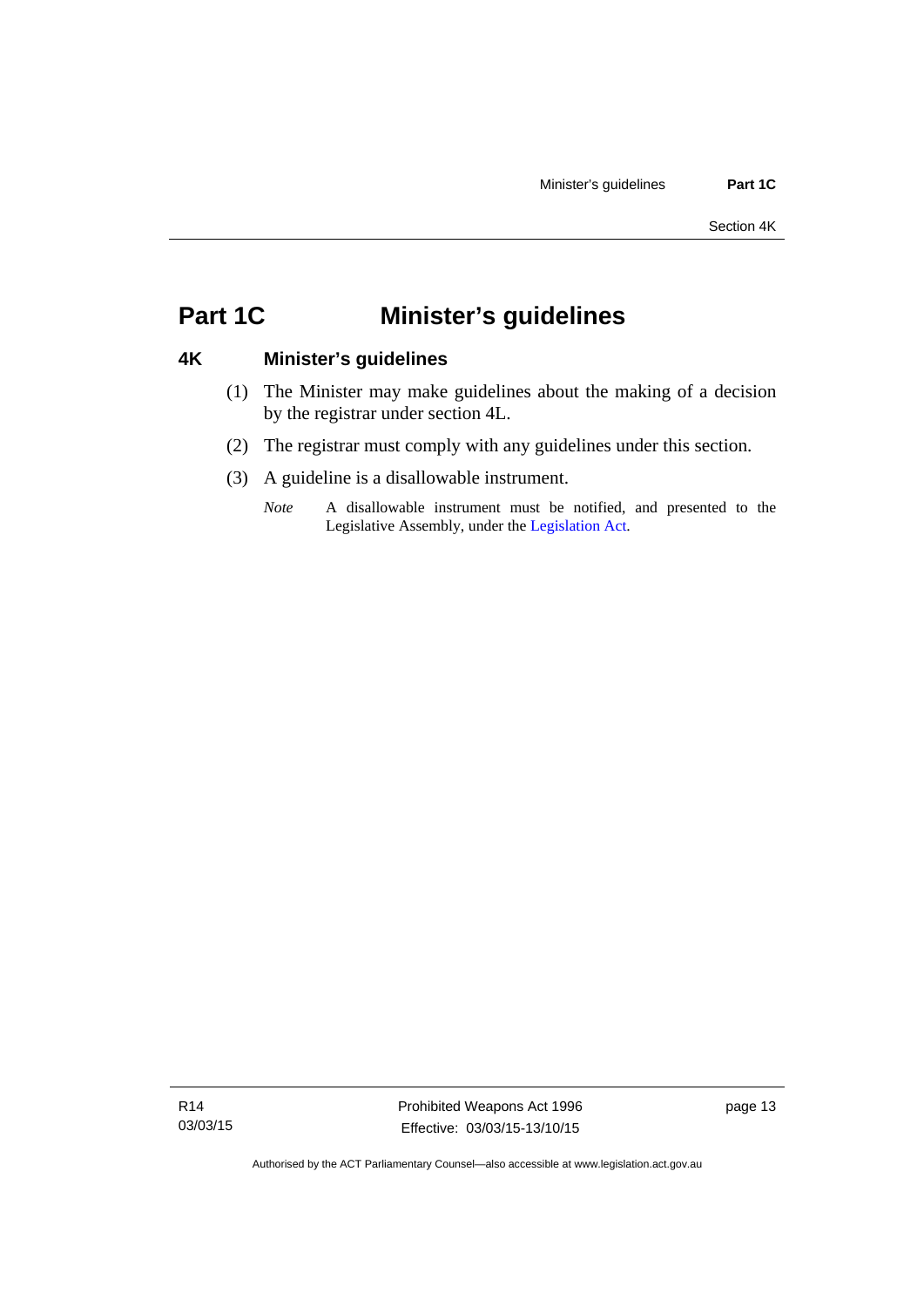Section 4L

## <span id="page-19-0"></span>**Part 1D Declarations about prohibited articles and weapons**

#### <span id="page-19-1"></span>**4L Prohibited articles and weapons declarations by registrar**

- (1) The registrar may, in accordance with any guidelines under section 4K (Minister's guidelines), do any of the following:
	- (a) declare something to be a prohibited article;
	- (b) declare an unregulated weapon to be a prohibited weapon;
	- (c) declare that something is not a prohibited article or prohibited weapon.
- (2) A declaration remains in force for 3 months beginning on the day after the day the declaration is notified under the [Legislation Act.](http://www.legislation.act.gov.au/a/2001-14)
- (3) A declaration is a disallowable instrument.

*Note* A disallowable instrument must be notified, and presented to the Legislative Assembly, under the [Legislation Act.](http://www.legislation.act.gov.au/a/2001-14)

(4) The registrar must also publish the declaration in a daily newspaper.

*Note Daily newspaper*—see the [Legislation Act,](http://www.legislation.act.gov.au/a/2001-14) dictionary, pt 1.

### <span id="page-19-2"></span>**4M Effect of certain declarations**

A person does not commit an offence against this Act in relation to the possession or use of a thing that is the subject of a declaration under section 4L (1) (a) or (b) if the elements of the offence happen less than 2 days after the day the declaration is notified under the [Legislation Act](http://www.legislation.act.gov.au/a/2001-14).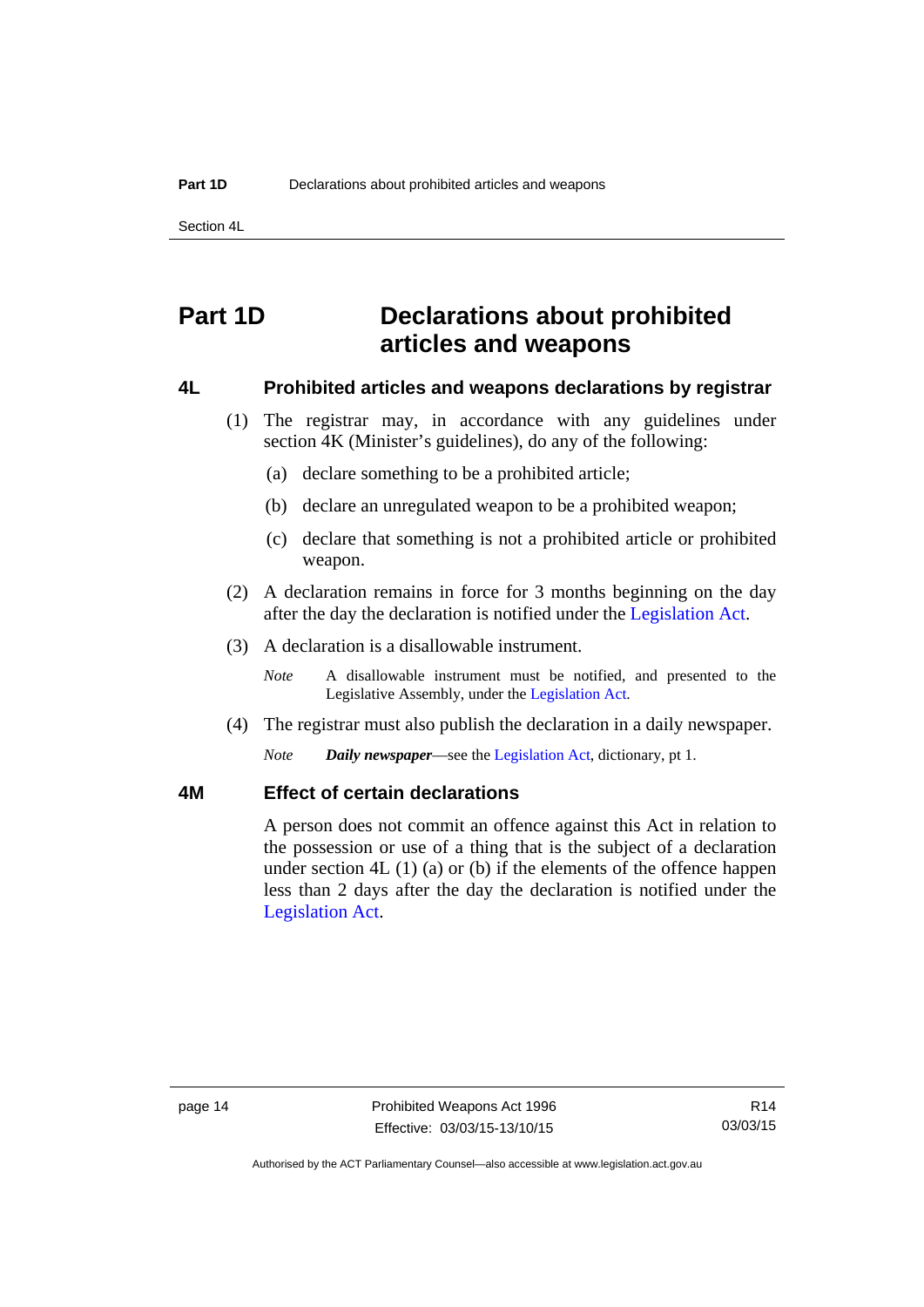## <span id="page-20-0"></span>**Part 2 Offences**

## <span id="page-20-1"></span>**5 Offence—unauthorised possession or use of prohibited weapons**

A person commits an offence if the person—

- (a) possesses or uses a prohibited weapon; and
- (b) is not authorised by a permit, or otherwise under this Act, to possess or use the weapon.

Maximum penalty: 500 penalty units, imprisonment for 5 years or both.

*Note* A reference to an Act includes a reference to the statutory instruments made or in force under the Act, including any regulation (see [Legislation Act,](http://www.legislation.act.gov.au/a/2001-14) s 104).

### <span id="page-20-2"></span>**6 Offence—unauthorised possession or use of prohibited articles**

A person commits an offence if the person—

- (a) possesses or uses a prohibited article; and
- (b) is not authorised by a permit, or otherwise under this Act, to possess or use the article.

Maximum penalty: 200 penalty units, imprisonment for 2 years or both.

*Note* A reference to an Act includes a reference to the statutory instruments made or in force under the Act, including any regulation (see [Legislation Act,](http://www.legislation.act.gov.au/a/2001-14) s 104).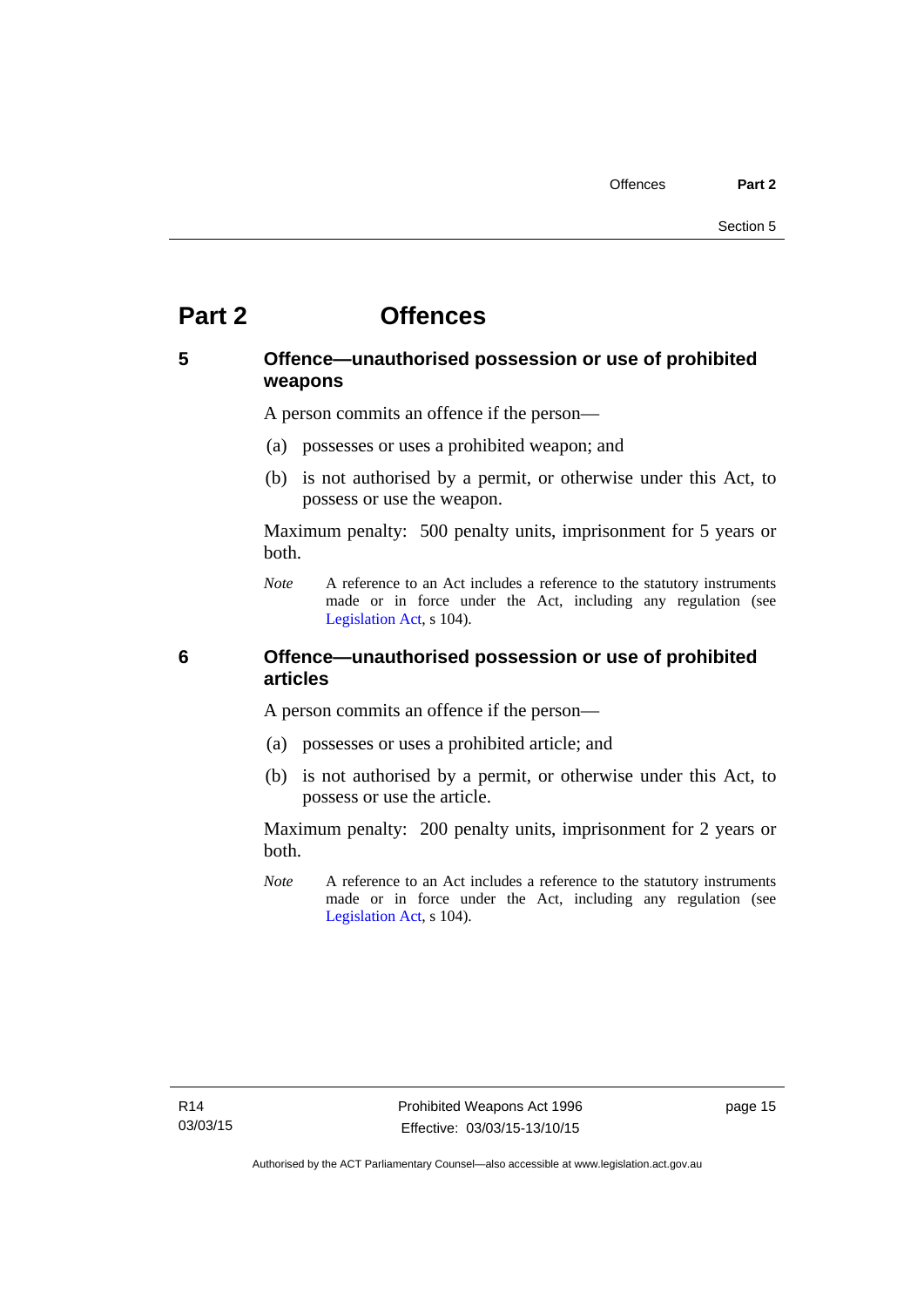### <span id="page-21-0"></span>**6A Declarations about authorised possession and use of laser pointers**

- (1) The registrar may, in accordance with any guidelines under section 6B, declare that the possession or use of a laser pointer is authorised.
	- *Note 1* A power to make a statutory instrument includes power to make different provision in relation to different matters or different classes of matters (see [Legislation Act,](http://www.legislation.act.gov.au/a/2001-14) s 48.)
	- *Note* 2 A reference to an Act includes a reference to a provision of an Act (see [Legislation Act,](http://www.legislation.act.gov.au/a/2001-14) s 7 (3)).
- (2) A declaration may provide for the authorisation—
	- (a) to apply generally or in a particular case; or
	- (b) to be conditional.
- (3) A declaration is a disallowable instrument.

*Note* A disallowable instrument must be notified, and presented to the Legislative Assembly, under the [Legislation Act.](http://www.legislation.act.gov.au/a/2001-14)

(4) In this section:

*laser pointer* means a prohibited weapon that is a hand-held article, commonly known as a laser pointer, designed or adapted to emit a laser beam with an accessible emission level of greater than 1mW.

### <span id="page-21-1"></span>**6B Guidelines for declarations under section 6A**

- (1) The Minister may make guidelines about the making of a declaration under section 6A.
- (2) The registrar must comply with any guidelines under this section.
- (3) A guideline is a disallowable instrument.
	- *Note* A disallowable instrument must be notified, and presented to the Legislative Assembly, under the [Legislation Act.](http://www.legislation.act.gov.au/a/2001-14)

R14 03/03/15

Authorised by the ACT Parliamentary Counsel—also accessible at www.legislation.act.gov.au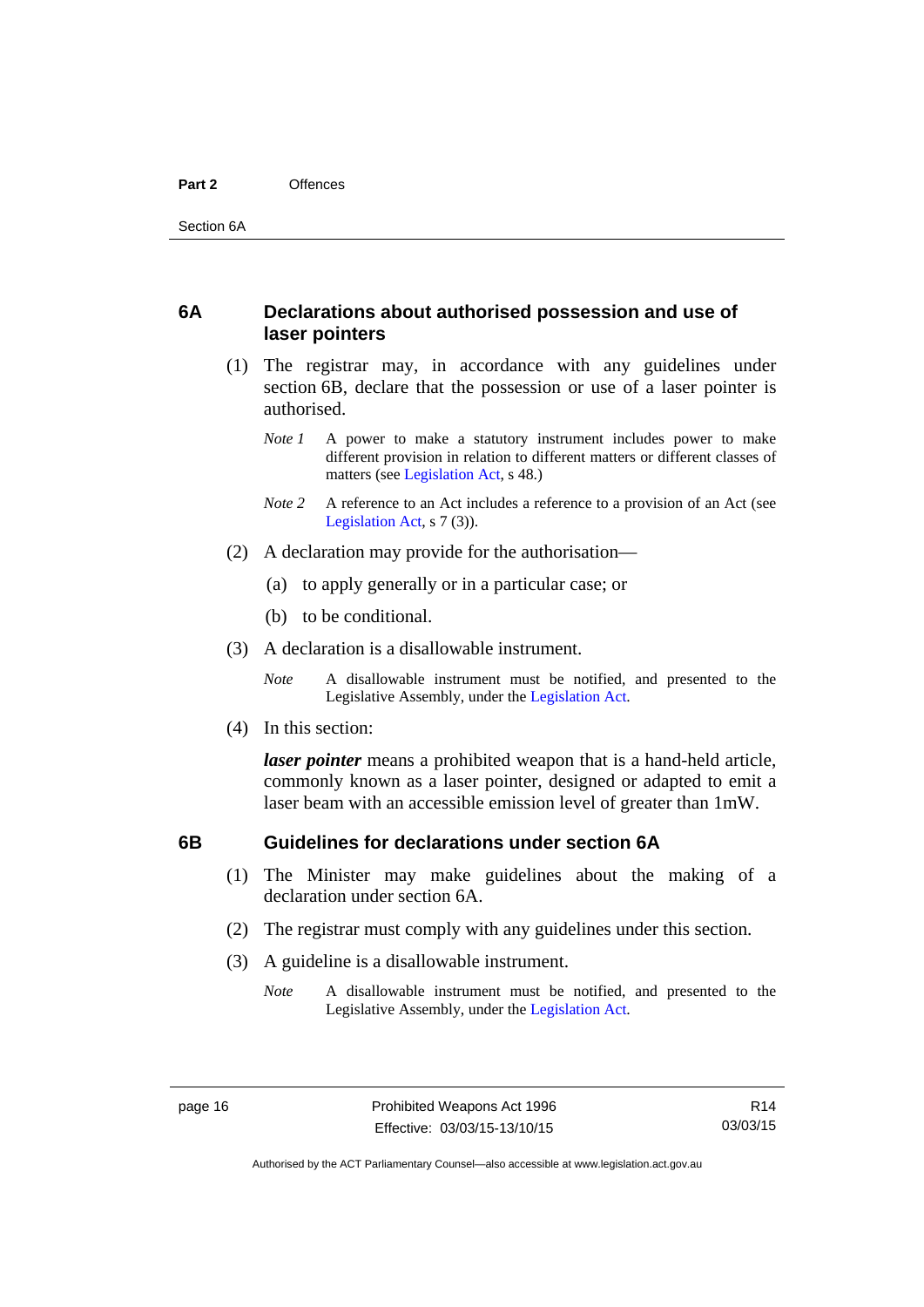### <span id="page-22-0"></span>**7 Inspection of prohibited weapons or articles by police**

- (1) A person who possesses a prohibited weapon or prohibited article must, on demand made by a police officer at any time, produce for inspection by that officer—
	- (a) the weapon or article; and
	- (b) any permit that authorises the person to possess the weapon or article.

Maximum penalty: 50 penalty units.

- (2) A person commits an offence against subsection (1) only if the police officer, when making the demand, explains to the person that failure to comply with the demand is an offence against this Act.
- (3) In subsection (1), a reference to a *prohibited weapon* or a *prohibited article* includes a reference to a part of a prohibited weapon or a prohibited article.

## <span id="page-22-1"></span>**8 Offence—disposal of prohibited weapons and articles by unauthorised holders**

- (1) A person commits an offence if—
	- (a) the person has possession of a prohibited weapon or prohibited article; and
	- (b) the person is not, or is no longer, authorised by a permit or otherwise under this Act to possess the weapon or article; and
	- (c) within 7 days after the day the person comes into possession of, or is no longer authorised to possess, the weapon or article, the person fails—
		- (i) to surrender the weapon or article to a police officer; or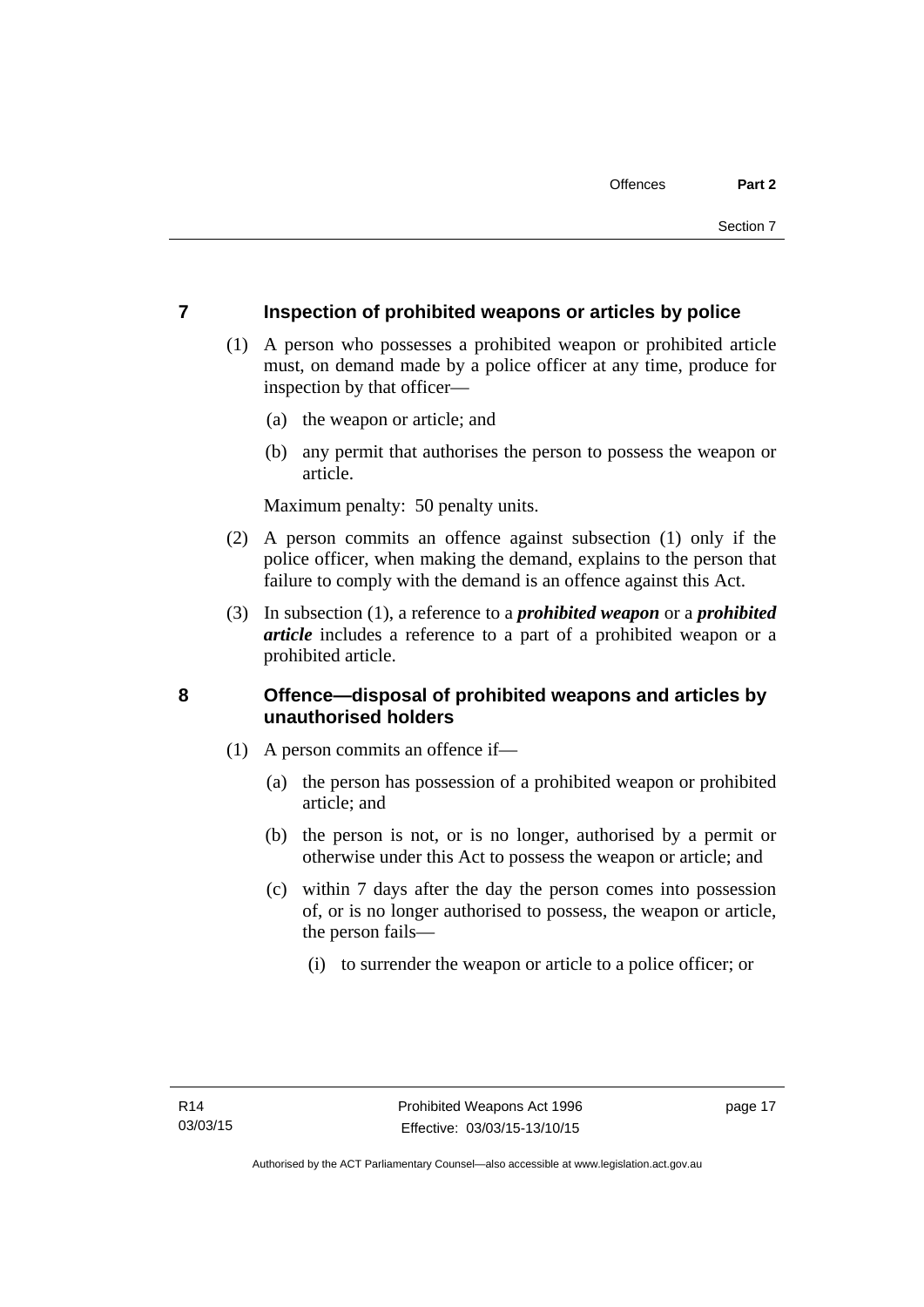(ii) to dispose of the weapon or article to someone who is authorised by a permit to possess it.

Maximum penalty: 50 penalty units, imprisonment for 6 months or both.

- (2) A person does not contravene any other provision of this Act because the person—
	- (a) disposed of or surrendered a prohibited weapon or prohibited article in accordance with this section; or
	- (b) accepted a prohibited weapon or prohibited article under this section.

page 18 **Prohibited Weapons Act 1996** Effective: 03/03/15-13/10/15

Authorised by the ACT Parliamentary Counsel—also accessible at www.legislation.act.gov.au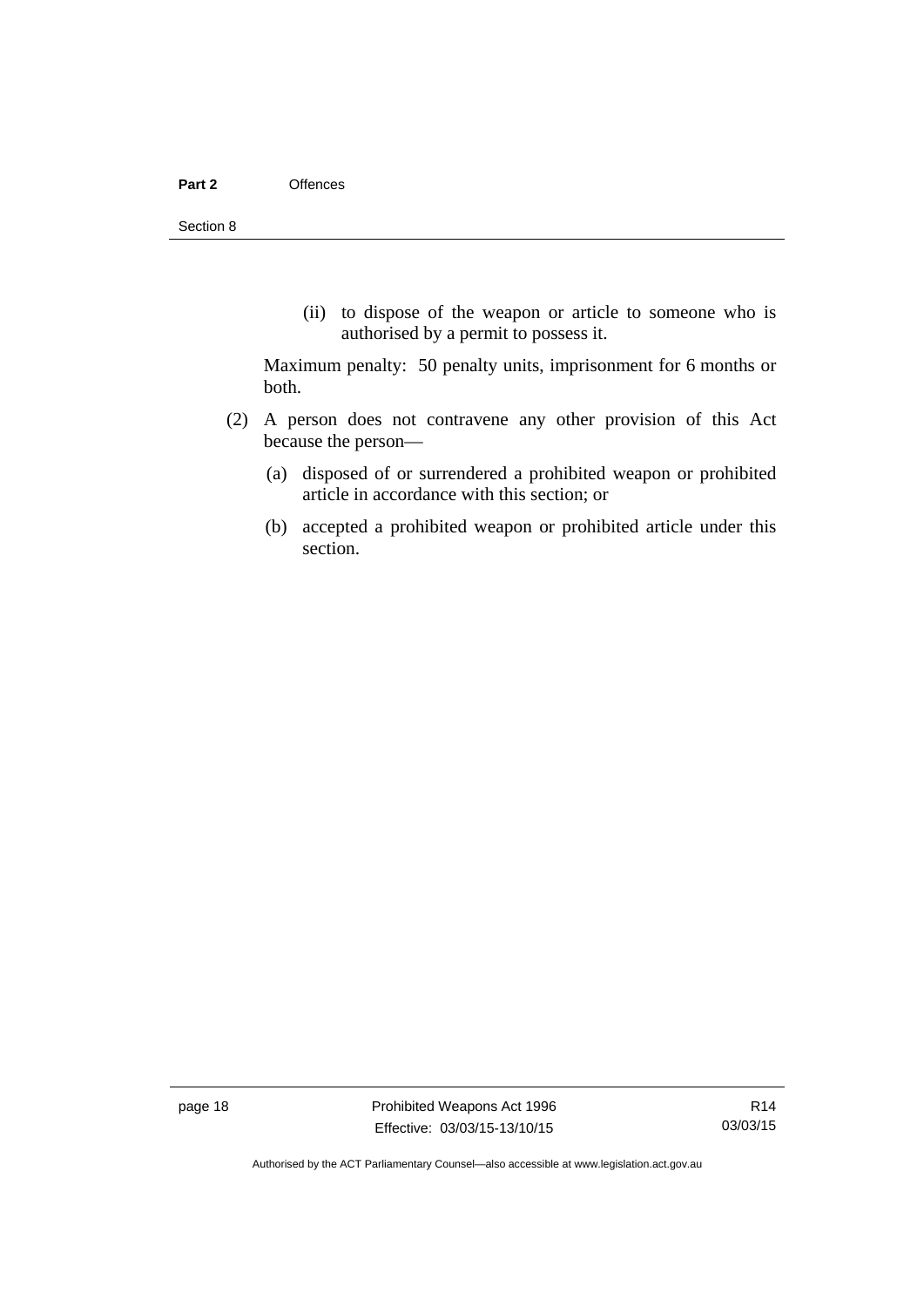## <span id="page-24-0"></span>**Part 3 Permits**

### <span id="page-24-1"></span>**9 Permits**

- (1) The registrar may issue a permit authorising—
	- (a) the possession or the possession and use of a prohibited weapon; or
	- (b) the possession of a prohibited article.
- (2) The regulations may provide for mandatory or discretionary grounds for refusing the issue of a permit.
- (3) A permit may be issued subject to conditions.
- (4) The conditions may provide for the expiration of the permit, limit the authority it confers and impose requirements on the person to whom the permit is issued.
- (5) The registrar may, for any reason the registrar considers sufficient, cancel a permit by causing written notice of its cancellation to be served on the person to whom the permit was issued.
- (6) A person to whom a permit was issued may surrender the permit for cancellation.

## <span id="page-24-2"></span>**11 Contravention of conditions**

A person to whom a permit is issued must not contravene any requirement made by the conditions of a permit.

Maximum penalty: 50 penalty units.

## <span id="page-24-3"></span>**12 Production of permit**

- (1) A person to whom a permit is issued must, on demand of a police officer at any time—
	- (a) produce the permit for inspection by the police officer if the person has the permit in his or her possession; or

page 19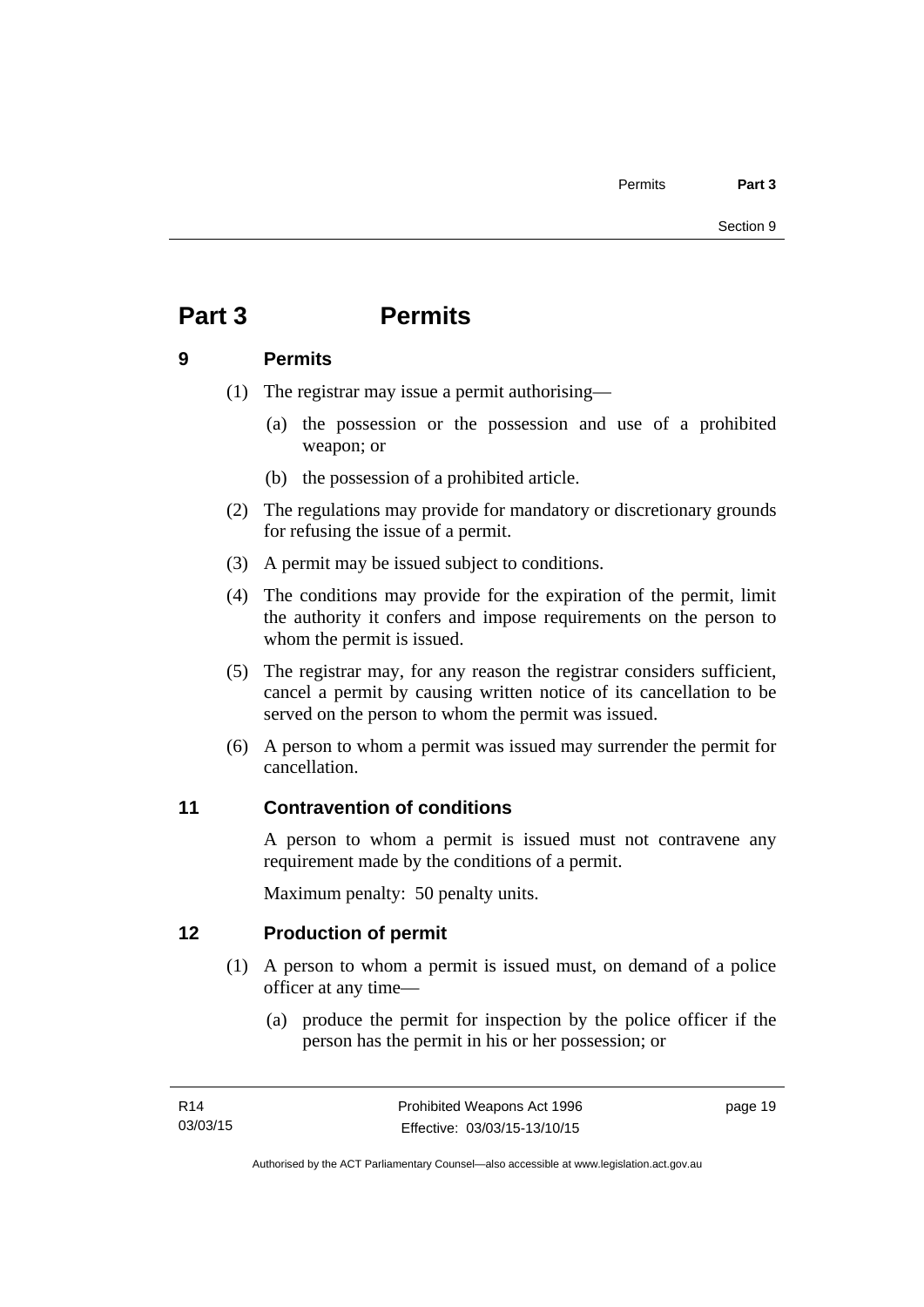(b) state the person's full name and usual place of residence to the police officer.

Maximum penalty: 50 penalty units, imprisonment for 6 months or both.

 (2) A person commits an offence against subsection (1) only if the police officer, when making the demand, explains to the person that failure to comply with the demand is an offence against this Act.

## <span id="page-25-0"></span>**13 Surrender of cancelled permit**

If a permit is cancelled or expires, the person to whom it was issued must within 7 days of that cancellation or expiry, surrender it to the registrar.

Maximum penalty: 50 penalty units, imprisonment for 6 months or both.

page 20 **Prohibited Weapons Act 1996** Effective: 03/03/15-13/10/15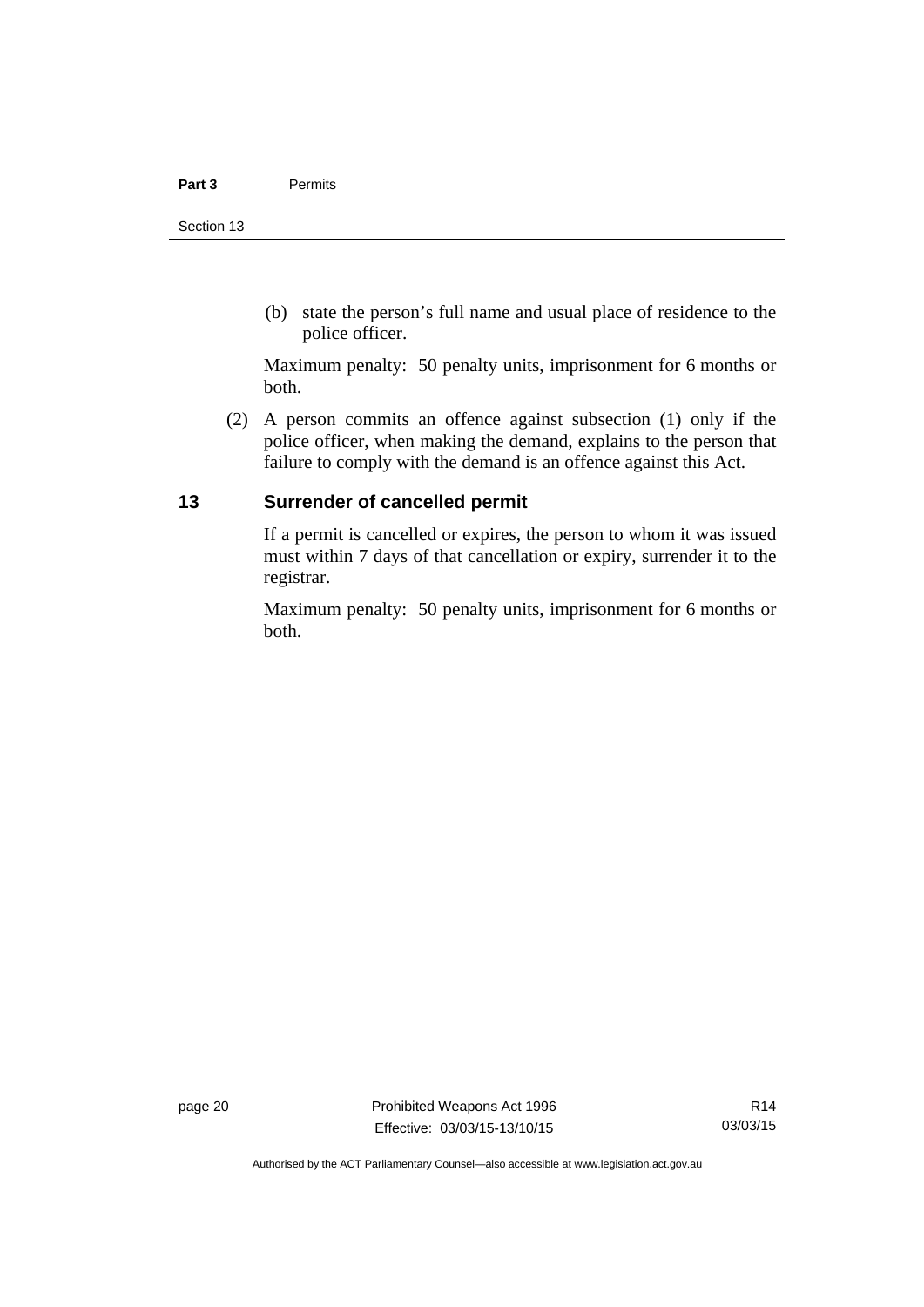## <span id="page-26-0"></span>**Part 3A Notification and review of decisions**

### <span id="page-26-1"></span>**14 Meaning of** *reviewable decision—***pt 3A**

In this part:

*reviewable decision* means a decision mentioned in schedule 3, column 3 under a provision of this Act mentioned in column 2 in relation to the decision.

#### <span id="page-26-2"></span>**14A Reviewable decision notices**

If a person makes a reviewable decision, the person must give a reviewable decision notice to each entity mentioned in schedule 3, column 4 in relation to the decision.

- *Note 1* The person must also take reasonable steps to give a reviewable decision notice to any other person whose interests are affected by the decision (see *[ACT Civil and Administrative Tribunal Act 2008](http://www.legislation.act.gov.au/a/2008-35)*, s 67A).
- *Note 2* The requirements for reviewable decision notices are prescribed under the *[ACT Civil and Administrative Tribunal Act 2008](http://www.legislation.act.gov.au/a/2008-35)*.

### <span id="page-26-3"></span>**14B Applications for review**

The following may apply to the ACAT for a review of a reviewable decision:

- (a) an entity mentioned in schedule 3, column 4 in relation to the decision;
- (b) any other person whose interests are affected by the decision.
- *Note* If a form is approved under the *[ACT Civil and Administrative Tribunal](http://www.legislation.act.gov.au/a/2008-35)  [Act 2008](http://www.legislation.act.gov.au/a/2008-35)* for the application, the form must be used.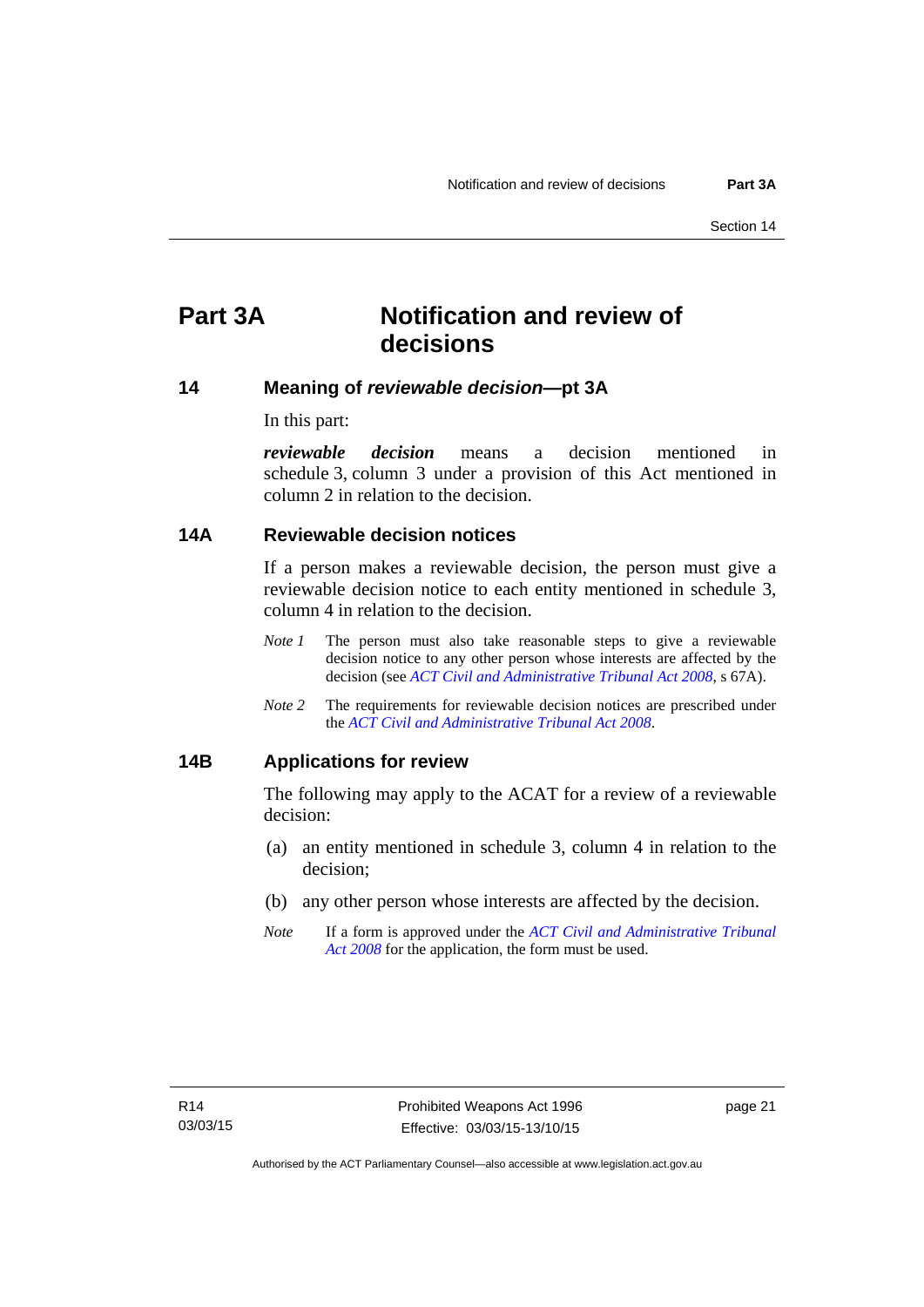#### **Part 4** Miscellaneous

Section 15

## <span id="page-27-0"></span>**Part 4 Miscellaneous**

#### <span id="page-27-1"></span>**15 Information to be supplied**

A person who has possession of a prohibited weapon or prohibited article acquired from another person must, on demand made by a police officer at any time, inform the police officer of—

- (a) the name and address of the person from whom the weapon or article was acquired; and
- (b) the date on which it was acquired.

Maximum penalty: 50 penalty units.

### <span id="page-27-2"></span>**16 Disposal of surrendered or seized prohibited weapons or prohibited articles**

- (1) A magistrate may, on application by a police officer or by any person who claims to be the owner of a prohibited weapon or prohibited article surrendered to or seized by a police officer in accordance with this Act, order that the weapon or article—
	- (a) be forfeited to the Territory; or
	- (b) be returned to the person claiming to be the owner of the weapon or article; or
	- (c) be otherwise disposed of in such manner as the court thinks fit.
- (2) If a person is found guilty of an offence against this Act and a weapon or article has been seized by a police officer in connection with the offence, the court which makes the finding of guilt is taken to have ordered that the weapon or article be forfeited to the Territory.

*Note Found guilty*—see the [Legislation Act,](http://www.legislation.act.gov.au/a/2001-14) dictionary, pt 1.

 (3) A weapon or article forfeited under subsection (2) may be destroyed.

R14 03/03/15

Authorised by the ACT Parliamentary Counsel—also accessible at www.legislation.act.gov.au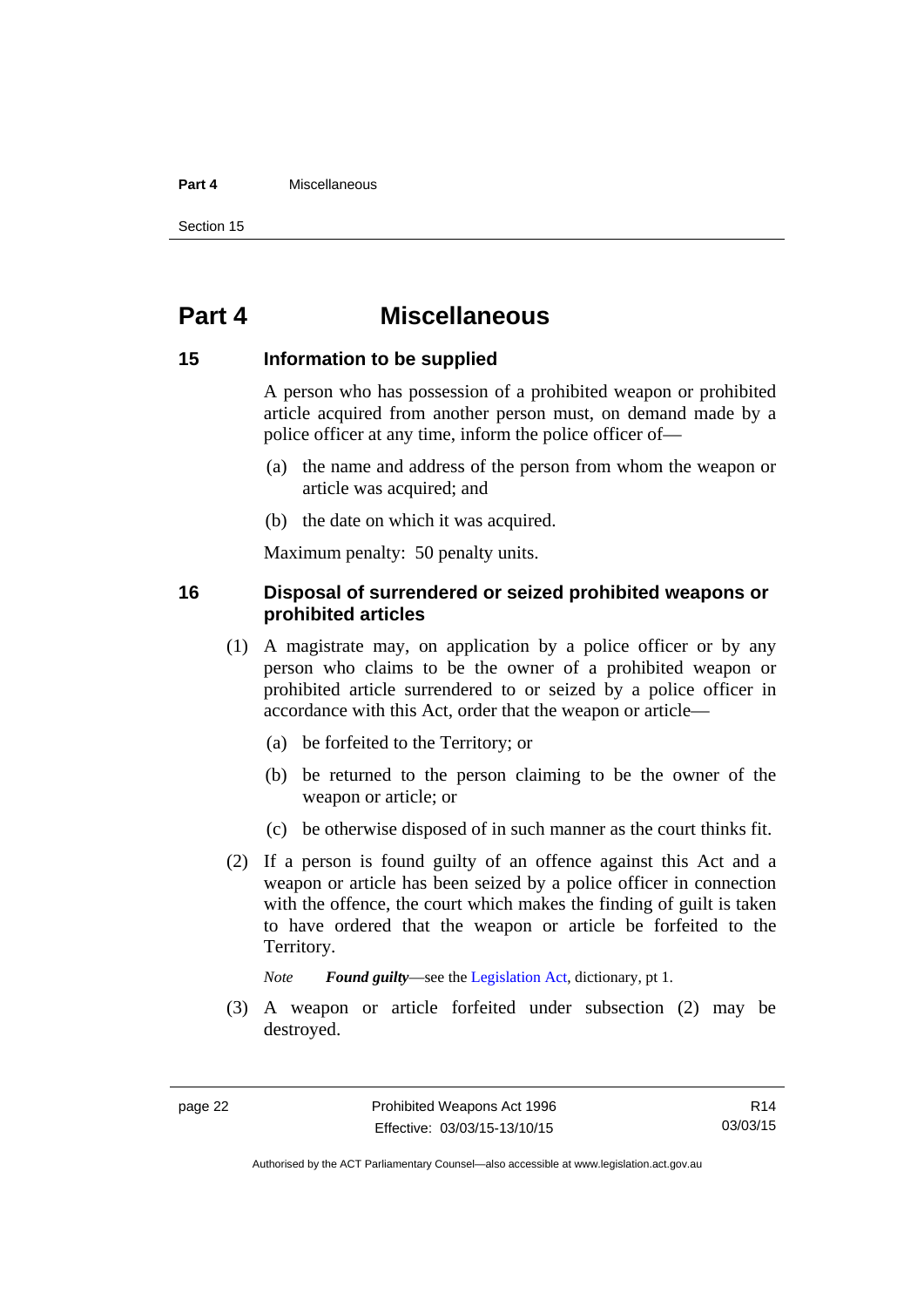### <span id="page-28-0"></span>**17 Evidentiary provisions**

- (1) A certificate signed by the registrar stating the following is evidence of the matter stated:
	- (a) at a stated time or during a stated period, a stated person was, or was not, the holder of a stated permit (or of a permit for a stated prohibited weapon or prohibited article);
	- (b) a permit was or was not, on a day or during a stated period, subject to a stated condition.
- (2) The registrar may delegate the registrar's functions under subsection (1) to a police officer.
	- *Note 1* For the making of delegations and the exercise of delegated functions, see the [Legislation Act,](http://www.legislation.act.gov.au/a/2001-14) pt 19.4.
	- *Note 2* In particular, the delegation must be in writing (see [Legislation Act,](http://www.legislation.act.gov.au/a/2001-14) s 232).
	- *Note 3* A certificate signed by a delegate of the registrar is taken to have been signed by the registrar (see [Legislation Act](http://www.legislation.act.gov.au/a/2001-14), s 239 (4)).

## <span id="page-28-1"></span>**17A Determination of fees**

- (1) The Minister may determine fees for this Act.
	- *Note* The [Legislation Act](http://www.legislation.act.gov.au/a/2001-14) contains provisions about the making of determinations and regulations relating to fees (see pt 6.3).
- (2) A determination is a disallowable instrument.
	- *Note* A disallowable instrument must be notified, and presented to the Legislative Assembly, under the [Legislation Act.](http://www.legislation.act.gov.au/a/2001-14)

### <span id="page-28-2"></span>**18 Approved forms**

- (1) The registrar may approve forms for this Act.
- (2) If the registrar approves a form for a particular purpose, the approved form must be used for that purpose.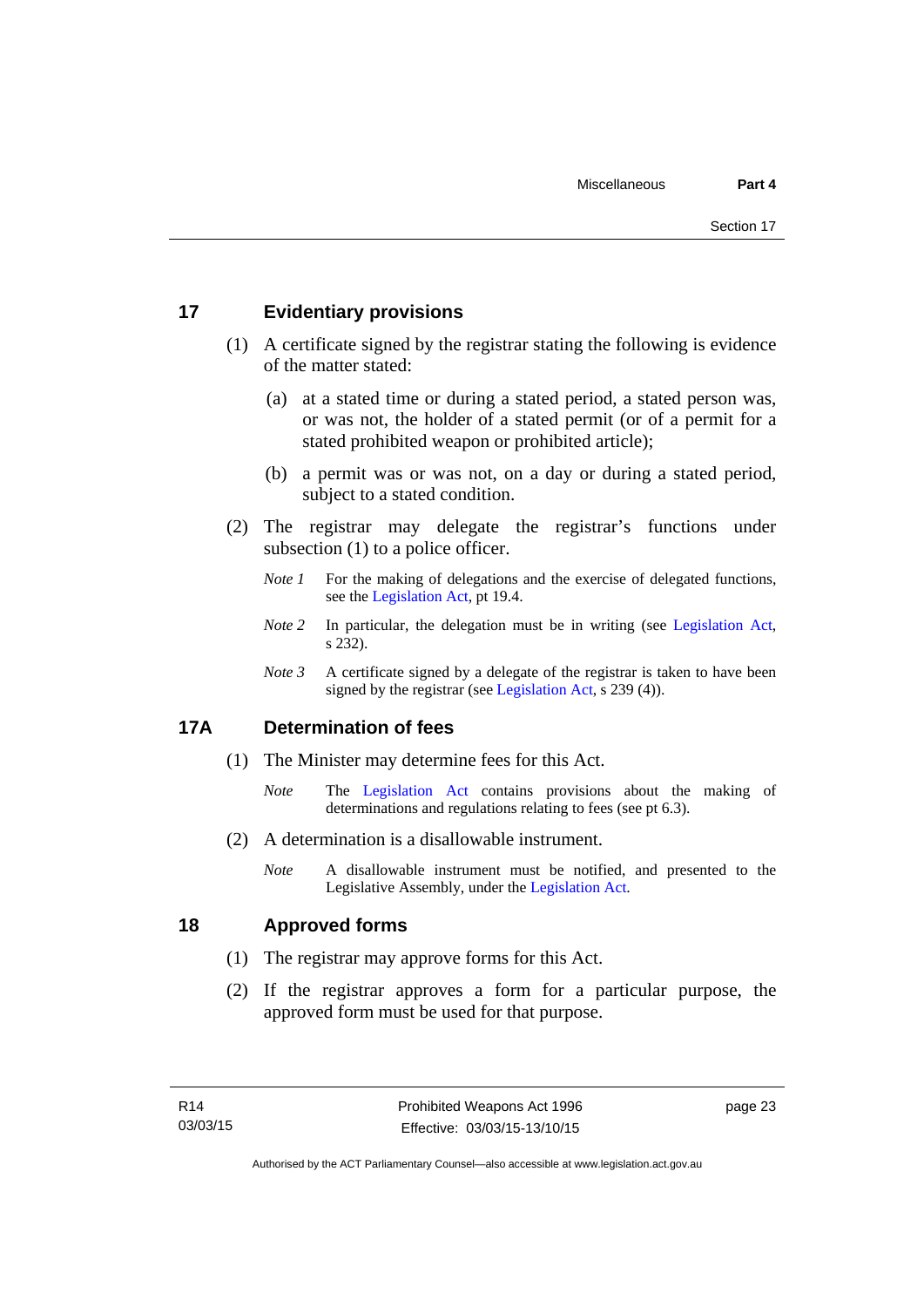Section 19

(3) An approved form is a notifiable instrument.

*Note* A notifiable instrument must be notified under the *[Legislation Act 2001](http://www.legislation.act.gov.au/a/2001-14)*.

#### <span id="page-29-0"></span>**19 Regulation-making power**

- (1) The Executive may make regulations for this Act.
	- *Note* Regulations must be notified, and presented to the Legislative Assembly, under the *[Legislation Act 2001](http://www.legislation.act.gov.au/a/2001-14)*.
- (2) The regulations may prescribe offences for contraventions of the regulations and prescribe maximum penalties of not more than 10 penalty units for offences against the regulations.

page 24 **Prohibited Weapons Act 1996** Effective: 03/03/15-13/10/15

Authorised by the ACT Parliamentary Counsel—also accessible at www.legislation.act.gov.au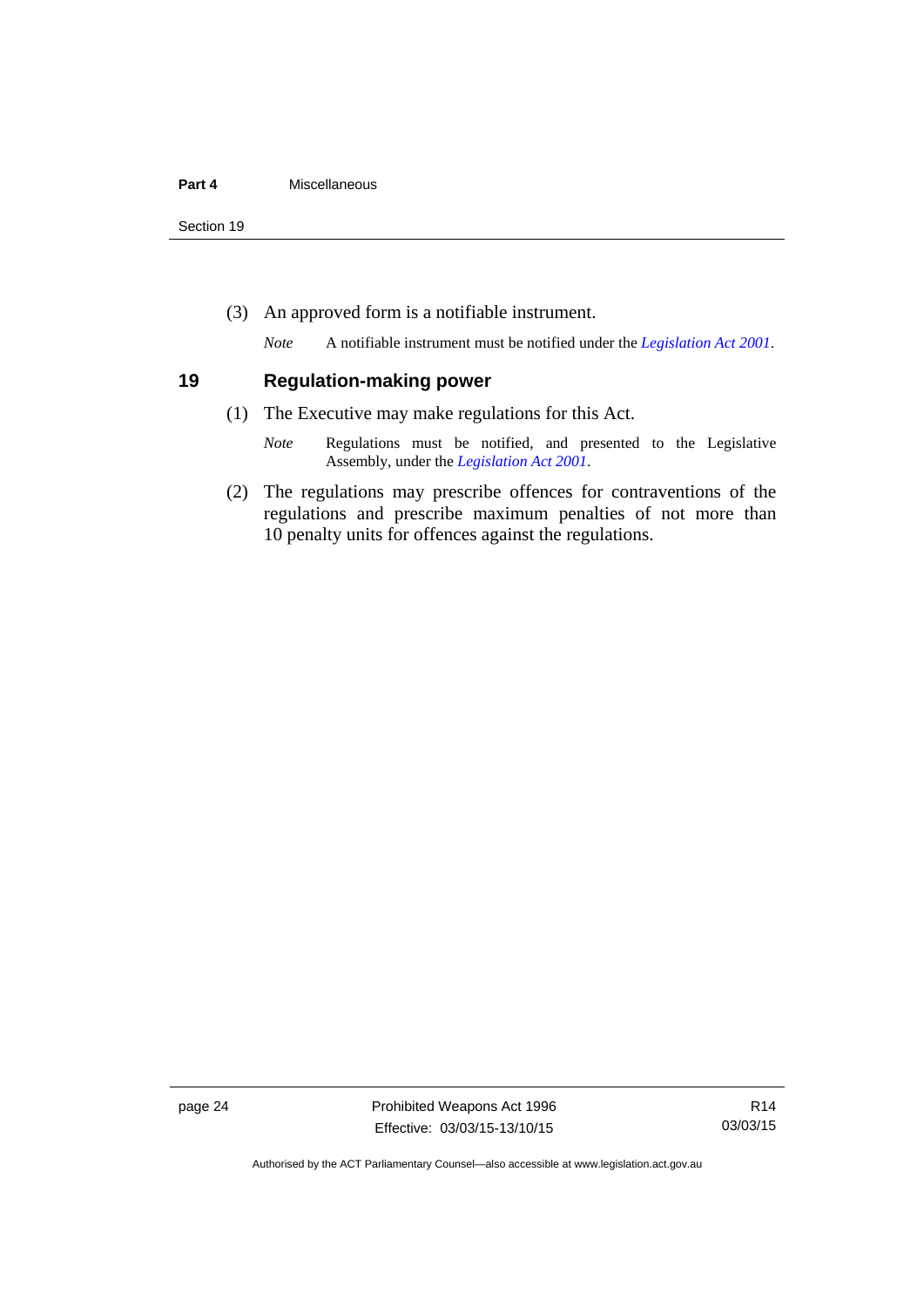## <span id="page-30-0"></span>**Schedule 1 Prohibited weapons**

(see s 4A)

## <span id="page-30-1"></span>Part 1.1 **Prohibited bladed weapons**

| column 1<br>item | column <sub>2</sub> | description                                                                                                                |                                                                                                                                                                                     |
|------------------|---------------------|----------------------------------------------------------------------------------------------------------------------------|-------------------------------------------------------------------------------------------------------------------------------------------------------------------------------------|
| $\mathbf{1}$     |                     | a flick knife or other similar device that has a blade folded or<br>recessed into the handle which opens automatically by— |                                                                                                                                                                                     |
|                  | (a)                 |                                                                                                                            | gravity or centrifugal force; or                                                                                                                                                    |
|                  | (b)                 |                                                                                                                            | pressure applied to a button, spring or device in or attached<br>to the handle of the device                                                                                        |
| 2                |                     | a sheath knife or other similar device that has a sheath that<br>withdraws into the handle by-                             |                                                                                                                                                                                     |
|                  | (a)                 |                                                                                                                            | gravity or centrifugal force; or                                                                                                                                                    |
|                  | (b)                 |                                                                                                                            | pressure applied to a button, spring or device in or attached<br>to the handle of the device                                                                                        |
| 3                |                     | a dagger or other similar device, that has a sharp-pointed stabbing<br>instrument-                                         |                                                                                                                                                                                     |
|                  | (a)                 |                                                                                                                            | that can be concealed on the person; and                                                                                                                                            |
|                  | (b)                 | $that$ —                                                                                                                   |                                                                                                                                                                                     |
|                  |                     | (i)                                                                                                                        | has a flat blade with cutting edges (whether serrated<br>or non-serrated) along the length of both sides; or                                                                        |
|                  |                     | (ii)                                                                                                                       | has a needle-like blade, the cross section of which is<br>elliptical or has three or more sides; and                                                                                |
|                  |                     | (iii)                                                                                                                      | is not a sword or bayonet                                                                                                                                                           |
|                  | <b>Example</b>      |                                                                                                                            |                                                                                                                                                                                     |
|                  |                     |                                                                                                                            | Urban Skinner push dagger                                                                                                                                                           |
|                  | <b>Note</b>         |                                                                                                                            | An example is part of the Act, is not exhaustive and may extend, but<br>does not limit, the meaning of the provision in which it appears (see<br>Legislation Act, s 126 and s 132). |
|                  |                     |                                                                                                                            |                                                                                                                                                                                     |

R14 03/03/15 page 25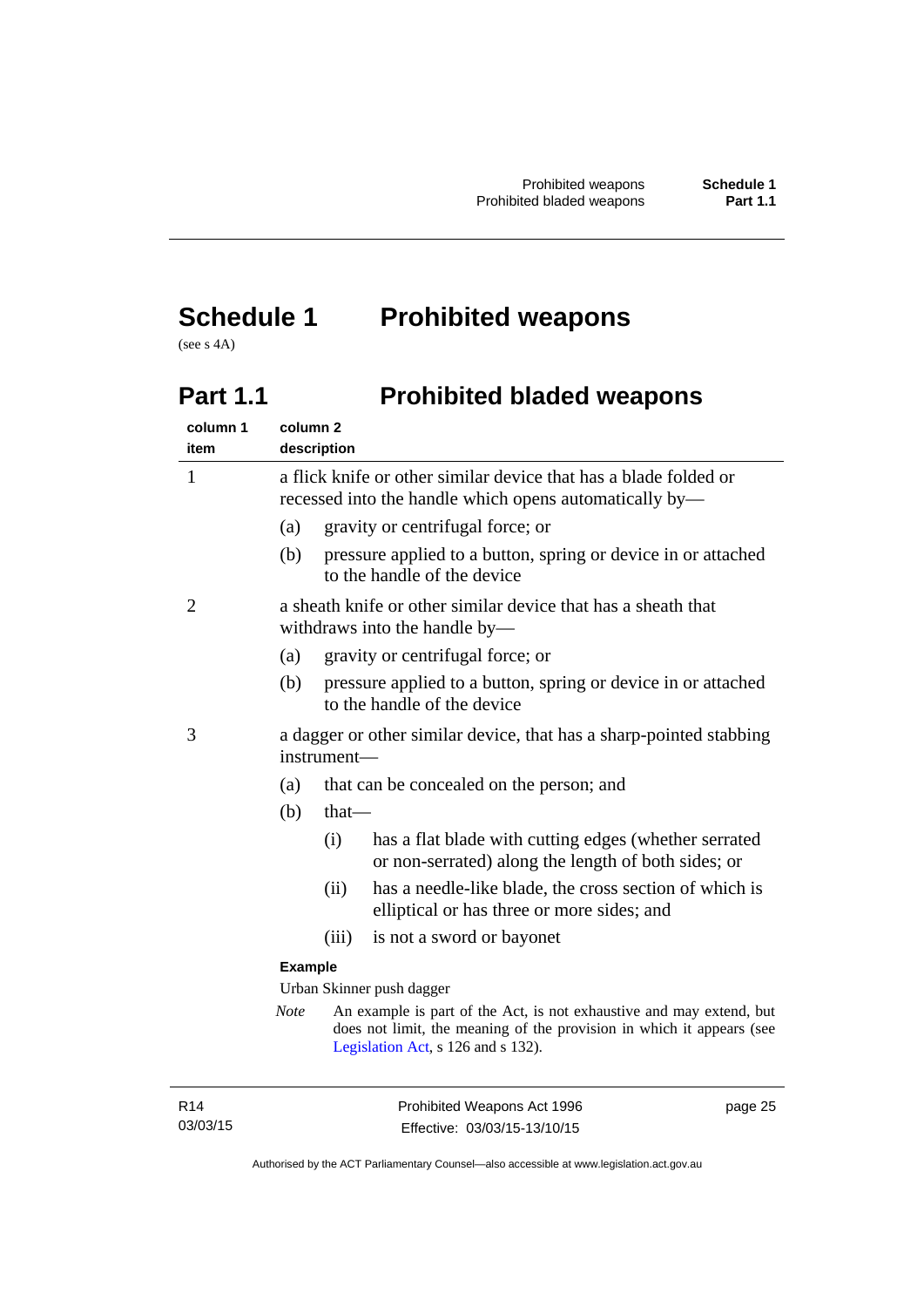| column 1<br>item | column <sub>2</sub><br>description                                                                                                   |                                                                                                                                    |  |  |
|------------------|--------------------------------------------------------------------------------------------------------------------------------------|------------------------------------------------------------------------------------------------------------------------------------|--|--|
| $\overline{4}$   | a butterfly knife, balisong or other similar device that consists of a<br>blade (whether single-edged or multi-edged) or spike that— |                                                                                                                                    |  |  |
|                  | (a)                                                                                                                                  | fits within 2 handles attached to the blade or spike by<br>transverse pivot points; and                                            |  |  |
|                  | (b)                                                                                                                                  | can be opened by gravity or centrifugal force                                                                                      |  |  |
| 5                |                                                                                                                                      | a star knife or other similar device that—                                                                                         |  |  |
|                  | (a)                                                                                                                                  | consists of 2 or more angular points, blades or spikes that<br>spreads out about a central axis point; and                         |  |  |
|                  | (b)                                                                                                                                  | is designed to spin around the knife's central axis point in<br>flight when thrown at a target                                     |  |  |
| 6                |                                                                                                                                      | a trench knife or other similar device that—                                                                                       |  |  |
|                  | (a)                                                                                                                                  | consists of a blade (whether single-edged or multi-edged) or<br>spike; and                                                         |  |  |
|                  | (b)                                                                                                                                  | is fitted with a handle made of a hard substance; and                                                                              |  |  |
|                  | (c)                                                                                                                                  | is either made or modified to be fitted over the knuckles of<br>the hand of the user-                                              |  |  |
|                  |                                                                                                                                      | (i)<br>to protect the knuckles; and                                                                                                |  |  |
|                  |                                                                                                                                      | (ii)<br>to increase the effect of a punch or blow                                                                                  |  |  |
| 7                |                                                                                                                                      | a knife that can discharge a blade as a projectile by a spring<br>mechanism or other means (known as a ballistic knife)            |  |  |
| 8                |                                                                                                                                      | a blade, knife or axe that is either made or modified to be thrown                                                                 |  |  |
| 9                | else                                                                                                                                 | a claw (known as a hand or foot claw) made or modified to be<br>attached to or worn on the hand or foot to cause injury to someone |  |  |
|                  |                                                                                                                                      |                                                                                                                                    |  |  |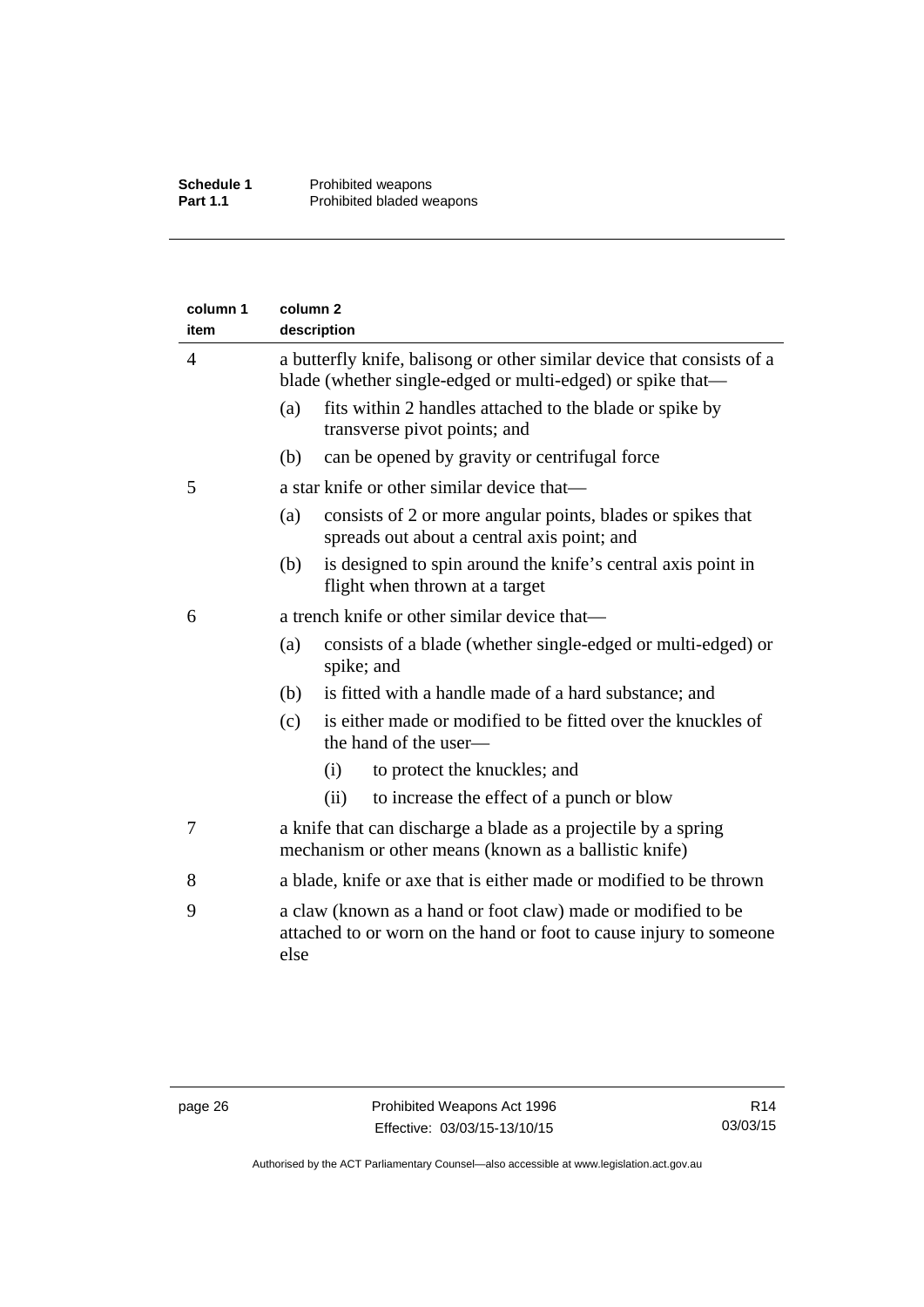## <span id="page-32-0"></span>**Part 1.2 Prohibited hand weapons**

| column 1<br>item | column <sub>2</sub><br>description                                                                                                                                                           |
|------------------|----------------------------------------------------------------------------------------------------------------------------------------------------------------------------------------------|
| 1                | a knuckle-duster or other similar device, made or modified to be<br>fitted over the knuckles of the hand of the user—                                                                        |
|                  | to protect the knuckles; and<br>(a)                                                                                                                                                          |
|                  | to increase the effect of a punch or other blow<br>(b)                                                                                                                                       |
| 2                | a sap glove or other weighted glove (including a fingerless glove)<br>made or modified to be used as a weapon                                                                                |
| 3                | a studded glove, or other similar hand covering, that incorporates<br>protrusions designed to puncture or bruise the skin                                                                    |
| 4                | a mace or other similar device (other than a ceremonial mace<br>made for use solely as a symbol of authority on ceremonial<br>occasions) that-                                               |
|                  | can cause injury; and<br>(a)                                                                                                                                                                 |
|                  | consists of a club or staff fitted with a flanged or spiked<br>(b)<br>head                                                                                                                   |
| 5                | a flail or other similar device consisting of a staff or handle that<br>has fitted to 1 end, by any means, a freely swinging part armed<br>with spikes or studded with any protruding matter |
| 6                | a whip, the lash of which is comprised completely or partly of<br>metal                                                                                                                      |
| 7                | a cat-o'-nine-tails or other similar device whether or not it has<br>9 lashes                                                                                                                |
| 8                | nunchakus or kung-fu sticks or other similar device                                                                                                                                          |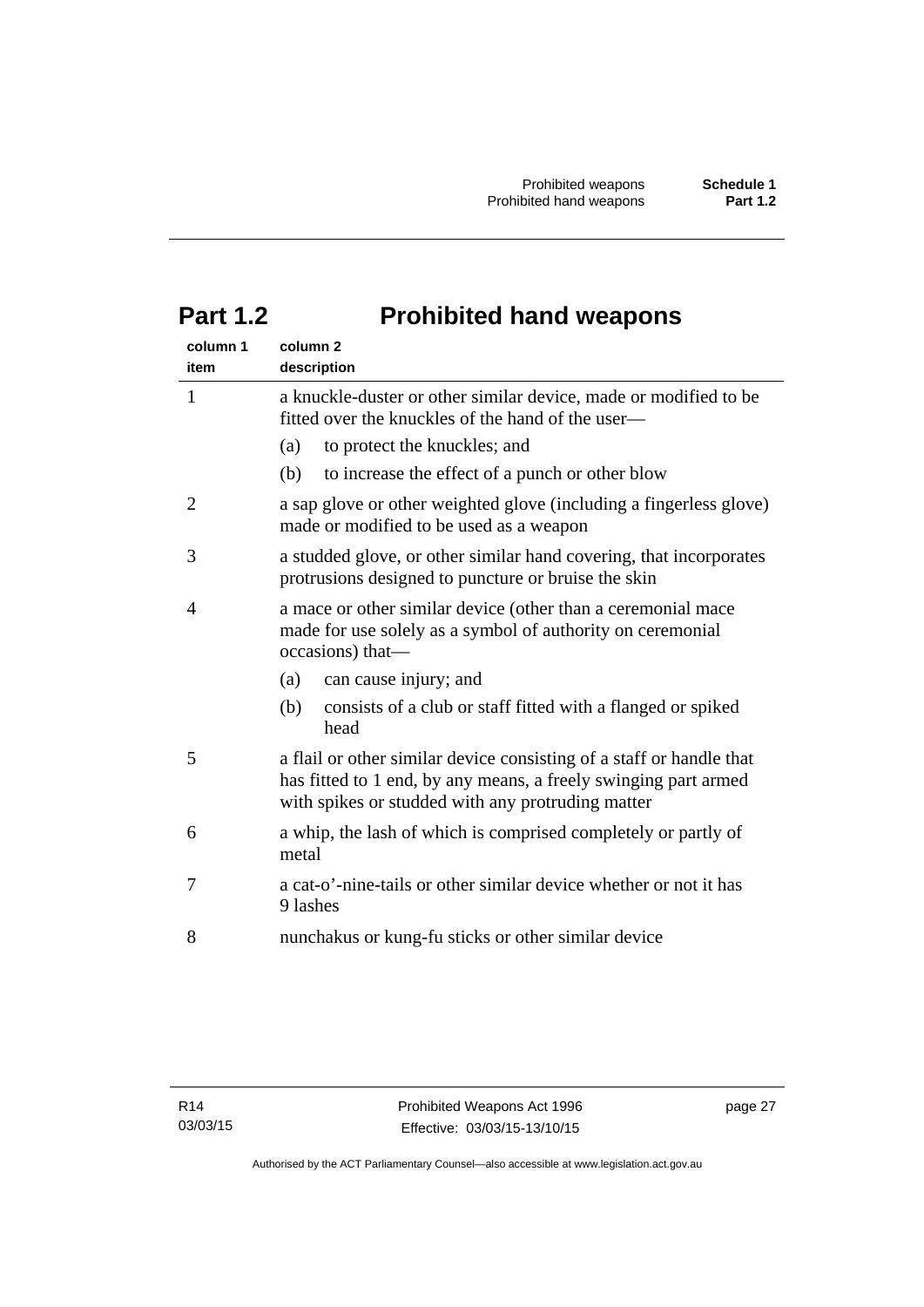| Schedule 1      | Prohibited weapons      |
|-----------------|-------------------------|
| <b>Part 1.2</b> | Prohibited hand weapons |

| column 1<br>item | column 2<br>description                                                                            |  |  |  |
|------------------|----------------------------------------------------------------------------------------------------|--|--|--|
| 9                | a side-handled baton or other similar device that—                                                 |  |  |  |
|                  | consists of a baton, staff or rod; and<br>(a)                                                      |  |  |  |
|                  | is made of a hard substance; and<br>(b)                                                            |  |  |  |
|                  | has fitted to 1 side a handle (whether or not permanently<br>(c)<br>fixed)                         |  |  |  |
| 10               | an extendable or telescopic baton, made or modified so that the<br>length of the baton extends by— |  |  |  |
|                  | gravity; or<br>(a)                                                                                 |  |  |  |
|                  | centrifugal force; or<br>(b)                                                                       |  |  |  |
|                  | pressure applied to a button, spring or device in or attached<br>(c)<br>to the handle of the baton |  |  |  |

Authorised by the ACT Parliamentary Counsel—also accessible at www.legislation.act.gov.au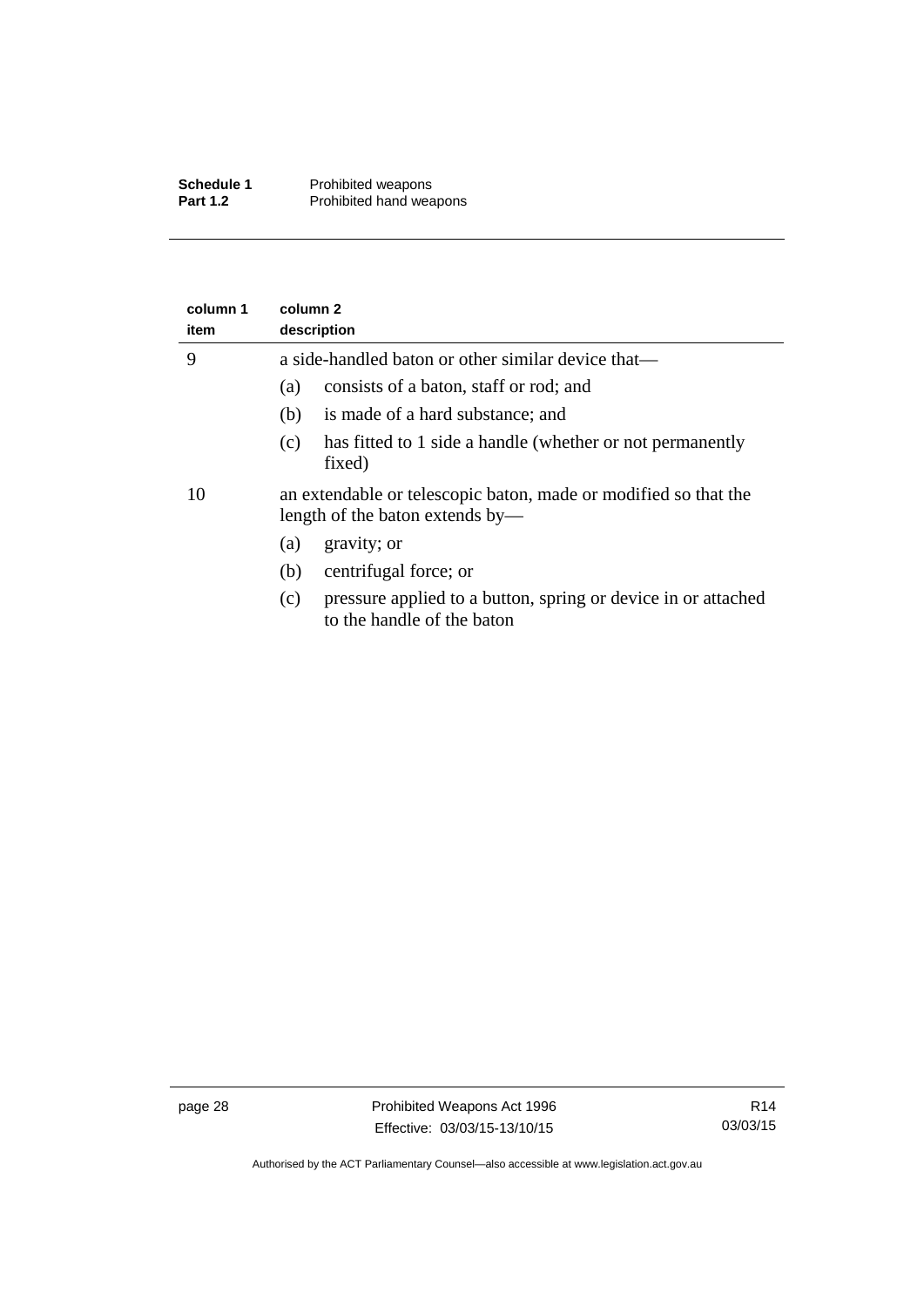## <span id="page-34-0"></span>**Part 1.3 Prohibited missile weapons**

| column 1<br>item | column <sub>2</sub><br>description                                                                                                                                                                 |  |
|------------------|----------------------------------------------------------------------------------------------------------------------------------------------------------------------------------------------------|--|
| 1                | a spear gun with an overall length of less than 45cm when<br>unloaded                                                                                                                              |  |
| 2                | a hunting sling, catapult or sling shot made or modified for use<br>with, or a component part of which is, a brace that—                                                                           |  |
|                  | fits or rests on the forearm or other part of the body; and<br>(a)                                                                                                                                 |  |
|                  | (b)<br>supports the wrist or forearm against the tension of the<br>material used to propel a projectile                                                                                            |  |
|                  | <b>Example</b>                                                                                                                                                                                     |  |
|                  | a Saunders 'falcon' hunting sling                                                                                                                                                                  |  |
|                  | <b>Note</b><br>An example is part of the Act, is not exhaustive and may extend, but<br>does not limit, the meaning of the provision in which it appears (see<br>Legislation Act, s 126 and s 132). |  |
| 3                | a crossbow or other similar device manufactured on or after<br>1 January 1900                                                                                                                      |  |
| 4                | a blow gun, blow-pipe or dart projector that consists of a pipe or<br>tube through which a dart or other device can be projected by—                                                               |  |
|                  | the exhaled breath of the user; or<br>(a)                                                                                                                                                          |  |
|                  | the use of an elasticised band; or<br>(b)                                                                                                                                                          |  |
|                  | (c)<br>means other than by an explosive                                                                                                                                                            |  |
| 5                | a shark dart or other similar device designed to expel, on or after<br>contact, a gas or other substance that can cause bodily harm                                                                |  |
|                  | <b>Example</b>                                                                                                                                                                                     |  |
|                  | a Farallon shark dart                                                                                                                                                                              |  |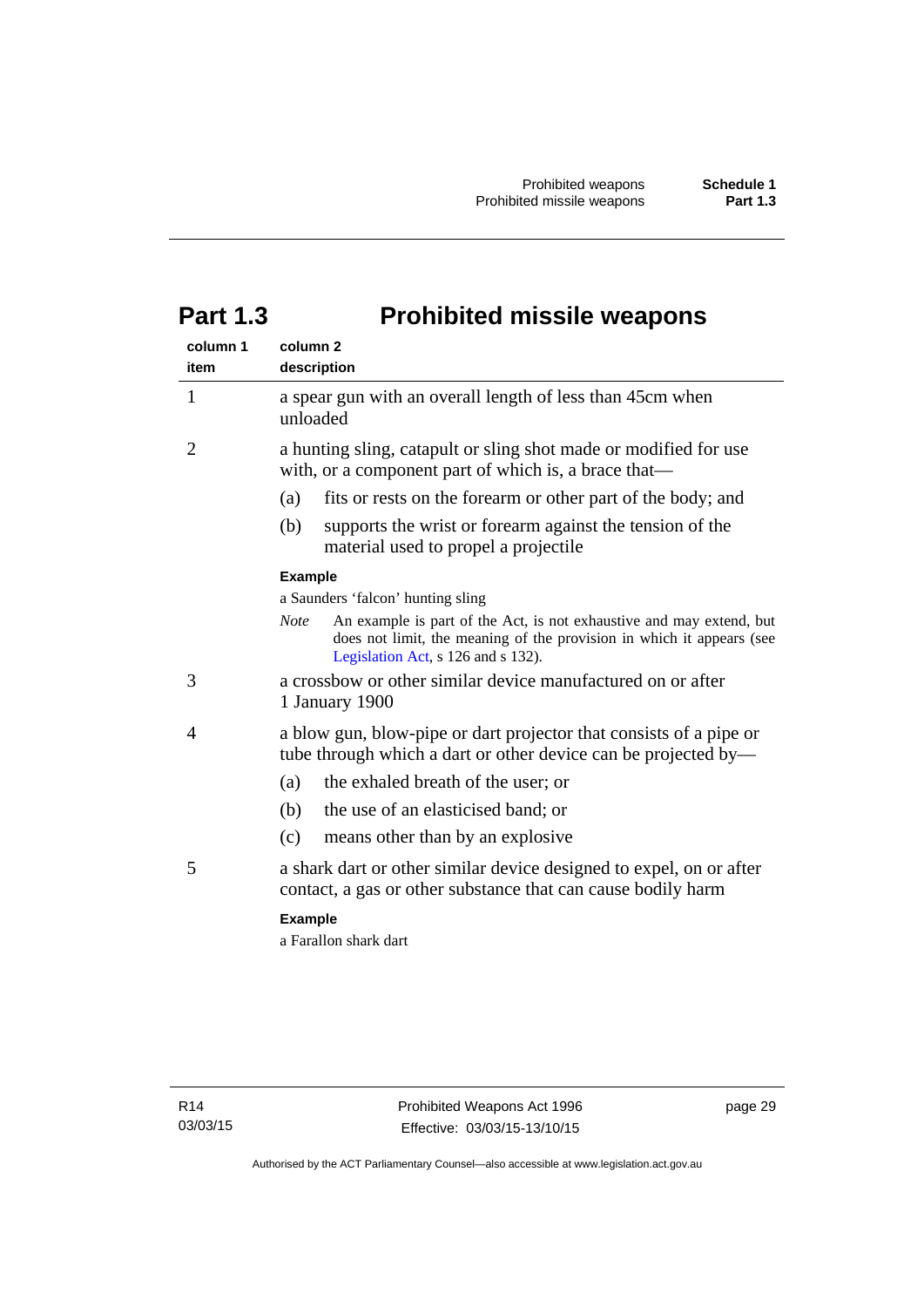**Schedule 1** Prohibited weapons<br> **Part 1.4** Other prohibited wea **Other prohibited weapons** 

## <span id="page-35-0"></span>**Part 1.4 Other prohibited weapons**

| column 1<br>item | column <sub>2</sub><br>description                                                                                                                                                                                            |  |
|------------------|-------------------------------------------------------------------------------------------------------------------------------------------------------------------------------------------------------------------------------|--|
| $\mathbf{1}$     | an explosive, incendiary, irritant or poison gas—                                                                                                                                                                             |  |
|                  | bomb; or<br>(a)                                                                                                                                                                                                               |  |
|                  | (b)<br>grenade; or                                                                                                                                                                                                            |  |
|                  | rocket with a propellant charge of more than 100g; or<br>(c)                                                                                                                                                                  |  |
|                  | missile with an explosive or incendiary charge of more than<br>(d)<br>$7g$ ; or                                                                                                                                               |  |
|                  | (e)<br>mine                                                                                                                                                                                                                   |  |
| 2                | a device or apparatus made or modified for use with a gas or<br>liquid, if the device or apparatus is—                                                                                                                        |  |
|                  | capable of killing or incapacitating someone; or<br>(a)                                                                                                                                                                       |  |
|                  | (b)<br>made or modified to kill or incapacitate someone                                                                                                                                                                       |  |
| 3                | A flame thrower or any other device of military design that can<br>propel ignited incendiary fuel                                                                                                                             |  |
| 4                | A hand-held or other electric device designed to administer an<br>electric shock on contact, other than a piece of medical equipment<br>or electric prod designed exclusively for use with animals                            |  |
|                  | Example-hand-held electric device                                                                                                                                                                                             |  |
|                  | a taser self-defence weapon                                                                                                                                                                                                   |  |
|                  | Examples-other electric device                                                                                                                                                                                                |  |
|                  | a taxi protection cushion system<br>1<br>2                                                                                                                                                                                    |  |
|                  | a super safety suitcase<br>An example is part of the Act, is not exhaustive and may extend, but<br><b>Note</b><br>does not limit, the meaning of the provision in which it appears (see<br>Legislation Act, s 126 and s 132). |  |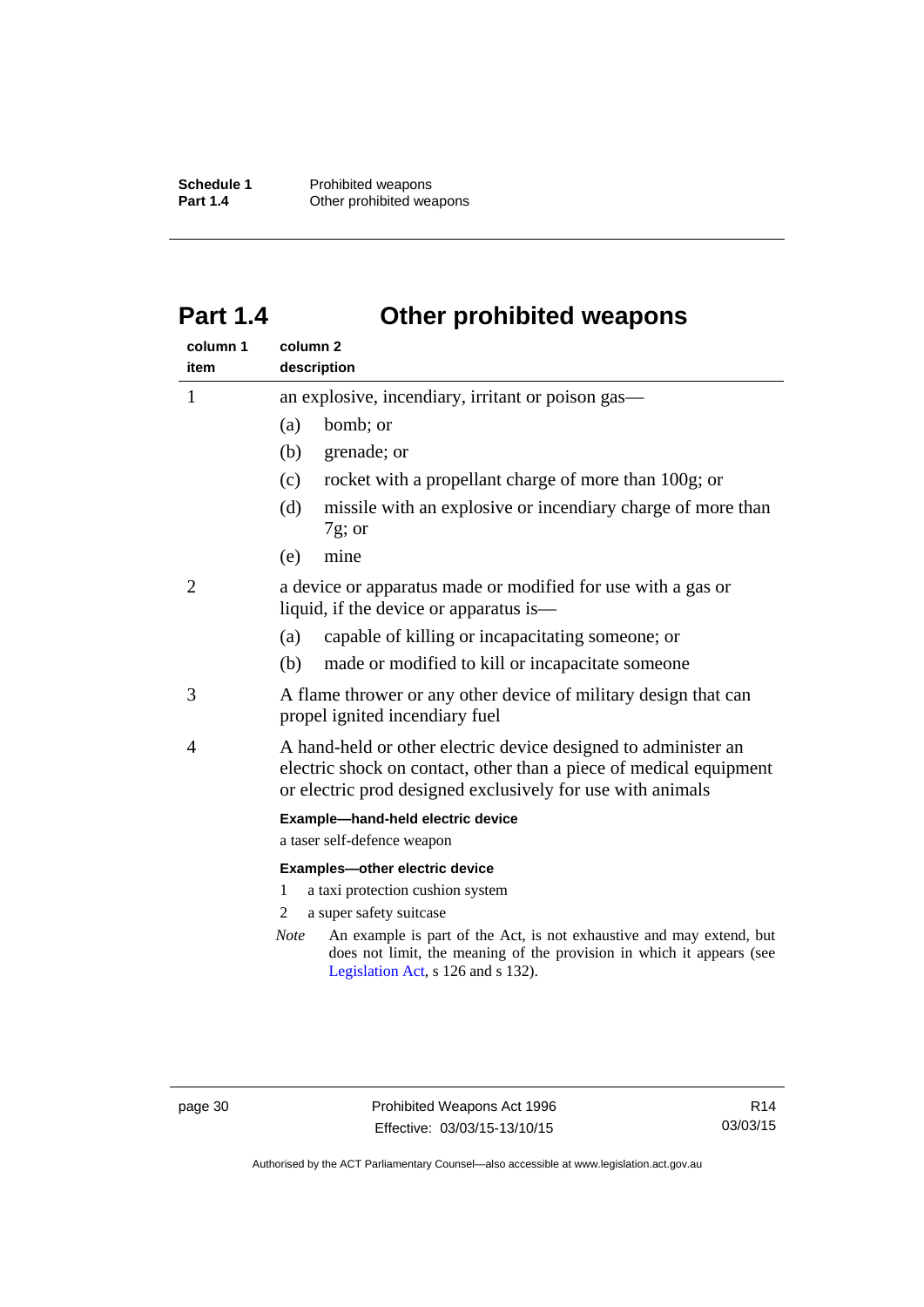| column <sub>2</sub><br>description                                                                                                                                                                            |  |  |
|---------------------------------------------------------------------------------------------------------------------------------------------------------------------------------------------------------------|--|--|
| a thing made or intended as a defence or antipersonnel spray that<br>can discharge by any means an irritant (other than an irritant<br>matter mentioned in item 6) in liquid, powder, gas or chemical<br>form |  |  |
| a thing made or intended as a defence or antipersonnel spray that<br>can discharge by any means an irritant in liquid, powder, gas or<br>chemical form, including but not limited to the following:           |  |  |
| chloroacetophenone, known as CN;<br>(a)                                                                                                                                                                       |  |  |
| (b)<br>orthochlorobenzalmalononitrile, known as CS;                                                                                                                                                           |  |  |
| dypenylaminechloroarsone, known as DM or Adamsite;<br>(c)                                                                                                                                                     |  |  |
| (d)<br>oleoresin capsicum, known as OC                                                                                                                                                                        |  |  |
| an acoustic or light-emitting antipersonnel device made or<br>modified-                                                                                                                                       |  |  |
| to cause permanent or temporary incapacity or disability to<br>(a)<br>a person; or                                                                                                                            |  |  |
| to otherwise physically disorientate a person<br>(b)                                                                                                                                                          |  |  |
| hand-held articles, commonly known as laser pointers, designed<br>or adapted to emit a laser beam with an accessible emission level<br>of greater than 1mW                                                    |  |  |
|                                                                                                                                                                                                               |  |  |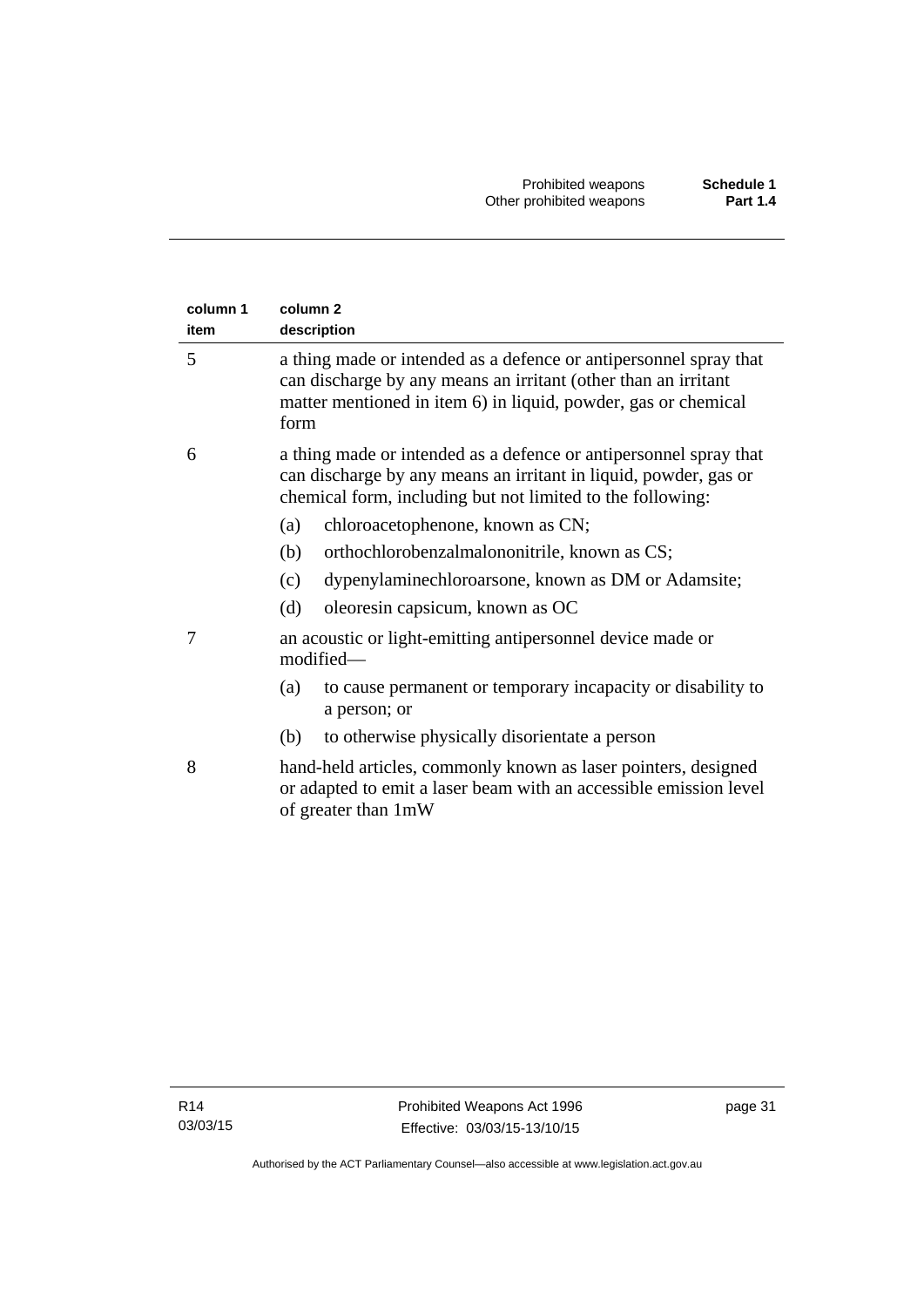## <span id="page-37-0"></span>**Schedule 2 Prohibited articles**

| (see $s$ 4B)<br>column 1<br>item  | column <sub>2</sub><br>description                                                                                                                                                                 |  |
|-----------------------------------|----------------------------------------------------------------------------------------------------------------------------------------------------------------------------------------------------|--|
| $\mathbf{1}$                      | an article commonly known as soft body armour                                                                                                                                                      |  |
| $\overline{2}$                    | a modified article of clothing, accessory or adornment a purpose<br>of which is to disguise or conceal a weapon                                                                                    |  |
| <b>Examples-modified articles</b> |                                                                                                                                                                                                    |  |
|                                   | a walking stick containing a sword<br>1                                                                                                                                                            |  |
|                                   | a riding crop containing a stiletto<br>2                                                                                                                                                           |  |
|                                   | a Bowen knife belt<br>3                                                                                                                                                                            |  |
|                                   | An example is part of the Act, is not exhaustive and may extend, but<br><b>Note</b><br>does not limit, the meaning of the provision in which it appears (see<br>Legislation Act, s 126 and s 132). |  |
| 3                                 | an article or device intended for use to muffle, reduce or stop the<br>noise created by firing a firearm                                                                                           |  |
| 4                                 | equipment made or modified to make a smoke screen                                                                                                                                                  |  |
| 5                                 | a trip flare                                                                                                                                                                                       |  |
| 6                                 | a rimfire magazine with a capacity of more than 15 rounds                                                                                                                                          |  |
| 7                                 | a pistol magazine with a capacity of more than 10 rounds                                                                                                                                           |  |
| 8                                 | a centre-fire self-loading rifle magazine, or shotgun magazine,<br>with a capacity of more than 5 rounds                                                                                           |  |
| 9                                 | a shotgun tubular magazine extension to extend the capacity of a<br>shotgun magazine to more than 5 rounds                                                                                         |  |
| 10                                | a device that converts a firearm so it can fire in a fully automatic<br>condition                                                                                                                  |  |
| 11                                | a folding, detachable, telescopic or collapsible stock                                                                                                                                             |  |

Authorised by the ACT Parliamentary Counsel—also accessible at www.legislation.act.gov.au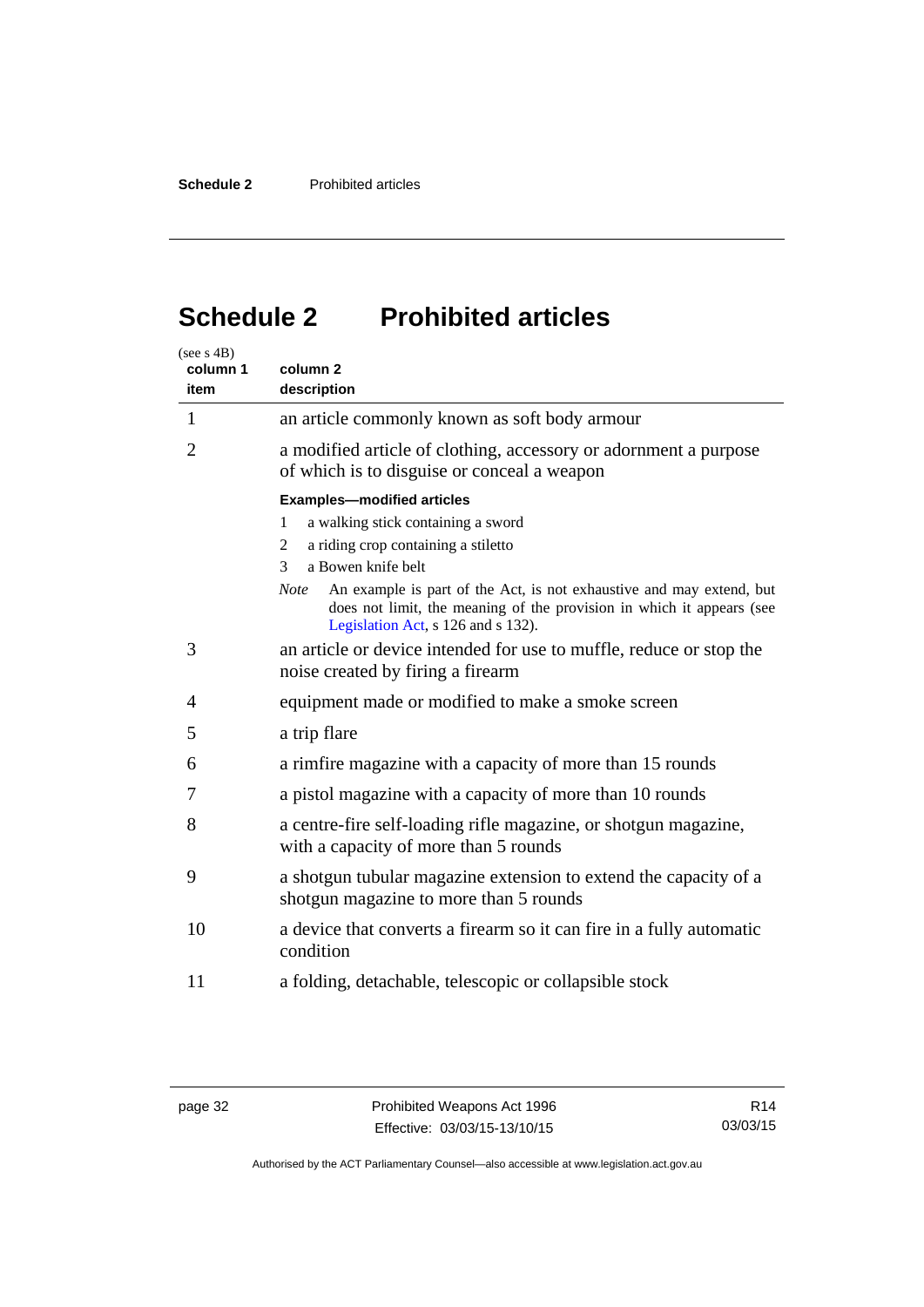## <span id="page-38-0"></span>**Schedule 3 Reviewable decisions**

(see pt 3A)

| column 1<br>item | column 2<br>section | column 3<br>decision      | column 4<br>entity     |
|------------------|---------------------|---------------------------|------------------------|
|                  | 9 (1)               | refuse to issue<br>permit | applicant for permit   |
|                  | (5)                 | cancel permit             | person who held permit |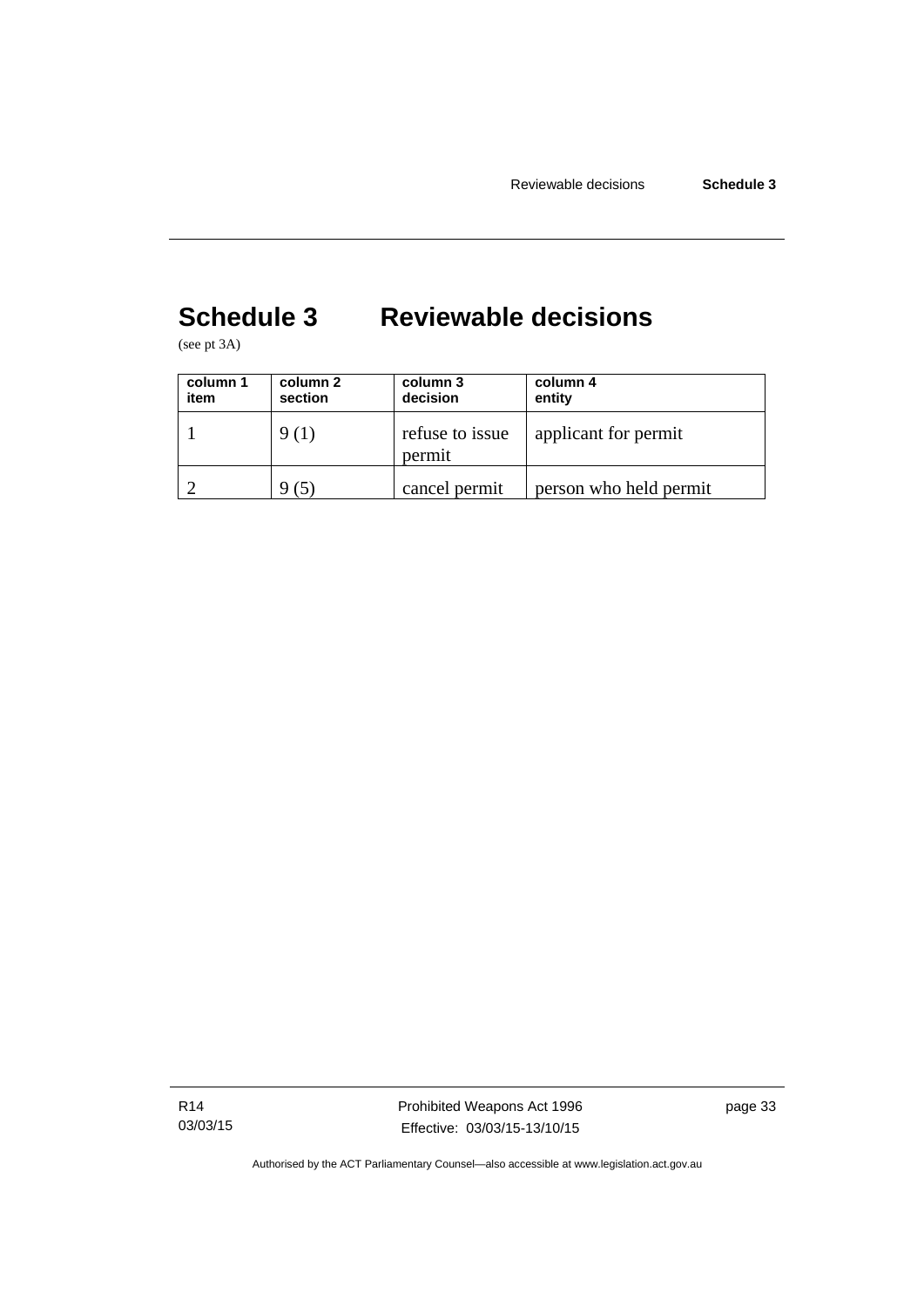**Dictionary** 

## <span id="page-39-0"></span>**Dictionary**

(see s 2)

- *Note 1* The [Legislation Act](http://www.legislation.act.gov.au/a/2001-14) contains definitions and other provisions relevant to this Act.
- *Note 2* For example, the [Legislation Act,](http://www.legislation.act.gov.au/a/2001-14) dict, pt 1, defines the following terms:
	- ACAT
	- **ACT**
	- corrections officer
	- Criminal Code
	- director-general (see s 163)
	- exercise
	- found guilty
	- function
	- police officer
	- registrar of firearms
	- reviewable decision notice
	- under.

*connected* with an offence, for part 1B (Unregulated weapons)—see section 4CA.

*dispose*, of a prohibited weapon or article, means sell, give away or otherwise transfer possession of the weapon or article.

*firearm*—see the *[Firearms Act 1996](http://www.legislation.act.gov.au/a/1996-74)*, section 6.

*permit* means a permit under part 3.

*possession*—see section 3.

*premises* means the whole or any part of any land, building or other structure, vehicle, vessel, aircraft or place.

*prohibited article*—see section 4B.

*prohibited weapon*—see section 4A.

*registrar* means the registrar of firearms.

page 34 **Prohibited Weapons Act 1996** Effective: 03/03/15-13/10/15

R14 03/03/15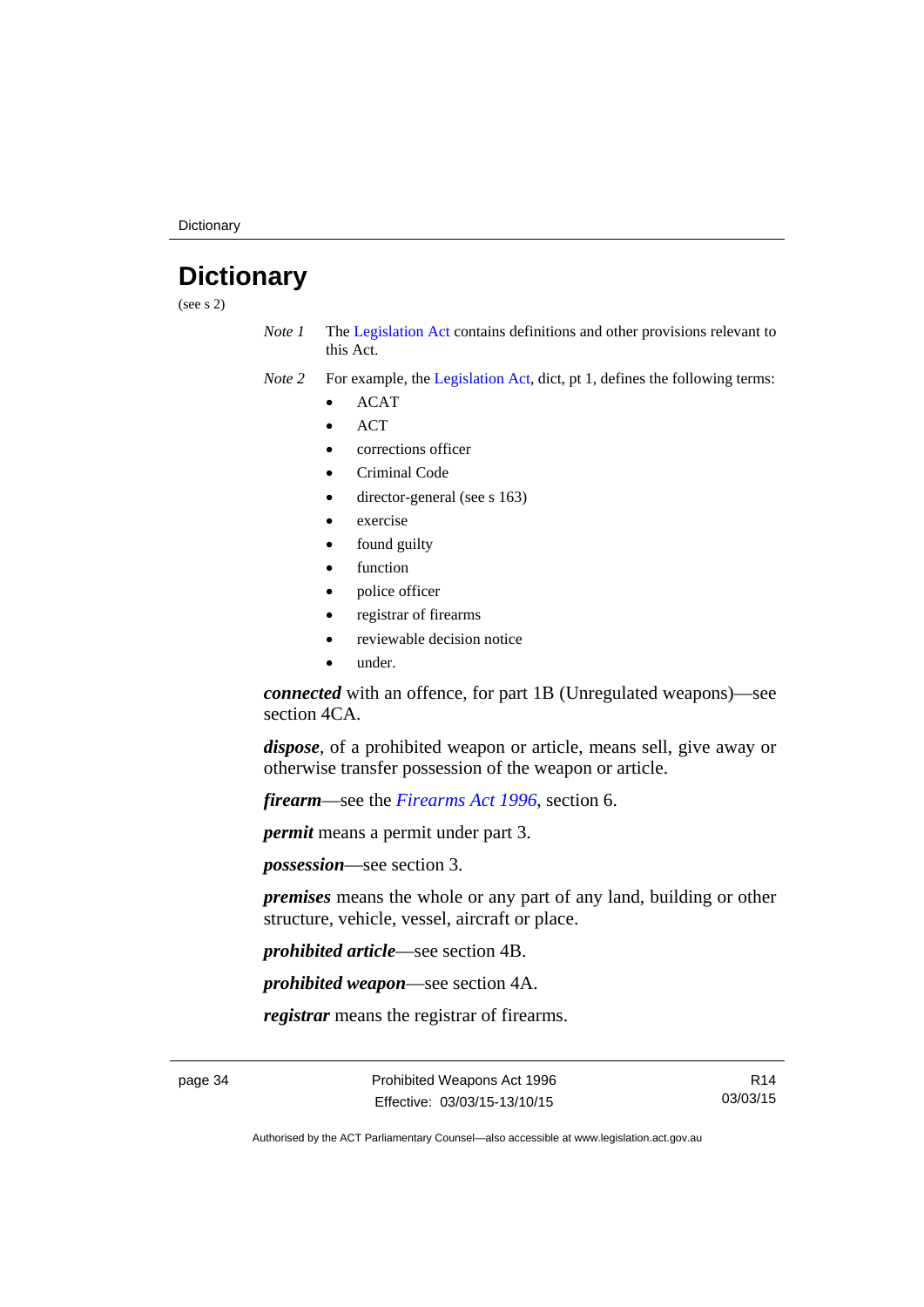*reviewable decision*, for part 3A (Notification and review of decisions)—see section 14.

*unregulated weapon*—see section 4C.

R14 03/03/15 Prohibited Weapons Act 1996 Effective: 03/03/15-13/10/15

page 35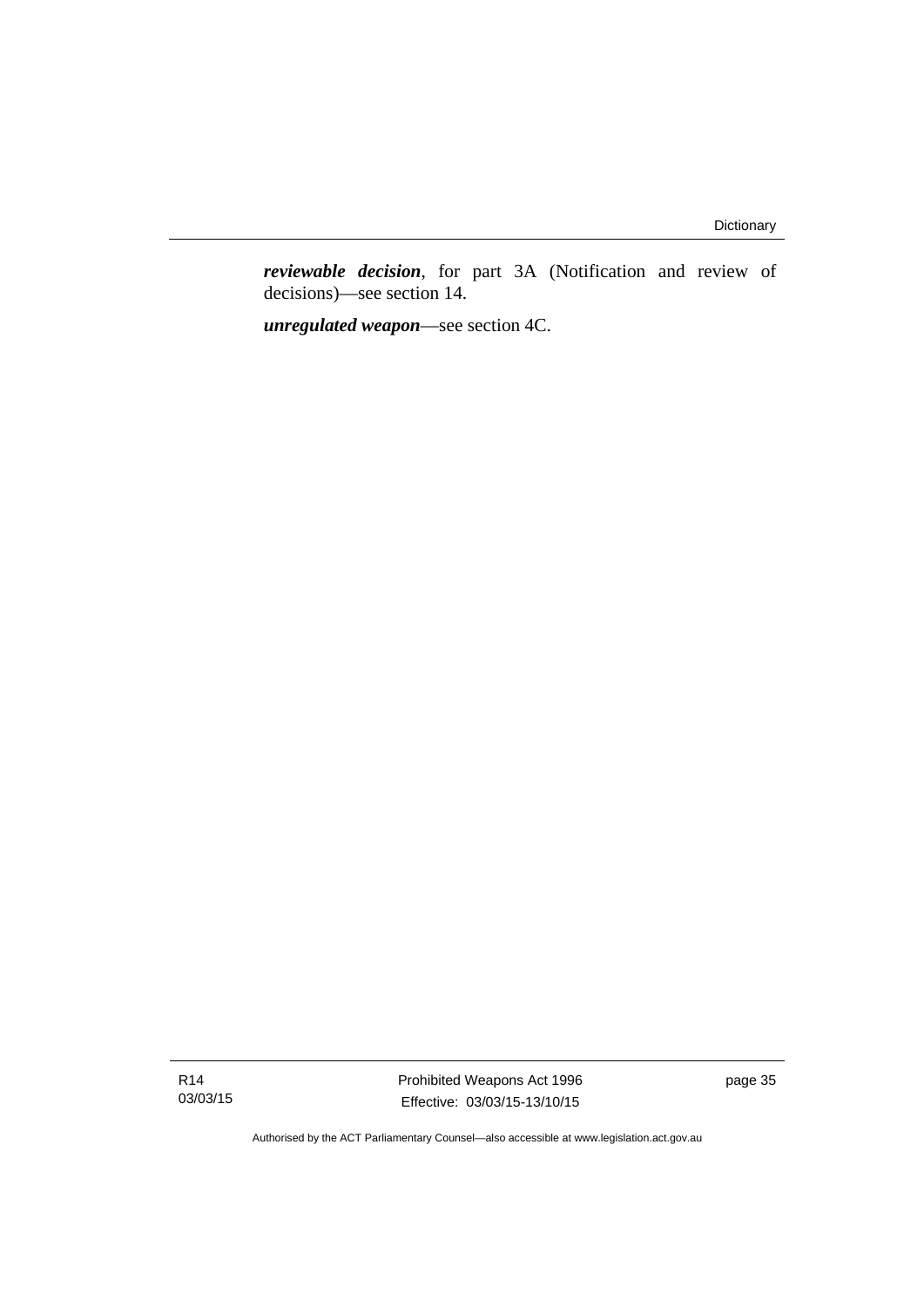1 About the endnotes

### <span id="page-41-0"></span>**Endnotes**

### **1 About the endnotes**

Amending and modifying laws are annotated in the legislation history and the amendment history. Current modifications are not included in the republished law but are set out in the endnotes.

Not all editorial amendments made under the *Legislation Act 2001*, part 11.3 are annotated in the amendment history. Full details of any amendments can be obtained from the Parliamentary Counsel's Office.

Uncommenced amending laws are not included in the republished law. The details of these laws are underlined in the legislation history. Uncommenced expiries are underlined in the legislation history and amendment history.

If all the provisions of the law have been renumbered, a table of renumbered provisions gives details of previous and current numbering.

The endnotes also include a table of earlier republications.

#### <span id="page-41-2"></span>**2 Abbreviation key**

page 36 **Prohibited Weapons Act 1996** Effective: 03/03/15-13/10/15

R14 03/03/15

<span id="page-41-1"></span>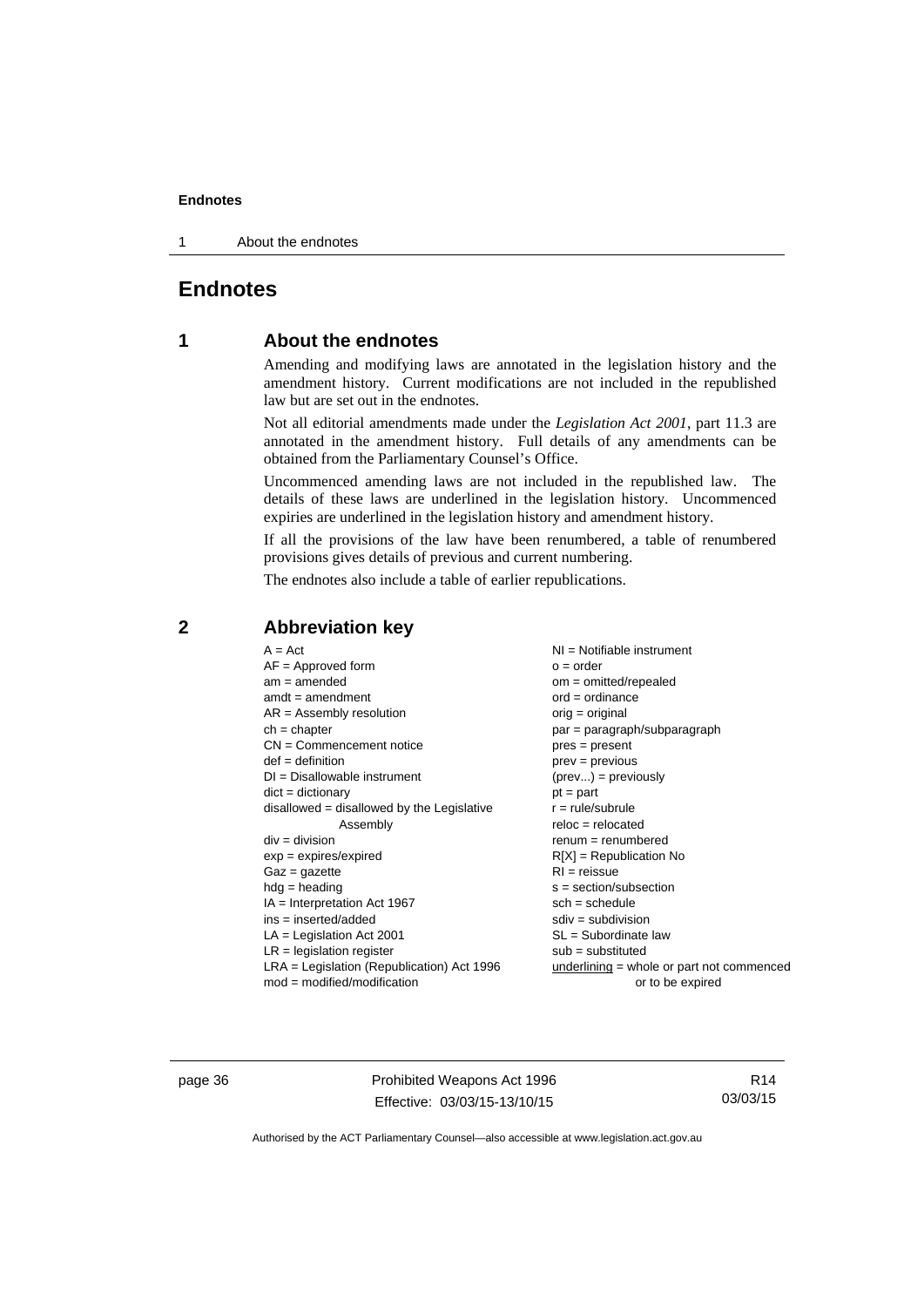## <span id="page-42-0"></span>**3 Legislation history Prohibited Weapons Act 1996 A1996-75**  notified 20 December 1996 [\(Gaz 1998 No S328](http://www.legislation.act.gov.au/gaz/1998-S328/default.asp)) s 1, s 2 commenced 20 December 1996 (s 2 (1)) remainder commenced 22 May 1997 (s 2 (2) and [Gaz 1997 No S140\)](http://www.legislation.act.gov.au/gaz/1997-S140/default.asp) as amended by **[Prohibited Weapons Regulations 1997](http://www.legislation.act.gov.au/sl/1997-12/default.asp) SL1997-12**  notified 19 May 1997 ([Gaz 1997 No S137](http://www.legislation.act.gov.au/gaz/1997-S137/default.asp)) commenced 22 May 1997 (s 2) **[Legislation \(Consequential Amendments\) Act 2001](http://www.legislation.act.gov.au/a/2001-44) A2001-44 pt 301**  notified 26 July 2001 ([Gaz 2001 No 30\)](http://www.legislation.act.gov.au/gaz/2001-30/default.asp) s 1, s 2 commenced 26 July 2001 (IA s 10B) pt 301 commenced 12 September 2001 (s 2 and see [Gaz 2001](http://www.legislation.act.gov.au/gaz/2001-S65/default.asp)  [No S65](http://www.legislation.act.gov.au/gaz/2001-S65/default.asp)) **[Criminal Code \(Theft, Fraud, Bribery and Related Offences\)](http://www.legislation.act.gov.au/a/2004-15/default.asp)  [Amendment Act 2004](http://www.legislation.act.gov.au/a/2004-15/default.asp) A2004-15 sch 2 pt 2.71**  notified LR 26 March 2004 s 1, s 2 commenced 26 March 2004 (LA s 75 (1)) sch 2 pt 2.71 commenced 9 April 2004 (s 2 (1)) **[Sentencing Legislation Amendment Act 2006](http://www.legislation.act.gov.au/a/2006-23) A2006-23 sch 1 pt 1.29**  notified LR 18 May 2006 s 1, s 2 commenced 18 May 2006 (LA s 75 (1)) sch 1 pt 1.29 commenced 2 June 2006 (s 2 (1) and see Crimes [\(Sentence Administration\) Act 2005](http://www.legislation.act.gov.au/a/2005-59) A2005-59 s 2, [Crimes](http://www.legislation.act.gov.au/a/2005-58)  [\(Sentencing\) Act 2005](http://www.legislation.act.gov.au/a/2005-58) A2005-58, s 2 and LA s 79) **[Firearms Amendment Act 2008](http://www.legislation.act.gov.au/a/2008-25) A2008-25 pt 3, sch 1 pt 1.2**  notified LR 15 July 2008 s 1, s 2 commenced 15 July 2008 (LA s 75 (1)) s 76, s 81 commenced 16 July 2008 (s 2 (2)) s 71, s 72, s 82, sch 1 amdt 1.14, amdt 1.16 commenced 15 July 2009 (s 2 (3)) pt 3 remainder, sch 1 pt 1.2 remainder commenced 15 January 2009 (s 2 (1) and LA s 79)

page 37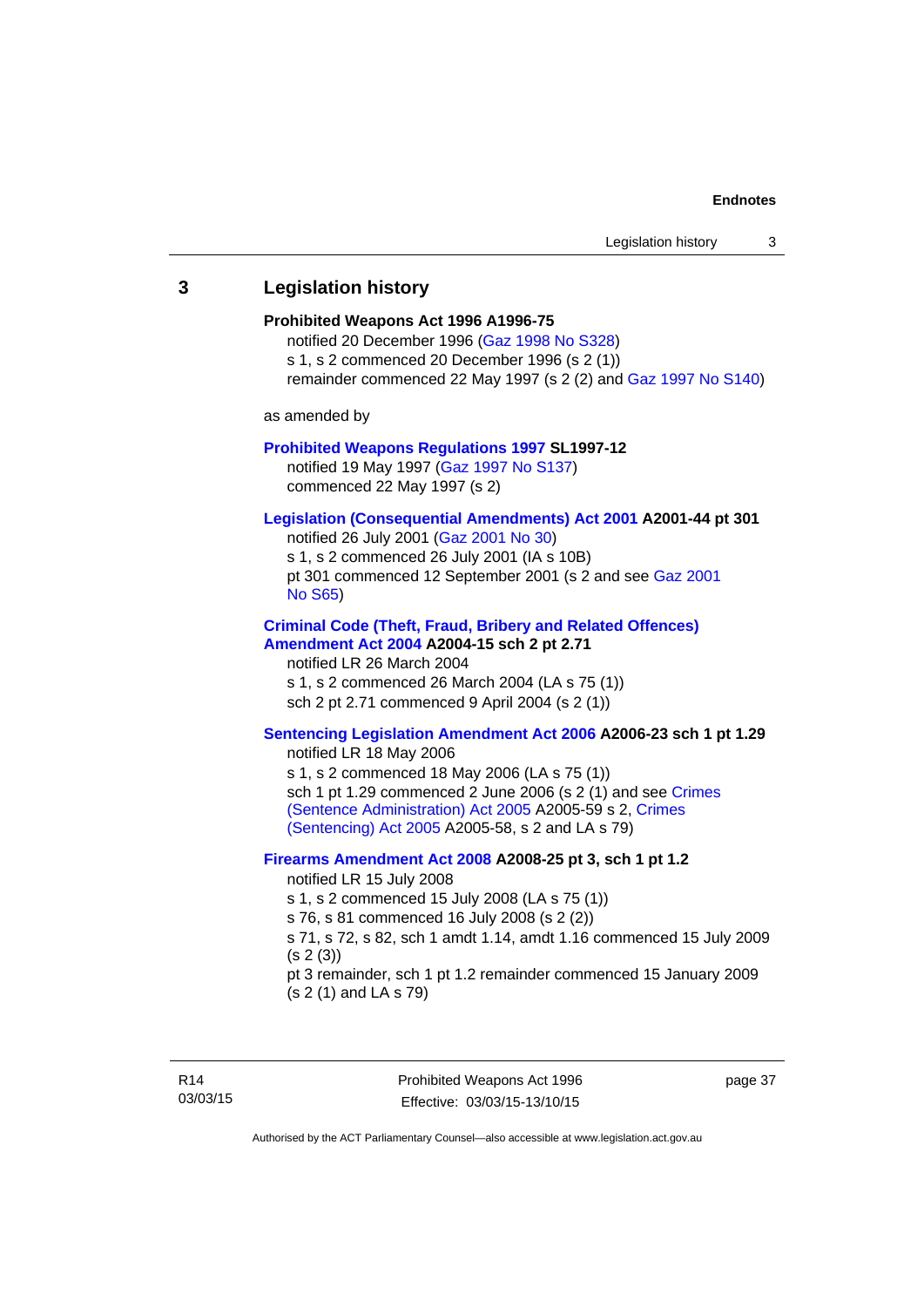| $\sqrt{2}$<br>- 3 | Legislation history |  |
|-------------------|---------------------|--|
|-------------------|---------------------|--|

#### **[ACT Civil and Administrative Tribunal Legislation Amendment](http://www.legislation.act.gov.au/a/2008-36)  [Act 2008](http://www.legislation.act.gov.au/a/2008-36) A2008-36 sch 1 pt 1.41**

notified LR 4 September 2008

s 1, s 2 commenced 4 September 2008 (LA s 75 (1)) sch 1 pt 1.41 commenced 15 July 2009 (s 2 (4) and see [Firearms](http://www.legislation.act.gov.au/a/2008-25)  [Amendment Act 2008](http://www.legislation.act.gov.au/a/2008-25) A2008-25, s 2 (3))

#### **[Justice and Community Safety Legislation Amendment Act 2009](http://www.legislation.act.gov.au/a/2009-19)  [\(No 2\)](http://www.legislation.act.gov.au/a/2009-19) A2009-19 pt 12**

notified LR 1 September 2009 s 1, s 2 commenced 1 September 2009 (LA s 75 (1)) pt 12 commenced 29 September 2009 (s 2)

#### **[Statute Law Amendment Act 2009](http://www.legislation.act.gov.au/a/2009-20) A2009-20 sch 3 pt 3.60**

notified LR 1 September 2009 s 1, s 2 commenced 1 September 2009 (LA s 75 (1)) sch 3 pt 3.60 commenced 22 September 2009 (s 2)

#### **[Justice and Community Safety Legislation Amendment Act 2010](http://www.legislation.act.gov.au/a/2010-13)**

**A2010-13 sch 1 pt 1.5**  notified LR 31 March 2010 s 1, s 2 commenced 31 March 2010 (LA s 75 (1)) s 3 commenced 1 April 2010 (LA s 75AA) sch 1 pt 5 commenced 28 April 2010 (s 2 (4))

#### **[Administrative \(One ACT Public Service Miscellaneous Amendments\)](http://www.legislation.act.gov.au/a/2011-22)  [Act 2011](http://www.legislation.act.gov.au/a/2011-22) A2011-22 sch 1 pt 1.123**

notified LR 30 June 2011 s 1, s 2 commenced 30 June 2011 (LA s 75 (1)) sch 1 pt 1.123 commenced 1 July 2011 (s 2 (1))

#### **[Statute Law Amendment Act 2013 \(No 2\)](http://www.legislation.act.gov.au/a/2013-44) A2013-44 sch 3 pt 3.15**

notified LR 11 November 2013 s 1, s 2 commenced 11 November 2013 (LA s 75 (1)) sch 3 pt 3.15 commenced 25 November 2013 (s 2)

#### **[Crimes Legislation Amendment Act 2015](http://www.legislation.act.gov.au/a/2015-3/default.asp) A2015-3 pt 10**

notified LR 2 March 2015

s 1, s 2 commenced 2 March 2015 (LA s 75 (1))

pt 10 commenced 3 March 2015 (s 2 (1))

page 38 **Prohibited Weapons Act 1996** Effective: 03/03/15-13/10/15

R14 03/03/15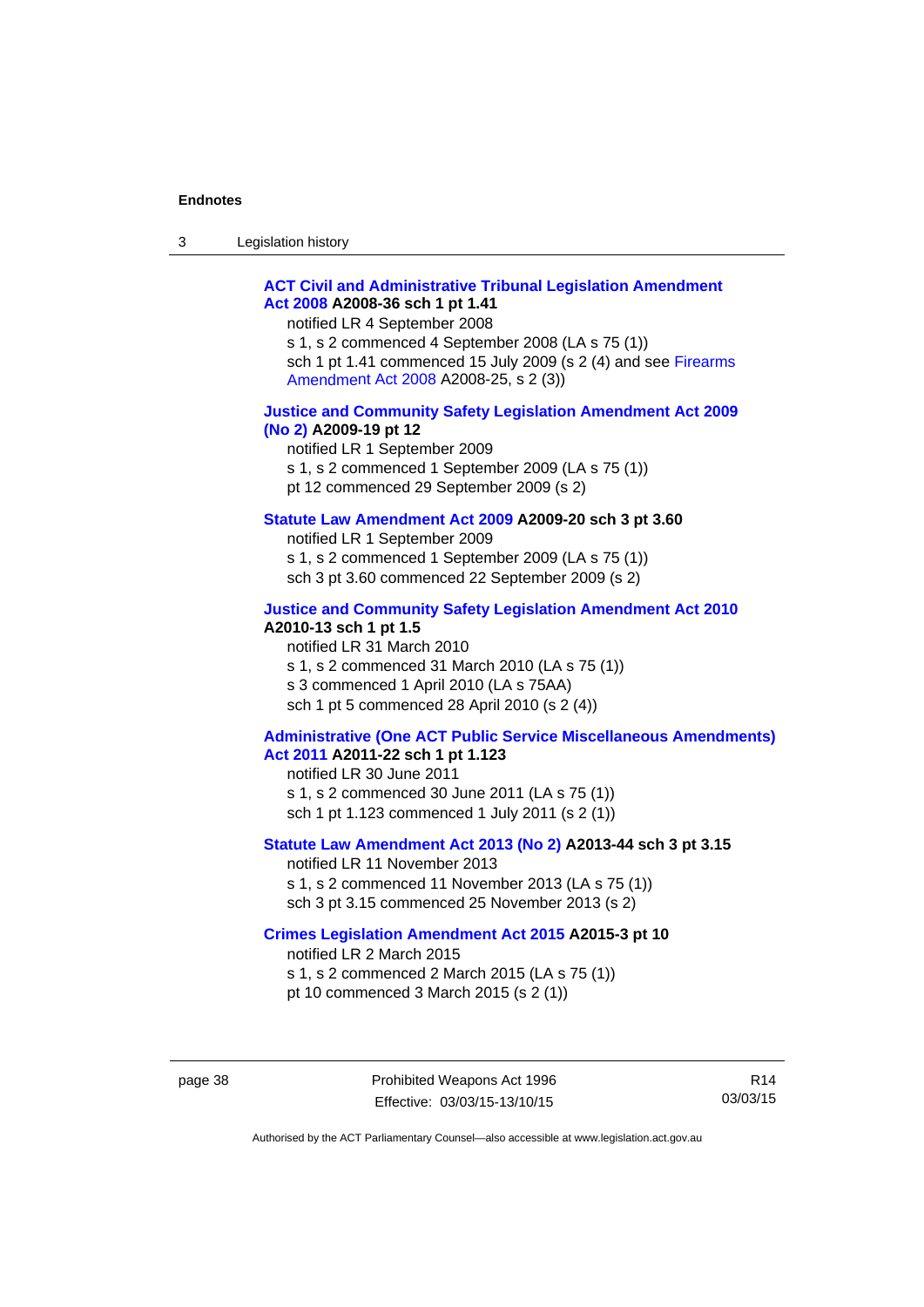### <span id="page-44-0"></span>**4 Amendment history Name of Act**

s 1 sub [A2008-25](http://www.legislation.act.gov.au/a/2008-25) amdt 1.13 **Dictionary**  s 2 om [A2001-44](http://www.legislation.act.gov.au/a/2001-44) amdt 1.3294 ins [A2008-25](http://www.legislation.act.gov.au/a/2008-25) amdt 1.14 **Notes**  s 2A ins [A2008-25](http://www.legislation.act.gov.au/a/2008-25) amdt 1.15 **Offences against Act—application of Criminal Code etc**  s 2B ins [A2008-25](http://www.legislation.act.gov.au/a/2008-25) amdt 1.15 **Meaning of possession—Act**  s 3 sub [A2008-25](http://www.legislation.act.gov.au/a/2008-25) s 71 am [A2013-44](http://www.legislation.act.gov.au/a/2013-44) amdt 3.116 **Evidence of possession—prohibited weapons or articles at premises**  s 3A ins [A2008-25](http://www.legislation.act.gov.au/a/2008-25) s 71 **Evidence of possession—care, control or management of prohibited weapon or article**  ins [A2008-25](http://www.legislation.act.gov.au/a/2008-25) s 71 **Application of Act**  s 4 am [A2001-44](http://www.legislation.act.gov.au/a/2001-44) amdt 1.3295, amdt 1.3296; [A2006-23](http://www.legislation.act.gov.au/a/2006-23) amdts 1.272-1.275; [A2009-19](http://www.legislation.act.gov.au/a/2009-19) s 60; pars renum R9 LA; [A2010-13](http://www.legislation.act.gov.au/a/2010-13) amdt 1.27 **Important concepts**  ins [A2008-25](http://www.legislation.act.gov.au/a/2008-25) s 72 **Meaning of** *prohibited weapon***—Act**  s 4A ins [A2008-25](http://www.legislation.act.gov.au/a/2008-25) s 72 **Meaning of** *prohibited article***—Act**  s 4B ins [A2008-25](http://www.legislation.act.gov.au/a/2008-25) s 72 **Unregulated weapons**  pt 1B hdg ins [A2008-25](http://www.legislation.act.gov.au/a/2008-25) s 73 **Meaning of** *unregulated weapon***—Act**  s 4C ins [A2008-25](http://www.legislation.act.gov.au/a/2008-25) s 73 **Meaning of** *connected***—pt 1B**  s 4CA ins [A2008-25](http://www.legislation.act.gov.au/a/2008-25) s 73 **Unregulated weapons—seizure by police**  s 4D ins [A2008-25](http://www.legislation.act.gov.au/a/2008-25) s 73 **Unregulated weapons—receipt for seizure**   $ins A2008-25 s 73$  $ins A2008-25 s 73$  $ins A2008-25 s 73$ 

R14 03/03/15 Prohibited Weapons Act 1996 Effective: 03/03/15-13/10/15

page 39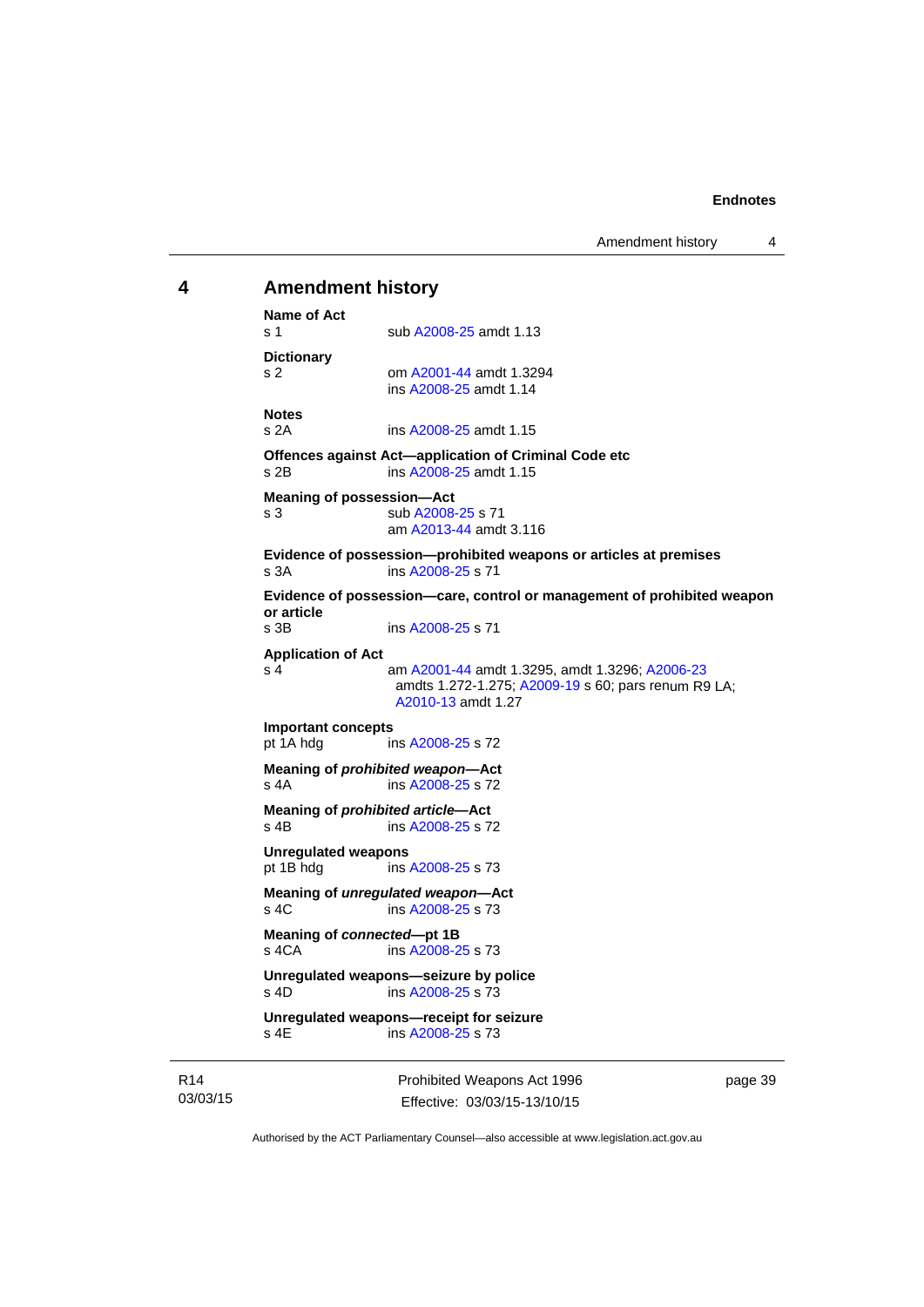```
4 Amendment history 
          Unregulated weapons—examination 
          A2008-25 s 73
          Unregulated weapons—access to things seized 
          A2008-25 s 73
          Unregulated weapons—review of decision to seize 
           A2008-25 s 73
          Unregulated weapons—forfeiture 
          A2008-25 s 73
                          am A2011-22 amdt 1.356
          Minister's guidelines 
          pt 1C hdg ins A2008-25 s 73 
          Minister's guidelines 
          A2008-25 s 73
          Declarations about prohibited articles and weapons 
          pt 1D hdg ins A2008-25 s 73 
          Prohibited articles and weapons declarations by registrar 
          s 4L ins A2008-25 s 73 
                           am A2009-20 amdt 3.165, amdt 3.166 
          Effect of certain declarations 
          s 4M ins A2008-25 s 73 
          Offences<br>pt 2 hdg
                         A2008-25 s 74
          Offence—unauthorised possession or use of prohibited weapons 
          s 5 am A2001-44 amdt 1.3297 
                          sub A2008-25 s 75 
          Offence—unauthorised possession or use of prohibited articles 
          s 6 am A2001-44 amdt 1.3298 
                           sub A2008-25 s 75 
          Declarations about authorised possession and use of laser pointers 
          s 6A ins A2008-25 s 76 
          Guidelines for declarations under section 6A 
          s 6B ins A2008-25 s 76 
          Inspection of prohibited weapons or articles by police 
          s 7 am A2013-44 amdt 3.117
          Offence—disposal of prohibited weapons and articles by unauthorised 
          holders 
          A2008-25 s 77
```
page 40 Prohibited Weapons Act 1996 Effective: 03/03/15-13/10/15

R14 03/03/15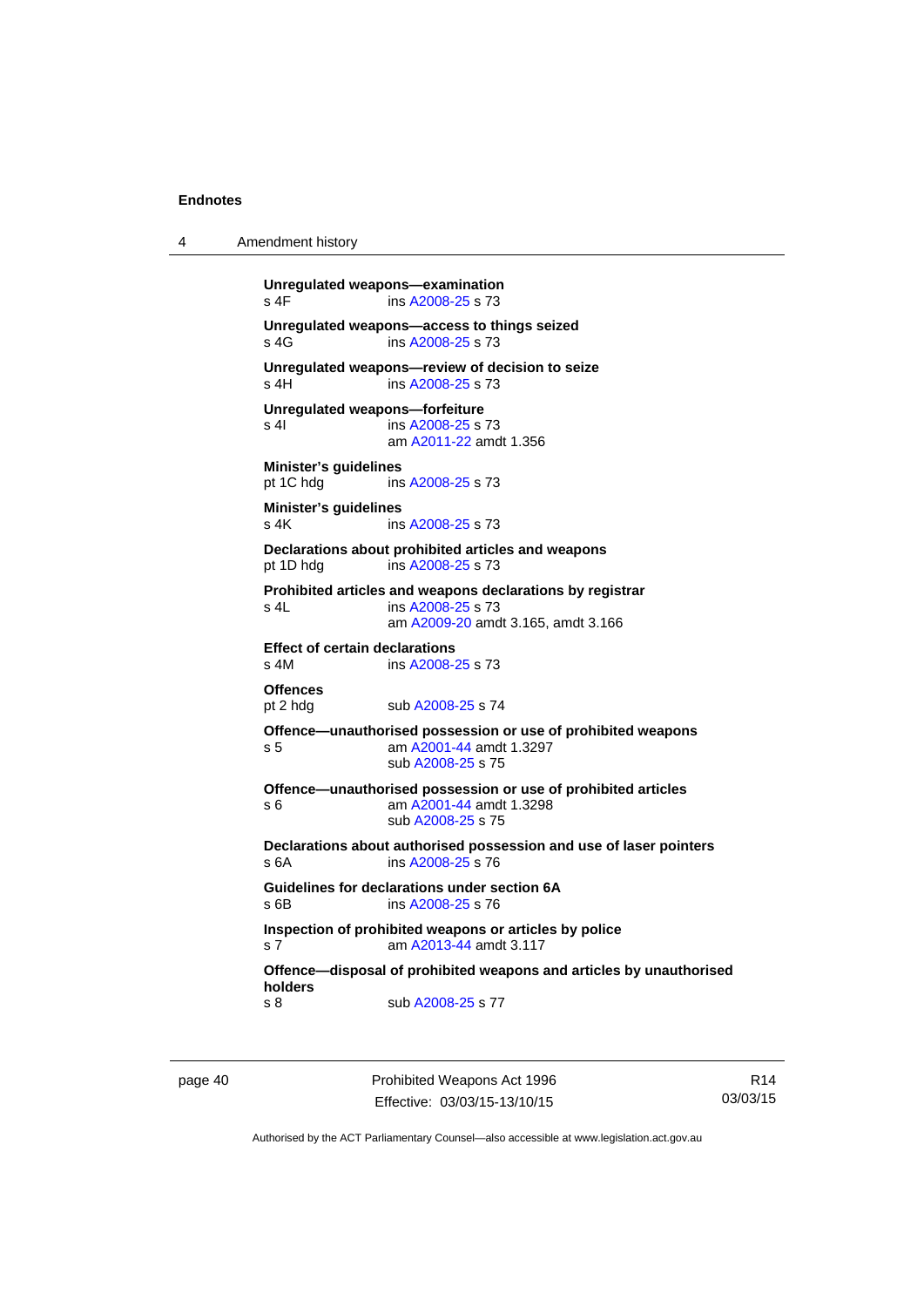Amendment history 4

```
Applications—false or misleading particulars 
s 10 om A2004-15 amdt 2.148
Contravention of conditions 
s 11 am A2013-44 amdt 3.118
Production of permit 
s 12 am A2013-44 amdt 3.118
Surrender of cancelled permit 
s 13 am A2013-44 amdt 3.118
Notification and review of decisions<br>pt 3A hdg ins A2008-36 amdt
                 A2008-36 amdt 1.571
Meaning of reviewable decision—pt 3A 
s 14 sub A2008-36 amdt 1.571 
Reviewable decision notices 
s 14A ins A2008-36 amdt 1.571 
Applications for review 
s 14B ins A2008-36 amdt 1.571 
Information to be supplied 
s 15 am A2013-44 amdt 3.118
Disposal of surrendered or seized prohibited weapons or prohibited articles 
s 16 am A2013-44 amdt 3.119
Evidentiary provisions 
A2008-25 s 78
                 am A2015-3 s 39 
Determination of fees<br>s 17A ins
                A2008-25 s 78
Approved forms 
s 18 sub A2001-44 amdt 1.3299 
                (4)-(7) exp 12 September 2002 (s 18 (7)) 
                 am A2008-25 s 79; A2013-44 amdt 3.120 
Regulation-making power 
s 19 ins A2001-44 amdt 1.3299 
Transitional 
                A2008-25 s 80
                exp 15 July 2010 (s 54)
```
Prohibited Weapons Act 1996 Effective: 03/03/15-13/10/15

page 41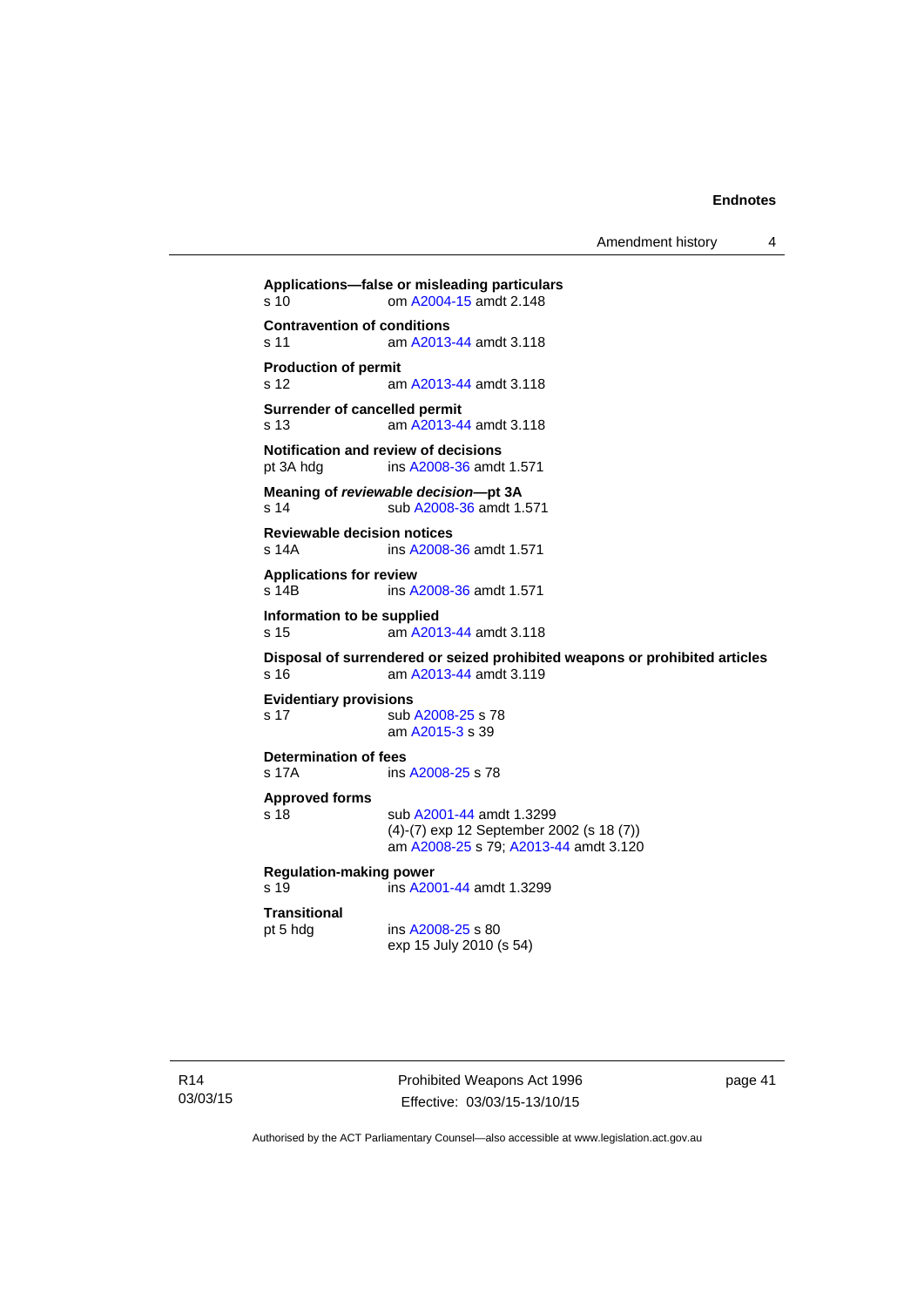4 Amendment history

|         | Definitions-pt 5<br>s 50<br>s 51                | ins A2008-25 s 80<br>exp 15 July 2010 (s 54)<br>def commencement day ins A2008-25 s 80<br>exp 15 July 2010 (s 54)<br>def dispose ins A2008-25 s 80<br>exp 15 July 2010 (s 54)<br>def pre-commencement day ins A2008-25 s 80<br>exp 15 July 2010 (s 54)<br>Pre-commencement Act-permitted weapons and articles generally<br>ins A2008-25 s 80<br>exp 15 July 2010 (s 54) |                             |
|---------|-------------------------------------------------|-------------------------------------------------------------------------------------------------------------------------------------------------------------------------------------------------------------------------------------------------------------------------------------------------------------------------------------------------------------------------|-----------------------------|
|         | for permit<br>s 52                              | Pre-commencement Act—permitted weapons and articles—late application<br>ins A2008-25 s 80<br>exp 15 July 2010 (s 54)                                                                                                                                                                                                                                                    |                             |
|         | <b>Transitional regulations</b><br>s 53         | ins A2008-25 s 80<br>exp 15 July 2010 (s 54)                                                                                                                                                                                                                                                                                                                            |                             |
|         | Expiry-pt 5<br>s 54                             | ins A2008-25 s 80<br>exp 15 July 2010 (s 54)                                                                                                                                                                                                                                                                                                                            |                             |
|         | <b>Prohibited weapons</b><br>sch 1 hdg<br>sch 1 | (prev sch hdg) am SL1997-12 reg 15<br>renum R1 LA<br>am A2008-25 s 81<br>sub A2008-25 s 82                                                                                                                                                                                                                                                                              |                             |
|         | <b>Prohibited articles</b>                      |                                                                                                                                                                                                                                                                                                                                                                         |                             |
|         | sch 2                                           | ins A2008-25 s 82                                                                                                                                                                                                                                                                                                                                                       |                             |
|         | Note for sch 2                                  | sch 2 also ins A2008-36 amdt 1.572<br>renum as sch 3 R7 LA                                                                                                                                                                                                                                                                                                              |                             |
|         | <b>Reviewable decisions</b><br>sch 3            | (prev sch 2) ins A2008-36 amdt 1.572<br>renum as sch 3 R7 LA                                                                                                                                                                                                                                                                                                            |                             |
|         | <b>Dictionary</b><br>dict                       | ins A2008-25 amdt 1.16<br>am A2008-36 amdt 1.573, amdt 1.574; A2011-22 amdt 1.357;<br>A2013-44 amdt 3.121<br>def connected ins A2008-25 amdt 1.16<br>def <i>dispose</i> ins A2008-25 amdt 1.16<br>def <i>firearm</i> ins A2008-25 amdt 1.16<br>def permit ins A2008-25 amdt 1.16                                                                                        |                             |
| page 42 |                                                 | Prohibited Weapons Act 1996<br>Effective: 03/03/15-13/10/15                                                                                                                                                                                                                                                                                                             | R <sub>14</sub><br>03/03/15 |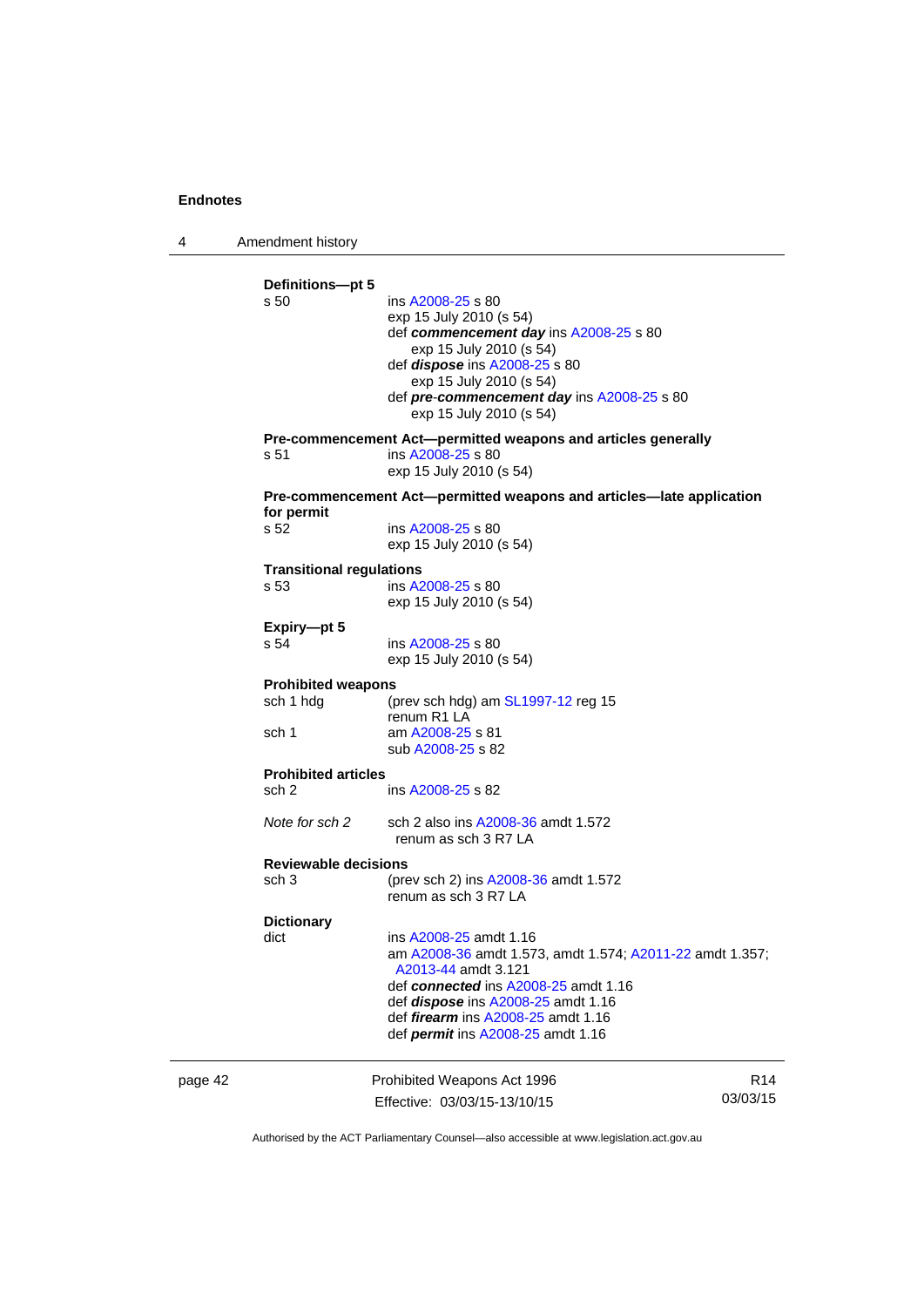Amendment history 4

- def *possession* ins [A2008-25](http://www.legislation.act.gov.au/a/2008-25) amdt 1.16
- def *premises* ins [A2008-25](http://www.legislation.act.gov.au/a/2008-25) amdt 1.16
- def *prohibited article* ins [A2008-25](http://www.legislation.act.gov.au/a/2008-25) amdt 1.16
- def *prohibited weapon* ins [A2008-25](http://www.legislation.act.gov.au/a/2008-25) amdt 1.16
- def *registrar* ins [A2008-25](http://www.legislation.act.gov.au/a/2008-25) amdt 1.16
- def *reviewable decision* ins [A2008-36](http://www.legislation.act.gov.au/a/2008-36) amdt 1.575
- def *unregulated weapon* ins [A2008-25](http://www.legislation.act.gov.au/a/2008-25) amdt 1.16

page 43

R14 03/03/15 Prohibited Weapons Act 1996 Effective: 03/03/15-13/10/15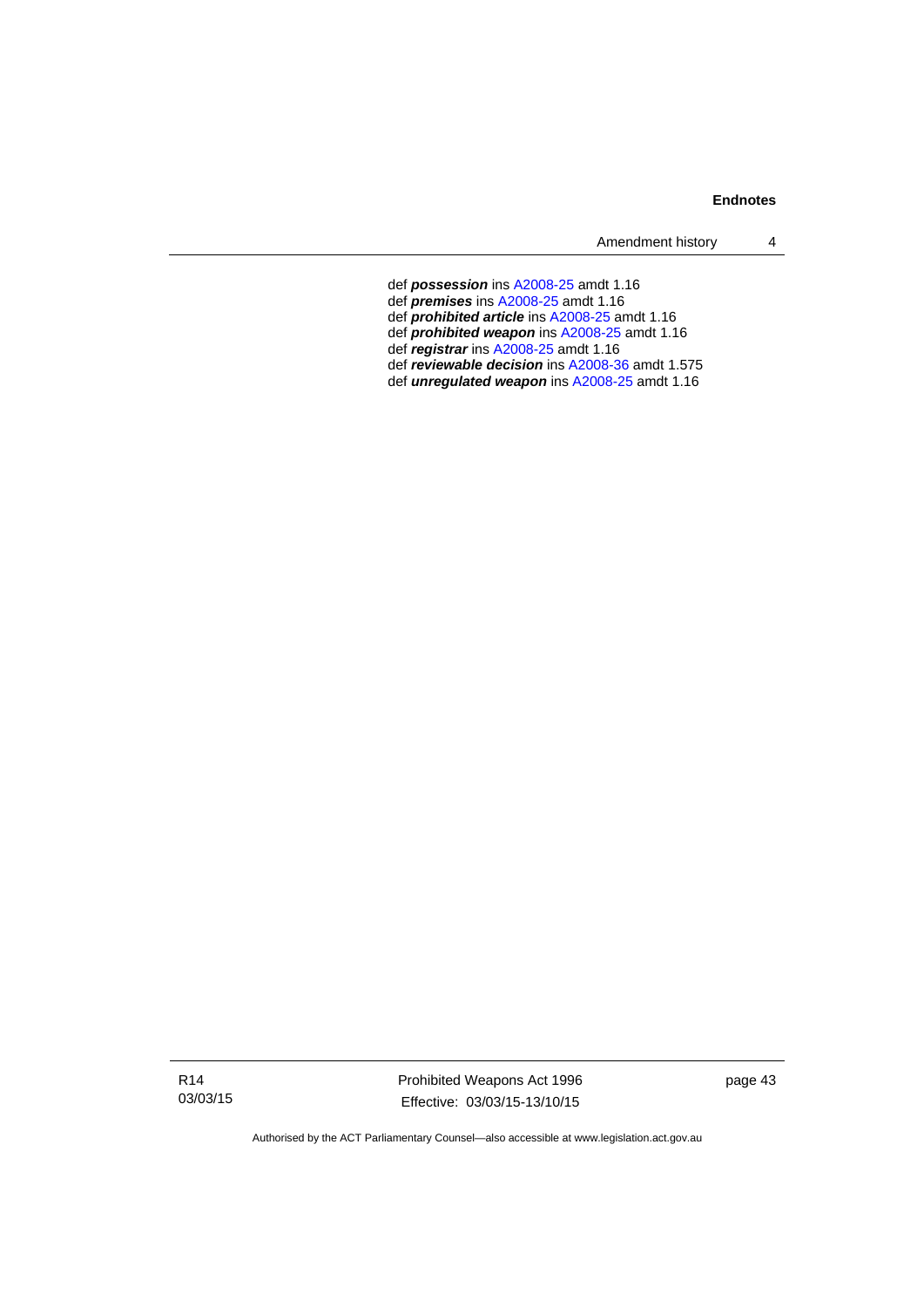5 Earlier republications

### <span id="page-49-0"></span>**5 Earlier republications**

Some earlier republications were not numbered. The number in column 1 refers to the publication order.

Since 12 September 2001 every authorised republication has been published in electronic pdf format on the ACT legislation register. A selection of authorised republications have also been published in printed format. These republications are marked with an asterisk (\*) in column 1. Electronic and printed versions of an authorised republication are identical.

| <b>Effective</b>              | Last<br>amendment<br>made by | <b>Republication</b><br>for               |
|-------------------------------|------------------------------|-------------------------------------------|
| 22 May 1997-<br>11 Sept 2001  | SL1997-12                    | amendments by<br>SL1997-12                |
| 12 Sept 2001-<br>12 Sept 2002 | A2001-44                     | amendments by<br>A2001-44                 |
| 13 Sept 2002-<br>8 Apr 2004   | A2001-44                     | commenced expiry                          |
| 9 Apr 2004-<br>1 June 2006    | A2004-15                     | amendments by<br>A2004-15                 |
| 2 June 2006-<br>15 July 2008  | A2006-23                     | amendments by<br>A2006-23                 |
| 16 July 2008-<br>14 Jan 2009  | A2008-25                     | amendments by<br>A2008-25                 |
| 15 Jan 2009-<br>14 July 2009  | A2008-36                     | amendments by<br>A2008-25                 |
| 15 July 2009-<br>21 Sept 2009 | A2008-36                     | amendments by<br>A2008-25 and<br>A2008-36 |
| 22 Sept 2009-<br>28 Sept 2009 | A2009-20                     | amendments by<br>A2009-20                 |
| 29 Sept 2009-<br>27 Apr 2010  | A2009-20                     | amendments by<br>A2009-19                 |
| 28 Apr 2010-<br>15 July 2010  | A2010-13                     | amendments by<br>A2010-13                 |
| 16 July 2010-<br>30 June 2011 | A2010-13                     | commenced expiry                          |
|                               |                              |                                           |

page 44 Prohibited Weapons Act 1996 Effective: 03/03/15-13/10/15

R14 03/03/15